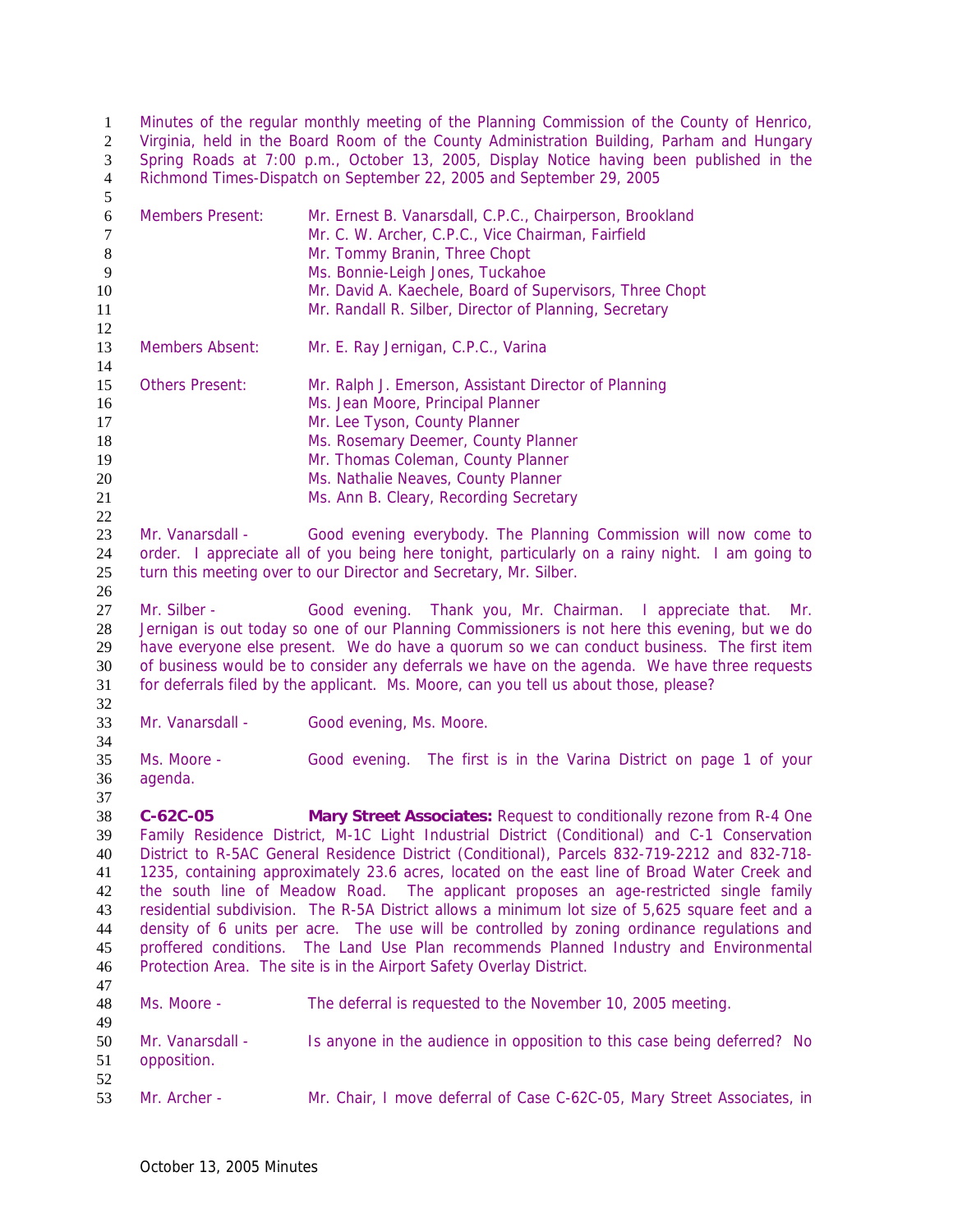the Varina District, to the November 10, 2005 meeting at the applicant's request.

Ms. Jones - Second.

Mr. Vanarsdall - Motion made by Mr. Archer and seconded by Ms. Jones. All in favor say aye. All opposed say no. The ayes have it. The motion passes.

At the request of the applicant, the Planning Commission deferred Case C-62C-05, Mary Street Associates, to its meeting on November 10, 2005.

## **Deferred from the September 15, 2005 Meeting.**

**C-50C-05 Molland Spring/Atack Properties:** Request to conditionally rezone from A-1 Agricultural District to R-2C One Family Residence District (Conditional), Parcel 762- 768-2433, containing approximately 6.56 acres, located on the west line of Staples Mill Road approximately 1,350 feet north of Meadow Pond Lane. The applicant proposes a single-family subdivision of no more than ten (10) lots. The R-2 District allows a minimum lot size of 18,000 square feet with a maximum gross density of 2.42 units per acre. The use will be controlled by zoning ordinance regulations and proffered conditions. The Land Use Plan recommends Suburban Residential 1, 1.0 to 2.4 units net density per acre.

Ms. Moore - The second is on page 2 of your agenda. It is in the Brookland District. It is C-50C-05. The deferral is requested to the November 10, 2005 meeting.

Mr. Vanarsdall - Is anyone in the audience in opposition to the deferment of this case? This is C-50C-05. No opposition. I move that Case C-50C-05 be deferred to November 10, 2005, at the applicant's request.

81 Mr. Archer - Second.

83 Mr. Vanarsdall - Motion made by Vanarsdall and seconded by Mr. Archer. All in favor say aye. All opposed say no. The motion passes. 

At the request of the applicant, the Planning Commission deferred Case C-50C-05, Molland Spring/Atack Properties, to its meeting on November 10, 2005. 

89 Ms. Moore - The third is in the Three Chopt District, also on page 2 of your agenda.

## **Deferred from the September 15, 2005 Meeting.**

**C-53C-05 D. L. Strange-Boston for Robert R. Bock, LLC:** Request to conditionally rezone from C-1C Conservation District (Conditional) and M-1C Light Industrial District (Conditional) to M-1C Light Industrial District (Conditional), Parcel 751-758-8362, containing 1.413 acres, located on the north line of Mayland Drive approximately 230 feet west of Gaskins Road. The applicant proposes a car wash. The use will be controlled by zoning ordinance regulations and proffered conditions. The Land Use Plan recommends Planned Industry and Environmental Protection Area. 

Ms. Moore - The deferral is requested to the November 10, 2005 meeting. 

Mr. Vanarsdall - In the Three Chopt District, anyone in the audience in opposition to the deferment of this case, C-53C-05? No opposition. Mr. Branin.

Mr. Branin - Mr. Chairman, I move to defer Case C-53C-05 to the November 10, 2005 meeting at the request of the applicant.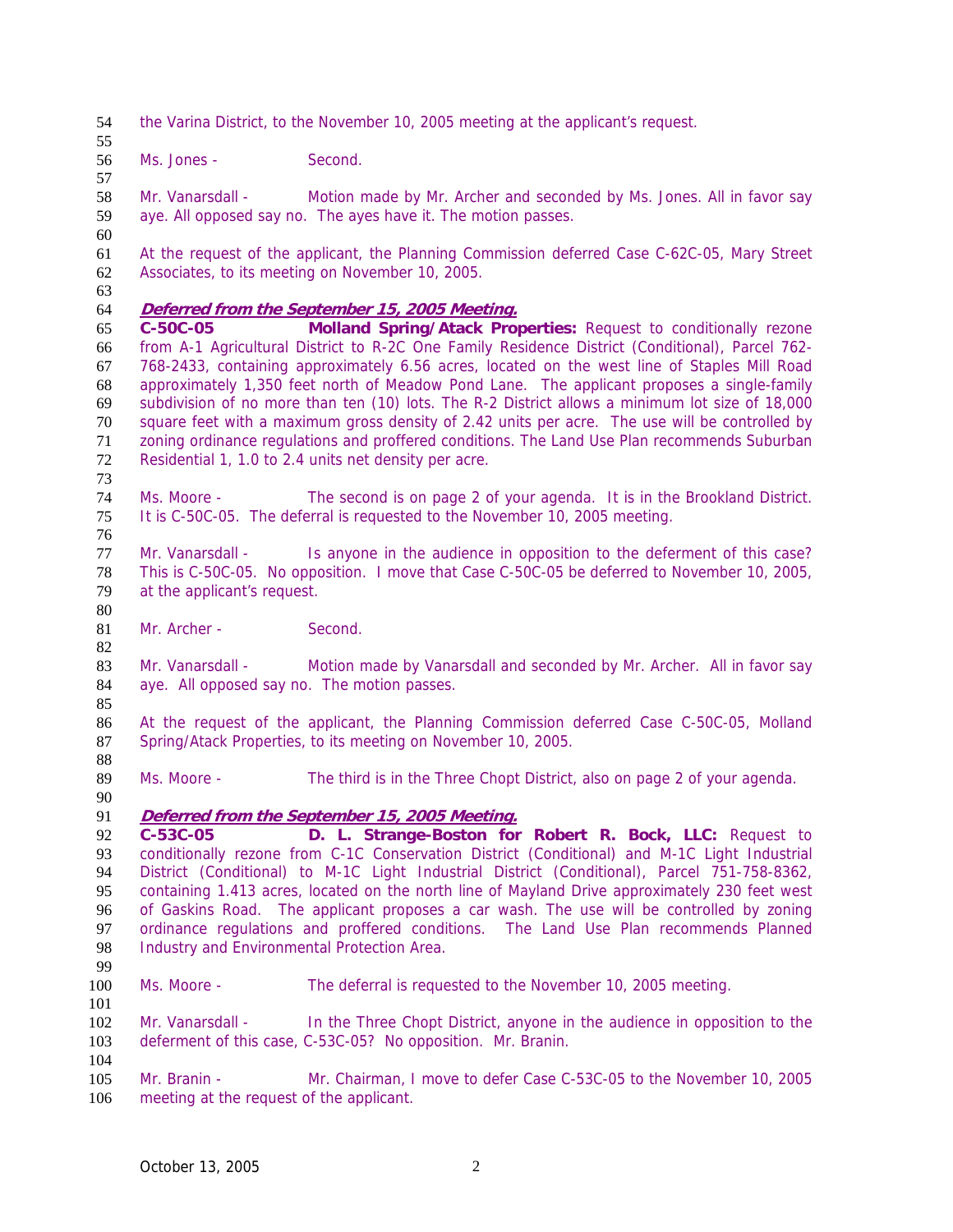Ms. Jones - Second. Mr. Vanarsdall - Motion made by Mr. Branin and seconded by Ms. Jones. All in favor say aye. All opposed say no. The ayes have it. The motion passes. At the request of the applicant, the Planning Commission deferred Case C-53C-05, D. L. Strange-Boston for Robert R. Bock, LLC, to its meeting on November 10, 2005. Ms. Moore - Mr. Chairman, that concludes my report for deferrals and withdrawals. 118 Mr. Vanarsdall - Thank you, Ms. Moore. Mr. Silber - No requests for deferrals by the Planning Commission this evening? Apparently we have no request for items on the Expedited Agenda. Is that correct? Ms. Moore - We did have one, but that will be heard. Mr. Silber - OK. Thank you very much. Moving on to those items to be heard this evening. **Deferred from the September 15, 2005 Meeting C-48C-05 Cameron Palmore for Randy Gibson:** Request to conditionally rezone from A-1 Agricultural District to R-2AC One Family Residence District (Conditional), Parcel 762-771-2433 and Part of Parcel 762-771-7035, containing 7.532 acres, located on the south line of Old Springfield Road approximately 430 feet east of Springfield Court. The applicant proposes a single-family residential subdivision with the maximum density not to exceed 2.0 lots per acre. The R-2A District allows a minimum lot size of 13,500 square feet with a maximum gross density of 3.22 units per acre. The Land Use Plan recommends Suburban Residential 1, 1.0 to 2.4 units net density per acre. Mr. Silber - This is in the Brookland District. Mr. Vanarsdall - Anyone in the audience in opposition to this case? All right. Good evening, Mr. Tyson. Mr. Tyson - Mr. Chairman, Mr. Kaechele, members of the Commission, Mr. Secretary. Good evening. This is a request to rezone approximately 7.5 acres to permit construction of a single-family residential subdivision. The applicant has submitted but not proffered a conceptual layout of the development for 16 lots. The property is located on the south line of Old Springfield Road. Parcels, zoned A-1 and R-2AC, are to the east of the site. The Mountain Spring development, which is also zoned R-2AC, is to the west and south of the site. Springfield Subdivision is across Old Springfield Road to the north. The Land Use Plan recommends SR-1, Single Family Residential use for this parcel. The proposed project is consistent with the use recommended in the 2010 Land Use Plan, as is the proposed density of 2.0 units per acre. The applicant has submitted a proffer statement dated October 13, 2005 that has been handed out to you and contains many assurances of quality development. In addition to the proffered density of 2.0 units per acre, the applicant is proffering brick or stone foundations, minimum finished floor area of 2,000 square feet, three-foot roll face curb and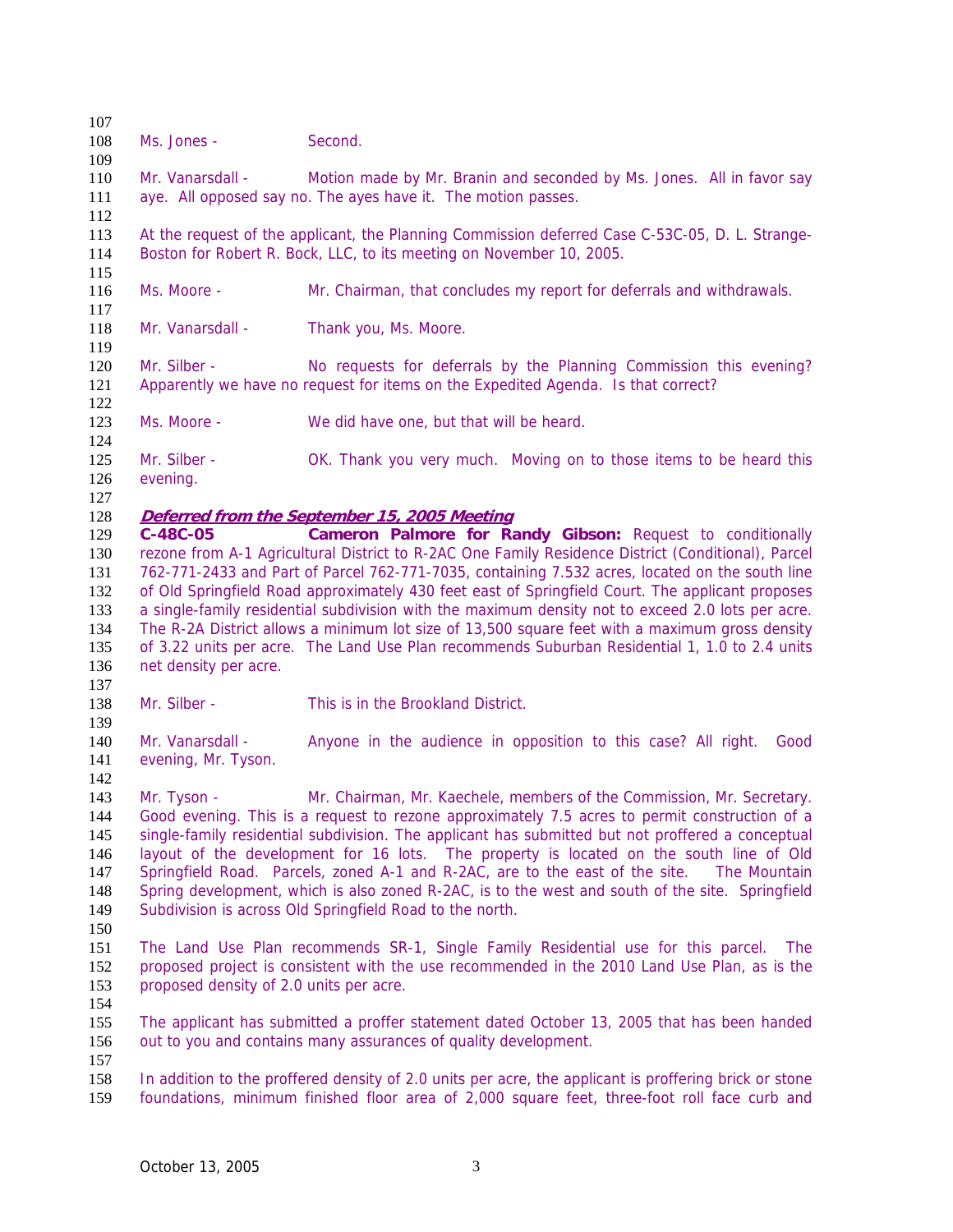| 160<br>161<br>162<br>163        |                                                                                                                                                                                                                                                                                                                                                                                                                            | qutter, brick steps or stoops for the main entrances to the dwelling and all homes will have<br>garages. Front loaded garages will be recessed at least two feet from the front line of the homes.<br>Street trees will be provided and no direct access would be provided to Old Springfield Road. |  |  |
|---------------------------------|----------------------------------------------------------------------------------------------------------------------------------------------------------------------------------------------------------------------------------------------------------------------------------------------------------------------------------------------------------------------------------------------------------------------------|-----------------------------------------------------------------------------------------------------------------------------------------------------------------------------------------------------------------------------------------------------------------------------------------------------|--|--|
| 164<br>165<br>166               | The applicant held a community meeting on August 10, 2005. This case was deferred from the<br>August 11, 2005 meeting to permit the applicant to address density and access issues. The<br>applicant has lowered the requested density to 2.0 units per acre.                                                                                                                                                              |                                                                                                                                                                                                                                                                                                     |  |  |
| 167<br>168<br>169<br>170        | The proposed use and density are in keeping with the Land Use Plan and staff recommends that<br>the application be forwarded to the Board of Supervisors with a recommendation for approval.                                                                                                                                                                                                                               |                                                                                                                                                                                                                                                                                                     |  |  |
| 171<br>172                      | This concludes my presentation, I would be happy to try to answer any questions you may have.                                                                                                                                                                                                                                                                                                                              |                                                                                                                                                                                                                                                                                                     |  |  |
| 173<br>174                      | Mr. Vanarsdall -                                                                                                                                                                                                                                                                                                                                                                                                           | Any questions for Mr. Tyson by Commission members?                                                                                                                                                                                                                                                  |  |  |
| 175<br>176<br>177               | Mr. Archer -                                                                                                                                                                                                                                                                                                                                                                                                               | Mr. Tyson, have we satisfied ourselves that the three-foot roll face curb<br>and gutter is sufficient and does what we want it to do?                                                                                                                                                               |  |  |
| 178<br>179<br>180<br>181        | Mr. Tyson -<br>feet, that presented a number of issues.                                                                                                                                                                                                                                                                                                                                                                    | I believe so. The applicant has mirrored the three-foot roll face from<br>adjacent developments and that is certainly preferable to the earlier roll face, I think it was two                                                                                                                       |  |  |
| 182<br>183<br>184               | Mr. Vanarsdall -                                                                                                                                                                                                                                                                                                                                                                                                           | That is where roll face got its bad name, because it was two feet, and it<br>gave a bump like this, and the three-foot won't do that.                                                                                                                                                               |  |  |
| 185<br>186                      | Mr. Archer -                                                                                                                                                                                                                                                                                                                                                                                                               | OK. That is all I need to know.                                                                                                                                                                                                                                                                     |  |  |
| 187<br>188                      | Mr. Vanarsdall -                                                                                                                                                                                                                                                                                                                                                                                                           | Good question though.                                                                                                                                                                                                                                                                               |  |  |
| 189<br>190<br>191               | Mr. Archer -<br>sure we are happy with it.                                                                                                                                                                                                                                                                                                                                                                                 | I expect we will probably be seeing a lot more of it. I just wanted to be                                                                                                                                                                                                                           |  |  |
| 192<br>193<br>194<br>195        | Mr. Silber -                                                                                                                                                                                                                                                                                                                                                                                                               | Mr. Tyson, let me ask a question. On a couple of the elevations that<br>have been shown, you mentioned that there is a proffer that indicates that garages must be<br>recessed. I think you said three feet from the front plane of the house.                                                      |  |  |
| 196<br>197                      | Mr. Tyson -                                                                                                                                                                                                                                                                                                                                                                                                                | Yes.                                                                                                                                                                                                                                                                                                |  |  |
| 198<br>199<br>200               | Mr. Silber -<br>appear to be in compliance with that proffer.                                                                                                                                                                                                                                                                                                                                                              | As I flip through these elevations, it looks as though some of these don't                                                                                                                                                                                                                          |  |  |
| 201<br>202<br>203<br>204<br>205 | These have not been proffered. These elevations have not.<br>Mr. Tyson -<br>They<br>submitted these in an effort to show what the general description of the houses, the general<br>elevations of the houses would be. I don't believe any of them show brick either, which the<br>applicant has also proffered. This is typical of the house construction that the developer builds,<br>but they have not been proffered. |                                                                                                                                                                                                                                                                                                     |  |  |
| 206<br>207<br>208<br>209        | Mr. Silber -<br>would not comply with that proffer.                                                                                                                                                                                                                                                                                                                                                                        | OK. As long as I understand. It looks like that one right there (referring<br>to rendering) doesn't look like it is recessed beyond the front of the house. You know, these                                                                                                                         |  |  |
| 210<br>211<br>212               | Ms. Jones -<br>that right?                                                                                                                                                                                                                                                                                                                                                                                                 | And it looks like the proffered recess is two feet and not three feet. Is                                                                                                                                                                                                                           |  |  |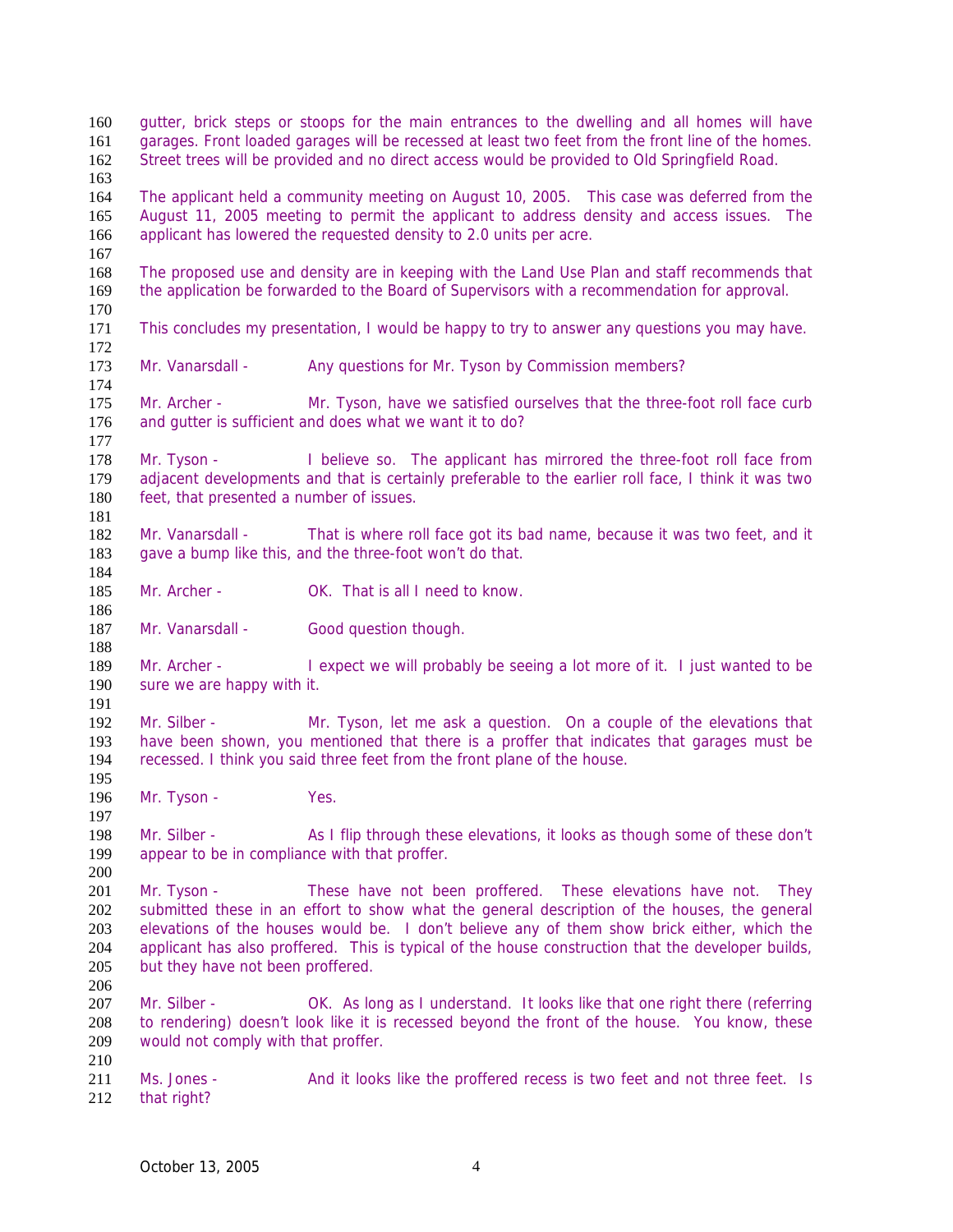| 213                             |                                                                 |                                                                                                                                                                                                                                                                                                                                                                                          |
|---------------------------------|-----------------------------------------------------------------|------------------------------------------------------------------------------------------------------------------------------------------------------------------------------------------------------------------------------------------------------------------------------------------------------------------------------------------------------------------------------------------|
| 214<br>215                      | Mr. Tyson -                                                     | Yes.                                                                                                                                                                                                                                                                                                                                                                                     |
| 216<br>217                      | Ms. Jones -                                                     | OK.                                                                                                                                                                                                                                                                                                                                                                                      |
| 218<br>219                      | Mr. Vanarsdall -                                                | Any more questions of Mr. Tyson? Thank you, Mr. Tyson.                                                                                                                                                                                                                                                                                                                                   |
| 220<br>221<br>222<br>223<br>224 | evening?                                                        | At Board time we are going to get those elevations. We had some last minute changes and that<br>is the reason we have to waive the time limit on the proffers. I don't need to hear from the<br>applicant unless some of the other commissioners want to. I am ready for a motion. This is a<br>mirror case of the one we had last month. Yes, sir. Come to the mike. How are you this   |
| 225<br>226<br>227<br>228<br>229 |                                                                 | Mr. Wayne Stiles - Fine. My name is Wayne Stiles. I live in the Old Springfield area. I<br>would just like a clarification of when the proffers come out just a few minutes before the<br>meeting, that doesn't do the citizens a whole lot of good. I wanted to make sure that I heard<br>correctly that one of the proffers was that there would be no access to Old Springfield Road. |
| 230<br>231<br>232<br>233<br>234 | Mr. Vanarsdall -<br>Road. I think that is just a house there.   | That is right. Let me verify that. There shall be no more than one<br>entrance off Old Springfield Road and there shall be no lot with direct entrance off Springfield                                                                                                                                                                                                                   |
| 235<br>236<br>237               | Mr. Tyson -                                                     | The proffer is that there would be one access to Old Springfield, but<br>there would be no direct access from a house or from a lot to Springfield.                                                                                                                                                                                                                                      |
| 238<br>239<br>240               | Mr. Vanarsdall -<br>out.                                        | Right. They had to have one, because that is the only way they can get                                                                                                                                                                                                                                                                                                                   |
| 241<br>242<br>243<br>244        | Mr. Stiles -<br>place.                                          | Well, there again, we had some similar problems to last month's where<br>we have a major access problem that I think needs to be addressed before the rezoning takes                                                                                                                                                                                                                     |
| 245<br>246<br>247               | Mr. Vanarsdall -<br>mirror case to this.                        | We had that come up last month at the Mountain Road, which is a                                                                                                                                                                                                                                                                                                                          |
| 248<br>249                      | Mr. Stiles -                                                    | Right. The Holladay case.                                                                                                                                                                                                                                                                                                                                                                |
| 250<br>251<br>252               | Mr. Vanarsdall -<br>development time.                           | And we can't take care of that until the subdivision and plan of                                                                                                                                                                                                                                                                                                                         |
| 253<br>254                      | Mr. Stiles -                                                    | I think we got the cart before the horse, gentlemen.                                                                                                                                                                                                                                                                                                                                     |
| 255<br>256<br>257               | Mr. Vanarsdall -                                                | Well that is what the group said on the other one, and thank you. All<br>right. I move that we waive the time limits on the proffers on C-48C-05.                                                                                                                                                                                                                                        |
| 258<br>259                      | Mr. Archer -                                                    | Second.                                                                                                                                                                                                                                                                                                                                                                                  |
| 260<br>261<br>262               | Mr. Vanarsdall -<br>aye. All opposed say no. The motion passes. | Motion made by Vanarsdall and seconded by Mr. Archer. All in favor say                                                                                                                                                                                                                                                                                                                   |
| 263<br>264<br>265               | Board of Supervisors for approval.                              | Now, I move that Case C-48C-05, Cameron Palmore for Randy Gibson, be recommended to the                                                                                                                                                                                                                                                                                                  |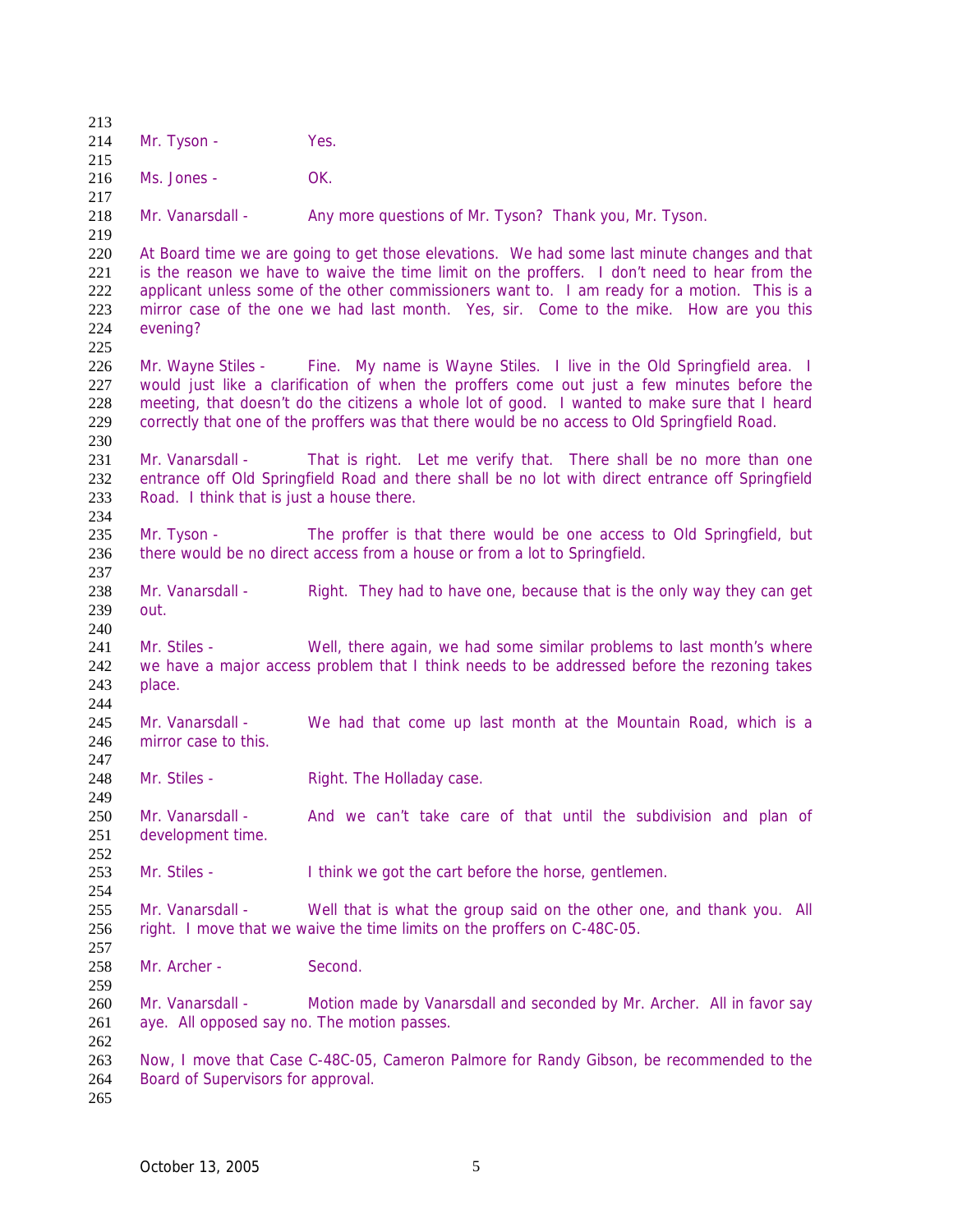266 Mr. Archer - Second.

Mr. Vanarsdall - Motion made by Vanarsdall and seconded by Mr. Archer. All in favor say aye. All opposed say no. The ayes have it. The motion passes.

REASON: The Planning Commission voted 4-0 (one abstention) to recommend the Board of Supervisors **grant** the request because the proposed use and density conforms to SR-1 (Suburban Residential 1) recommendation of the Land Use Plan, it represents a logical extension of single-family development in the area, and the proffered conditions will provide appropriate quality assurances not otherwise available.

**C-63C-05 Retail Merchants Association of Greater Richmond:** Request to conditionally rezone from O-2 Office District to O-3C Office District (Conditional), Parcel 772-735- 2049, containing 2.24 acres, located at the southeast intersection of Willow Lawn Drive and Monument Avenue. The applicant proposes to lease space in an existing building for business school. The use will be controlled by zoning ordinance regulations and proffered conditions. The Land Use Plan recommends Office.

Mr. Vanarsdall - Is anyone in the audience in opposition to C-63C-05, Retail Merchants Association of Greater Richmond rezoning? No opposition. Good evening, Mr. Coleman. 

Mr. Coleman - Good evening, Mr. Chairman and members of the Commission. The applicant submitted revised proffers, which do not require waiving the time limit. 

This request would rezone 2.24 acres at the southeast corner of Monument Avenue and Willow Lawn Drive from O-2 to O-3C. The Retail Merchants Association proposes to develop classroom space in their building to accommodate Longwood College's offering of an MBA program with a concentration in retail.

The property is designated Office on the 2010 Land Use Plan.

The subject property is adjacent to single family dwellings to the south and east and to the 5100 Monument Avenue condominium building across Monument Avenue to the north. The area to the west is the former location of Keswick Gardens, which have been razed, and will be the future home of a new residential community.

Due to the small size of the property and the close proximity to the adjacent dwellings, staff had expressed concerns about parking in the staff report. The applicant has demonstrated sufficient parking would be provided to accommodate all vehicles on site, and in addition, indicated the Retail Merchants and Longwood University would cooperate to prevent off-site parking on adjacent residential streets.

- The applicant offered several proffers to further regulate the uses at this location including:
- 1. Several objectionable uses are prohibited, and business school uses would be limited to a maximum of 2,000 square feet of area.
- 

2. The hours for business school classes shall be limited to between 7:00 a.m. and 10:00 p.m.

Additional proffers shall regulate exterior building modifications, the site plan, HVAC equipment,

trash receptacles, signage, parking lot lighting, and other items. 

The existing office building is a longstanding use at this location. Conducting business school classes would be an appropriate extension of Retail Merchants Association operations and would remain consistent with the Land Use Plan recommendation. Staff recommends approval of this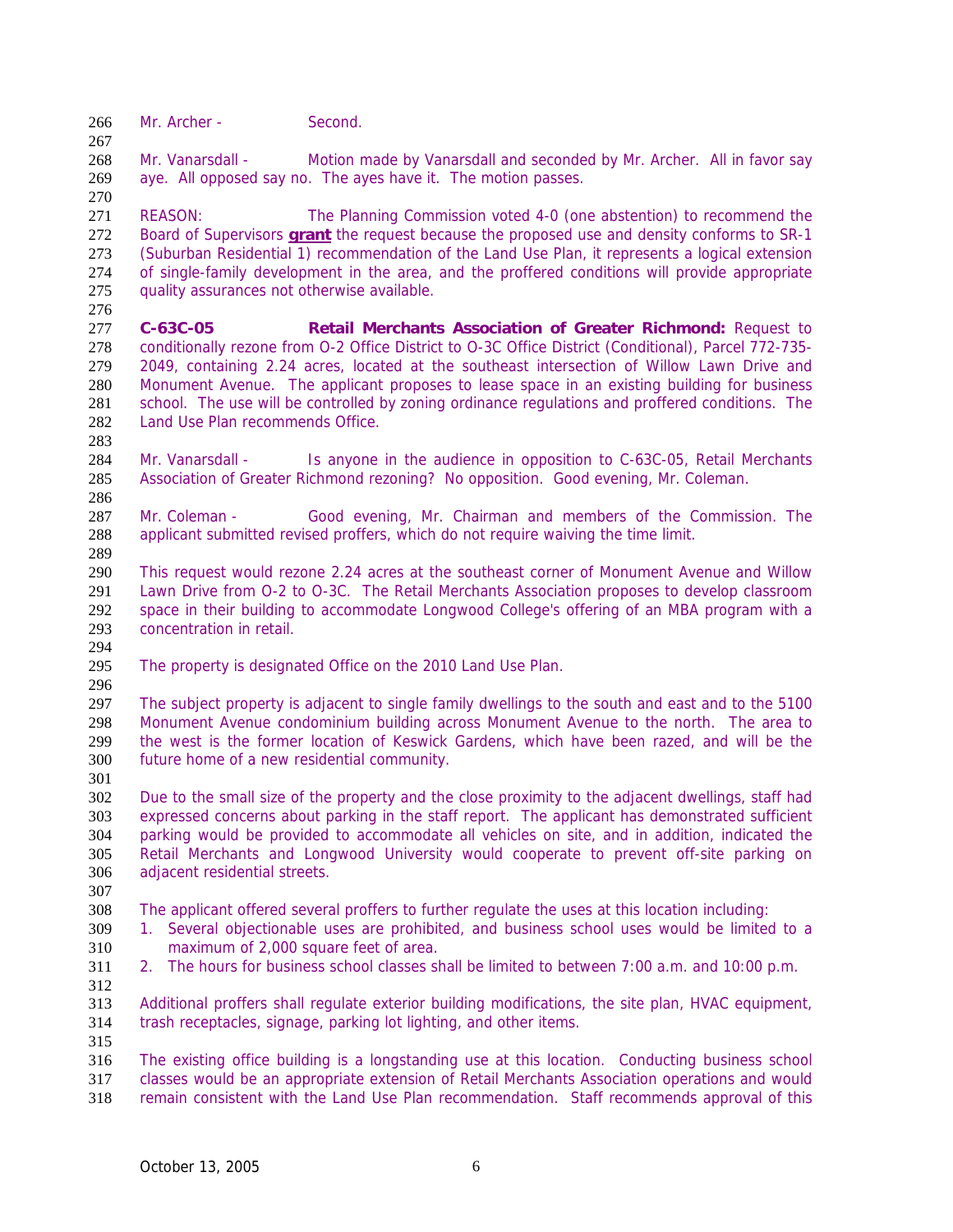request. This concludes my presentation. I would be happy to answer any questions. Mr. Vanarsdall - Any questions for Mr. Coleman? Ms. Jones - Mr. Coleman, would they be coming back for landscape and lighting reviews at all? Mr. Coleman - No, the alterations would be interior. They have indicated that there may be some limited improvements to the site. It is unlikely that that would come back before the Planning Commission. Mr. Vanarsdall - We don't need a POD on this. 334 Mr. Coleman - No, sir. Ms. Jones - The reason I asked was because with the proximity to the neighborhood from the extra vehicular traffic that will be there at night, there has got to be some attention paid to concealing of headlight glare and this kind of thing, and I would expect that would be done possibly with landscaping. Mr. Coleman - There are mature landscapings on the site. They may show up. They don't show up very well on here (referring to rendering). Ms. Jones - But you think that is sufficient for the purpose? 346 Mr. Coleman - They are in place. Mr. Vanarsdall - Ms. Jones, I asked Leslie News to go over there, which she did. She said she usually passes it on the way home and she said she didn't see where any landscaping needed to be done. They keep it so neat and so forth, and all of the parking will be inside the lot. One thing I wanted, you don't have a proffer that says the hours, but you said it would be from 7:00 a.m. to 10:00 p.m., but Longwood College, the lady that is head of Business and Economics says it will only be offered in the evenings and on Saturdays. Mr. Silber - Mr. Vanarsdall, there is a proffer 6 that speaks to hours. Mr. Vanarsdall - Oh, is it? I thought we took that out of there. Mr. Silber - My copy is still in here and it says hours of operation for the trade or business school classes shall be limited to 7:00 a.m. to 10:00 p.m. Mr. Vanarsdall - That was in there and I thought it was out. I am glad it is in there, though. It is all right. Mr. Silber - I actually have a question on that. Under the use restrictions, Mr. Coleman, we have struck or the applicant has struck "or trade school" taking out "or trade" but in that proffer on hours of operation it still says trade. Should that be removed? Mr. Coleman - Let me talk to the applicant about having that removed. Mr. Vanarsdall - I thought we removed it because it sounds like the whole building, it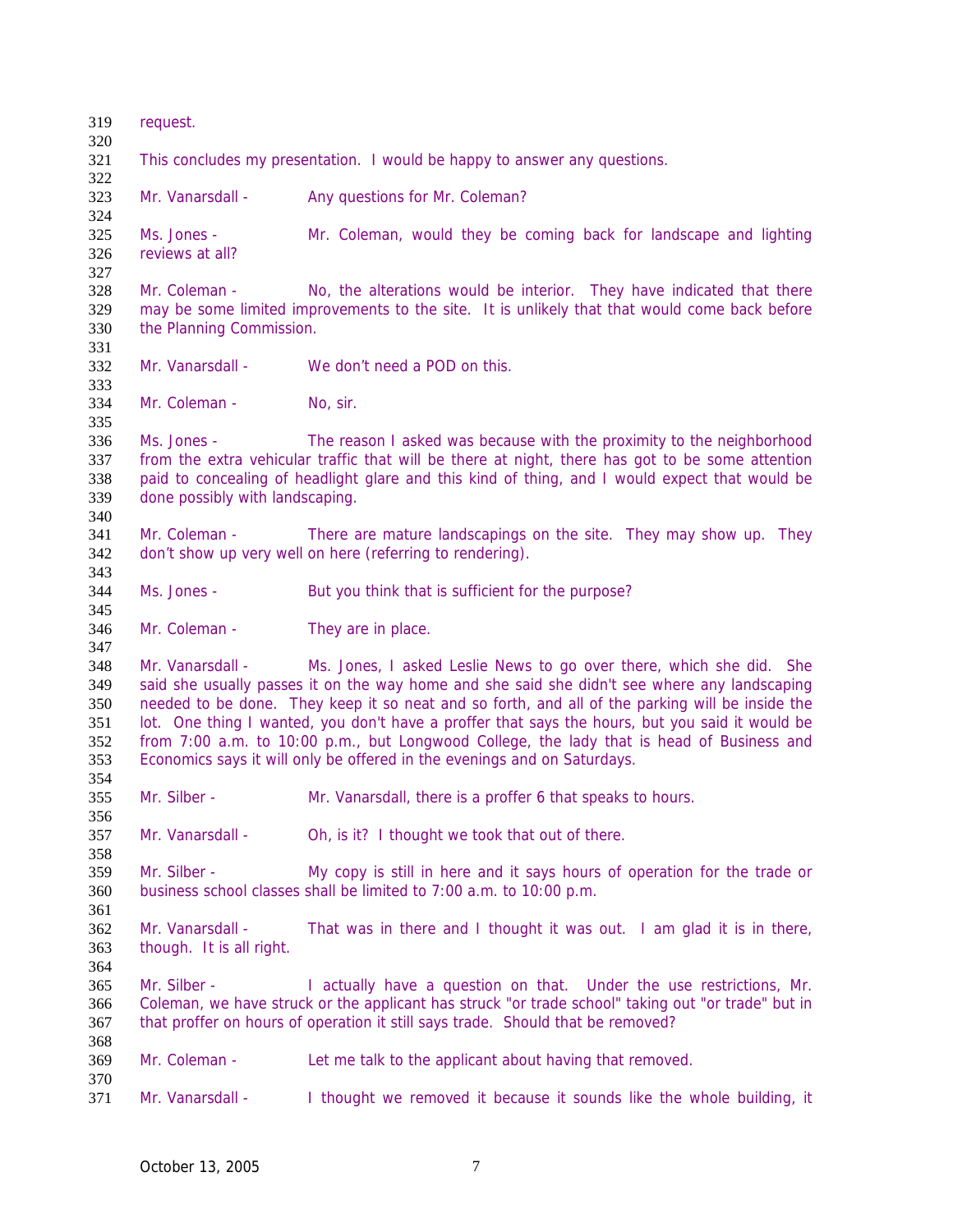- sounds like the hours of the whole building. Well, it does and it says trade business.
- Mr. Silber It specifically says trade or business school classes.
- Mr. Vanarsdall It should say business, no trade involved in it.

Mr. Silber - I think it should be consistent with the use restrictions. It should probably just say the hours of operation for business school classes.

- Mr. Vanarsdall Yes. We can strike that out.
- Mr. Silber Mr. Coleman, we might just want to have the applicant do that this evening. Just striking those two words.

Mr. Vanarsdall - Yes, because he is right back there. You don't mind striking out trade and initial it? We took the trade out of everything else that was in there to begin with. For the Commission's benefit, this is Longwood University, and it may say it in the write up, but that is what it is and they need the 2,000 square feet, but yet we are rezoning the whole 2.24 acres, so it made it kind of sticky the way we had to word the thing. Before I make the motion, I want to mention about these two letters. We have a letter written to Mr. Tom Coleman from William Baxter, who is the President and CEO of Retail Merchants. I won't read the whole letter. It is talking about the parking. I am reading this because we can pick it up back there and it will be on the record, and this is about the parking, that the parking will be only on the property and won't go out into the neighborhood. And then there is another letter saying the same thing and talking about the evening and Saturday hours from the College of Business and Economics, Dean of Longwood College in Farmville. So they are very aware of, that was probably the main or only problem we had was parking. We didn't want it to get out into the street. And I think Mr. Coleman and Mr. Emerson figured it out. Tom, I appreciate your help on this and Mr. Emerson, yours, too. With that I move that Case C-63C-05 be recommended to the Board of Supervisors for approval.

Mr. Archer - Second, Mr. Chair.

Mr. Vanarsdall - Motion made by Vanarsdall and seconded by Mr. Archer. All in favor say aye. All opposed say no. The motion passes. 

REASON: The Planning Commission voted 4-0 (one abstention) to recommend the Board of Supervisors **grant** the request because it is reasonable and conforms to the recommendations of the Land Use Plan.

Mr. Silber - This request is also on page 2 of your agenda. This is in the Three Chopt District, deferred from the August 11, 2005 meeting.

- 
- **Deferred from the August 11, 2005 Meeting**

**C-43C-05 Bill Axselle for Andronikas Moudilos:** Request to conditionally rezone from A-1 Agricultural District to B-2C Business District (Conditional), Parcel 735-763-7898, containing approximately 5.0 acres, located on W. Broad Street (U. S. Route 250) approximately 1,650 feet east of N. Gayton Road. The applicant proposes commercial/retail uses. The use will be controlled by zoning ordinance regulations and proffered conditions. The Land Use Plan recommends Mixed Use. The site is in the West Broad Street Overlay District.

423 Mr. Vanarsdall - Is anyone in the audience in opposition to this case? No opposition. All right, Ms. Deemer. Good evening.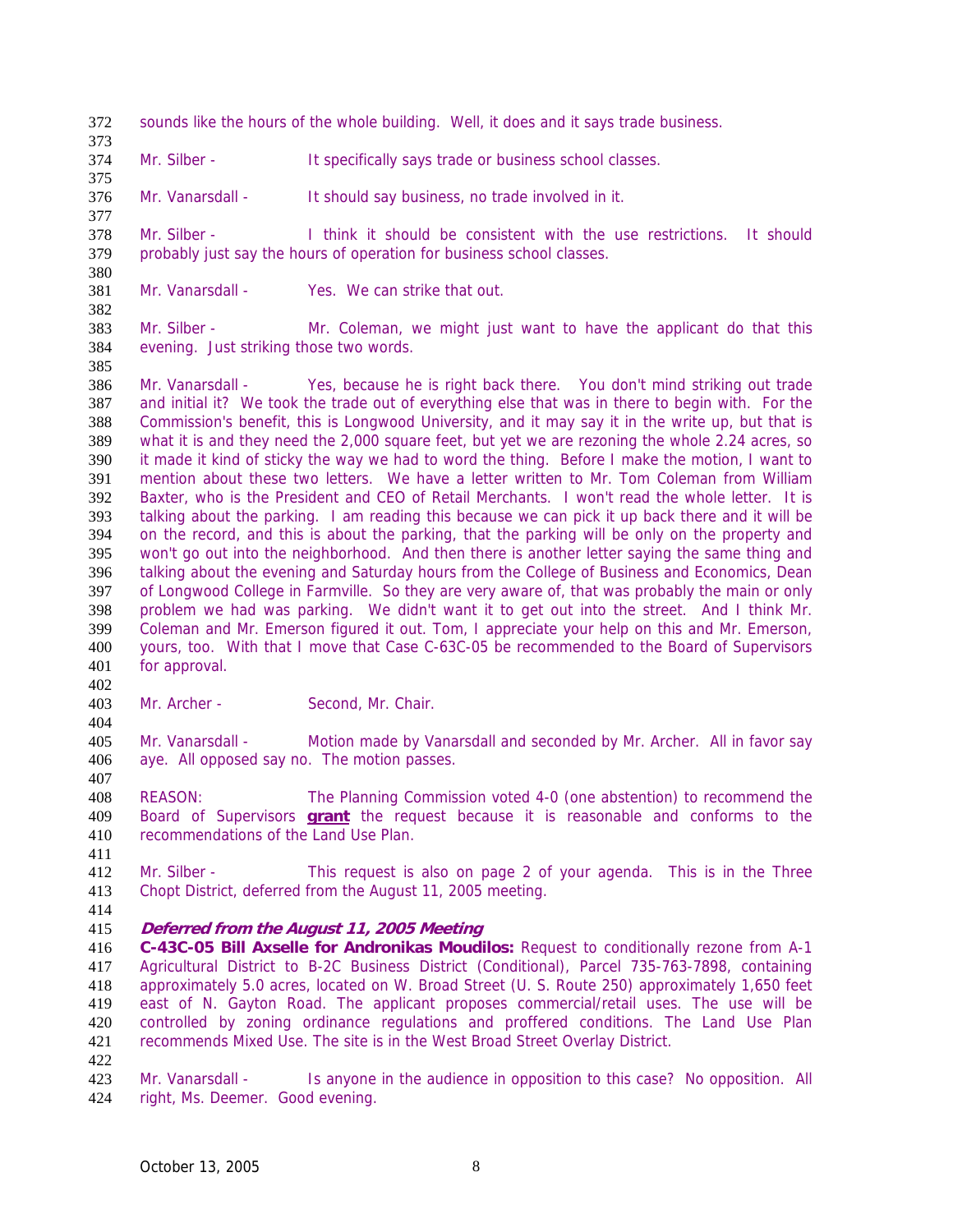Ms. Deemer - Good evening. This project is to rezone approximately five acres to develop commercial and retail uses. The project is considered to be a component of the larger Breeden Town Center West rezoning, approved in April of this year. The Land Use Plan designates the area as mixed use and the request is partially consistent with the 2010 Land Use Plan. The area also falls within the West Broad Street Overlay District and the district was created to provide additional requirements for development in order to reduce traffic congestion, avoid distracting visual clutter and preserve the aesthetic values of the district. The proposed request is generally consistent with the West Broad Street Overlay District.

The applicant has submitted proffers dated October 12 that you have been provided that include a conceptual plan of the development. Major aspects of the proffers include a 50-foot buffer along West Broad Street, prohibited approximately 20 uses otherwise permitted by-right in the B-2 zoning district, including but not limited to flea markets, funeral homes, gun shops, restaurants with drive-thrus, hotels/motels and gas stations. Coordinated signage and storm water management with the Yimmer and Breeden properties and exterior elevations generally compatible to the submitted concept drawings that you see before you.

The property is integral in providing an attractive and cohesive development to this area just west of Short Pump Town Center. The proposed uses may be appropriate provided they are developed in a coordinated fashion with the adjacent Short Pump Town Center and Town Center West. During consideration of Town Center West, the subject property was included in its overall master plan, which depicted a separate drive apart from parking areas. Additionally, while the proffers provided general language for amenities, such as plazas, side walks and a gazebo, it is unclear how these would be implemented and to what degree. To that end, staff recommends the following: To provide a better network of driveways. Currently, the primary access from West Broad Street is a parking aisle. As shown on the master plan for Town Center West, the area would be better served by a separate drive aisle. Secondly, to demonstrate how pedestrian connectivity between this project and the highly pedestrian oriented Town Center West project to the west would be provided. Thirdly, to address the setback requirements for shopping centers and delineate it appropriately on the proffered concept plan. As currently shown, this parcel must meet the same 50-foot shopping center setbacks that Short Pump Town Center and Town Center West have already met. This will provide consistency and continuity and preserve the aesthetic values as required as part of the West Broad Street Overlay District. If the applicant could address these issues, staff could support this request. 

This concludes my presentation and I would be happy to try and answer any questions that you may have. Time limits would have to be waived on the proffers.

Mr. Vanarsdall - Any questions for Ms. Deemer by Commission members? Thank you, Ms. Deemer.

Mr. Silber - So Ms. Deemer, the issues that staff still has at this point relate primarily to or solely to the site layout and the connection of the driveways, the pedestrian connections, and the setbacks? 

471 Ms. Deemer - Yes, sir.

 Mr. Silber - If they modify at some point this layout, that would primarily address staff's concerns. Ms. Deemer - Yes, sir.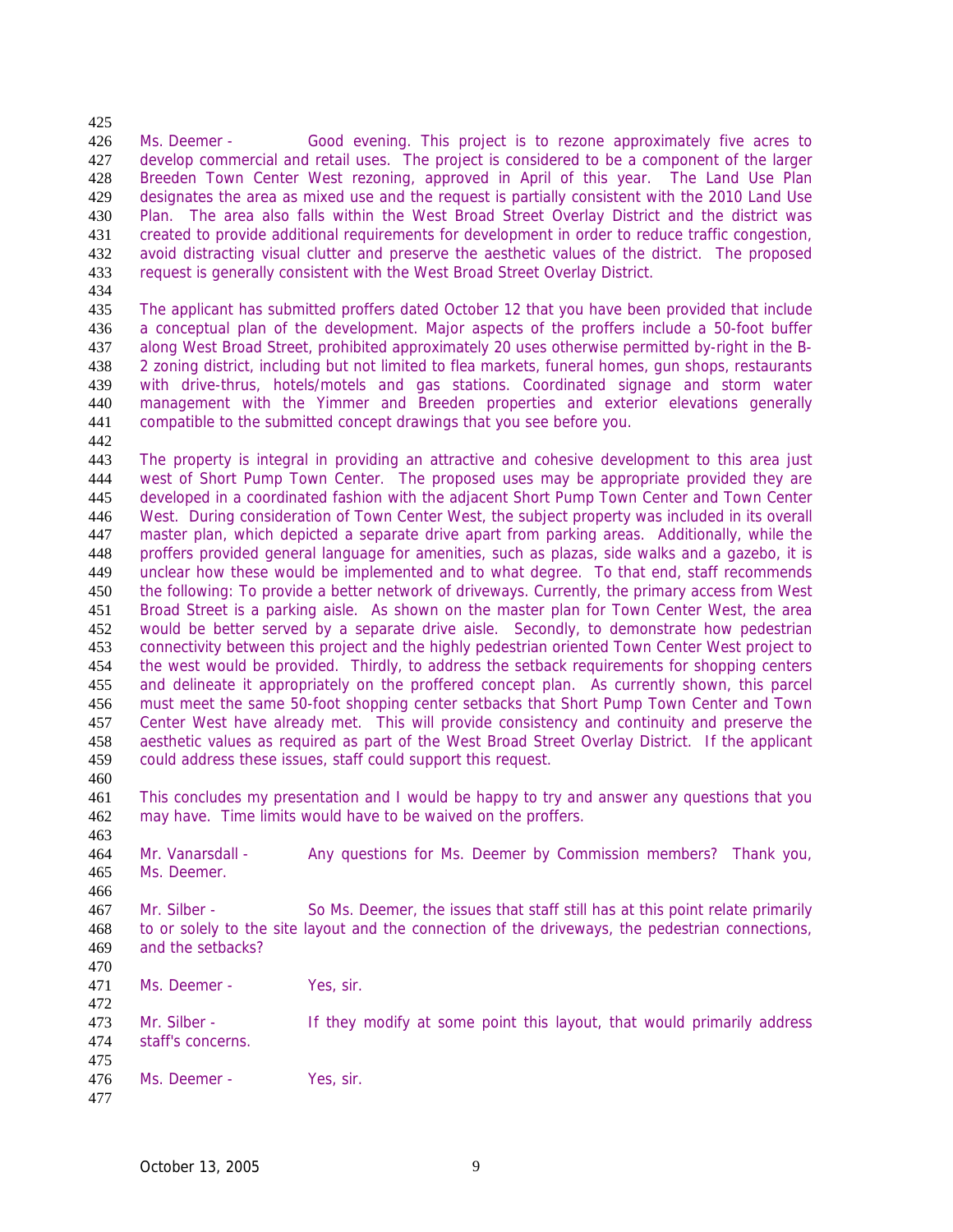Mr. Vanarsdall - Any other questions? All right. Mr. Branin, you want to hear from Mr. Axselle, don't you?

481 Mr. Branin - I would.

Mr. Vanarsdall - Good evening, Mr. Axselle.

Mr. Axselle - Mr. Chairman, ladies and gentlemen of the Commission, Bill Axselle on behalf of Mr. Moudolis and Blackwood Development, which is the contract purchaser of this property.

As Rosemary said, this property is between Short Pump Town Center and Town Center West, which has been referred to generally as the Breeden property, heretofore. It is, in fact, consistent with the Land Use Plan, consistent with the zoning being sought as B-2. The property on the east is B-3 and to the east and north as B-2, and so we have part of this case. We took basically the same proffers that are on the Breeden case and included them with only modifications, because we do not have residential on this small piece of property. We took the same elevations, the same signage and everything exactly from the Breeden case. In the staff report there was concern with and they wanted to understand that we were developing this in coordination with or at least in cooperation with the Breeden property. And it is, in fact, a cooperation, and we shared with them and the proffers provide that we shall have an agreement, which is already in place, for vehicular access coordination, pedestrian access coordination, design for drainage facilities, the utility easements and dedicated signs. For example, at the rear of this property on the northern end, there is a BMP that is shared. The roads and everything connect and so forth. The detached signage is another one; we will have our signage on their sign and so forth. So, we have complied and staff earlier had made some comments about the landscaping.

The revised plan is before you, and I think that issue has been addressed. Probably the one issue and all the issues that Mr. Silber has questioned and implied, all of them deal more with site issues rather than Land Use issues. And we think we have shown the pedestrian access. You can't see it on the plans too well, but it is, in fact, there, and the drive aisle, keep in mind that when the Breeden case came before you, this property was not part of that case. And so, anything that they showed on the property they didn't own, was obviously not binding on this property, and so we have generally complied with it, and there is an issue that probably needs to be discussed per the staff, and that is the drive aisle that is coming in, whether it should parking along it or not. We think it has the advantage that it actually prevents it from being a cut through in area that has more speed to it. But that is an issue we can continue to discuss.

The one issue that probably is with the staff and it has been most difficult for us to yet reach an understanding, and that is the building on the eastern side of the property. It is a fairly small site and when the Short Pump Town Center was zoned, this property was zoned A-1, and so they had to have a setback and so forth. Right now, if you go out to Short Pump Town Center and you go in the western-most entrance, the property, which would be in the lower right of this diagram before you (referring to rendering) is the bank. If you remember there is a bank and then behind the bank, you come back and you drive in and that is where this building will be, next to that. The second parcel in is the BMP. We have done a conceptual master plan. We recognize that after more engineering is done we will need to discuss the setback. The County Ordinance says that property zoned B-2, which this would be, adjacent to property zoned B-3, does not have to have any setbacks. But we are prepared to address that as we go further in this process. We were not aware until today that there were some thoughts that this may be considered a shopping center. It is not common ownership. It is a coordinated, but it is not a shopping center I think in the traditional sense, but, again, I think, as Mr. Silber said, we will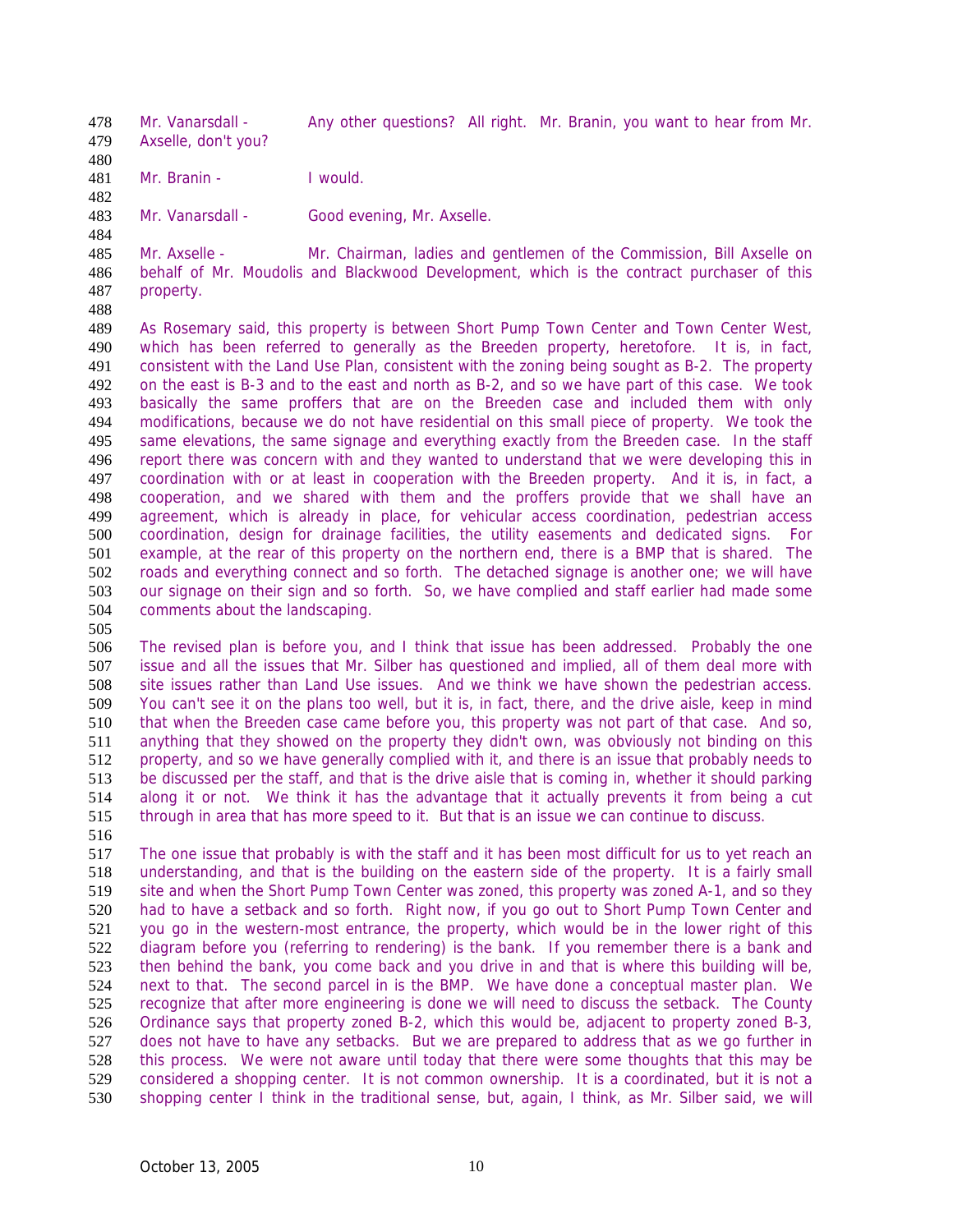work out as we proceed on. Mr. Branin has indicated to us that that is an issue, and the building setback is an issue we need to address and we will. I don't know how yet, but we will.

Mr. Branin - Mr. Axselle, on of the drive aisles, I would like you guys to proceed further in trying to get more concise, and get a better layout, (unintelligible) your final plan. Also, the building is of great interest to me, because of maintenance as well as security for that building with safety, that being fire.

So, I am going to be very interested in knowing how you guys resolve that.

Mr. Axselle - We understand that and we will do so.

543 Mr. Silber - Also, I guess, Mr. Axselle, I didn't mean to interrupt you, Mr. Branin, but the zoning cases before us involve 4.67 acres, close to 5 acres, but it actually does not include that extreme eastern portion of the property that actually was rezoned previously when the Breeden piece was rezoned. So, that is already zoned B-2C. So, the master plan that is shown on the screen right now actually includes some property that was previously rezoned. So, that, when Breeden had the master plan completed, simply for their property, they didn't contemplate how that strip would be used. When we asked them to incorporate for potential use of the Moudilos piece and this extra strip, they did show development across that strip of land in the form of a driveway and parking areas. I think it is worth the Commission noting that what is before us tonight in rezoning of this property is not, in fact, that eastern strip, because that is already zoned B-2. I would like to continue to work with the applicant and Mr. Branin to try to resolve some of the site issues associated with this layout.

Mr. Axselle - What Mr. Silber said is accurate. The Breeden property, if you will, has the eastern so many feet around this property, and there is an agreement in place where that property will be acquired by the Moudilos property/Blackwood Development property, so it will be, in fact, one piece, and that is the reason it is shown in this fashion. That doesn't take away from the fact the need to address these issues further.

562 Mr. Vanarsdall - Any other questions?

Mr. Kaechele - Mr. Chairman, I would also like to state that having met with Mr. Axselle, the applicant and the developer, I have agreed to work with them and the staff prior to the Board's hearing this case to address these concerns of the staff and the site plan.

Mr. Vanarsdall - That is great. Thank you. Thank you, Mr. Kaechele. All right, ready for a motion?

Mr. Branin - I am ready. First, I'd like to move that we waive the time limits on the proffers for C-43C-05.

Ms. Jones - Second.

576 Mr. Vanarsdall - Motion made by Mr. Branin and seconded by Ms. Jones. All in favor say aye. All opposed say no. The ayes have it. The motion passes.

Mr. Branin - Mr. Chairman, I move that we recommend Case C-43C-05 to the Board of Supervisors for approval, contingent upon staff's recommendation and concerns being addressed between now and the Board of Supervisors public hearing. 

583 Mr. Archer - Second, Mr. Chair.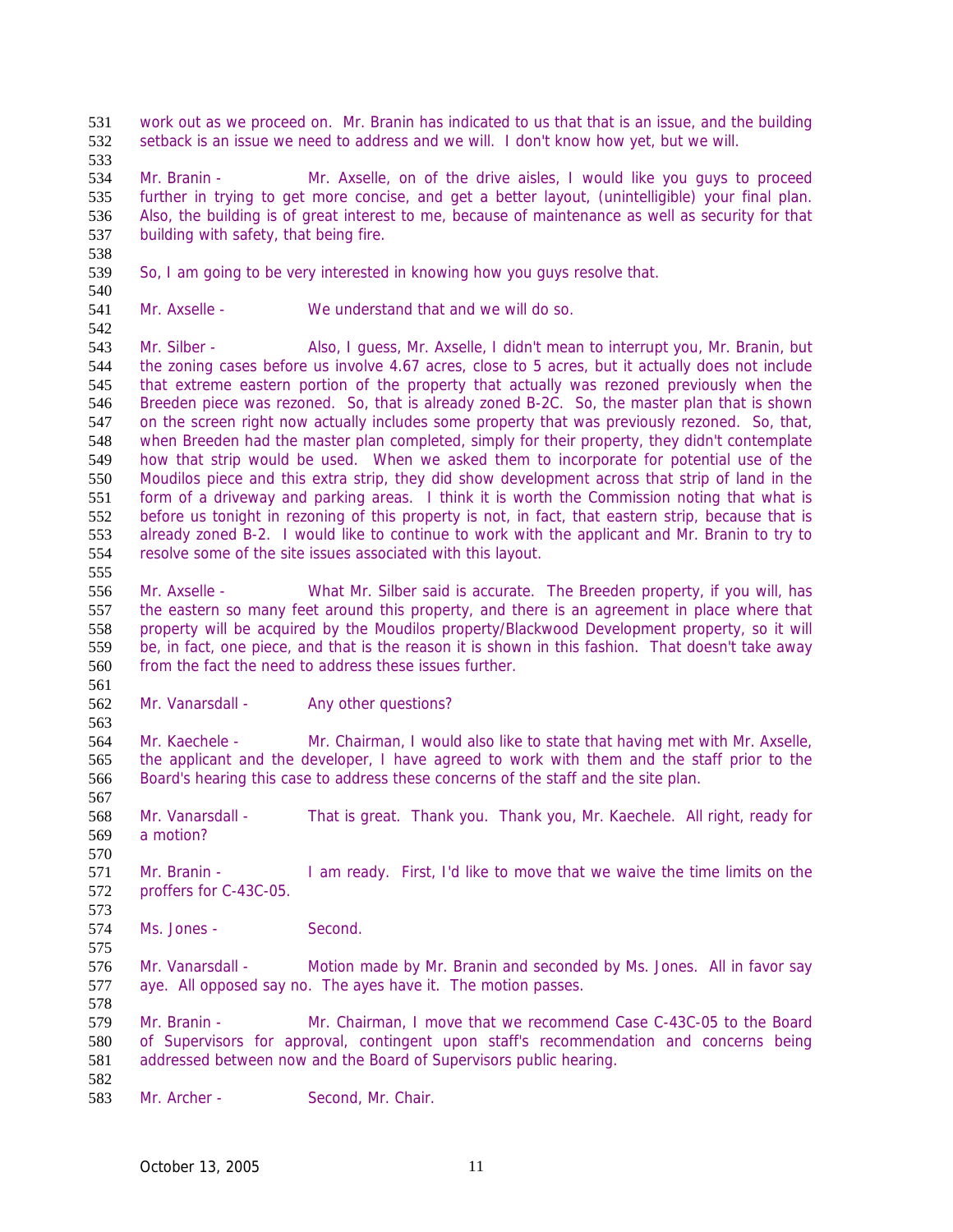Mr. Vanarsdall - Motion made by Mr. Branin and seconded by Mr. Archer. All in favor say aye. All opposed say no. The ayes have it. The motion passes.

REASON: The Planning Commission voted 4-0 (one abstention) to recommend the Board of Supervisors **grant** the request because it reflects the Land Use Plan and provides for a uniformed development in keeping with the planned and existing uses and zoning of the area, and the proffered conditions will assure a level of development not otherwise possible. 

Mr. Vanarsdall - Before we do the next case, go back to the Retail Merchant's case. I wanted to acknowledge the two gentlemen, the one from Retail Merchants and then Rick Tennis who helped on the case, and I wondered, he was excellent in handling and agreeing to things, and I wondered how he knew so much about it. He just recently got off the Ashland Planning Commission. So, he was one of us, so to speak.

**C-27C-05 Pouncey Tract Properties, LLC:** Request to conditionally rezone from A-1 Agricultural District, B-3C Business District (Conditional) and M-1C Light Industrial District (Conditional) to B-2C Business District (Conditional), Parcels 740-765-2150 and 740-765-7084, containing approximately 10.1084 acres, located at the southeast intersection of Twin Hickory Lake Drive and Pouncey Tract Road. The applicant proposes a neighborhood retail shopping center. The use will be controlled by zoning ordinance regulations and proffered conditions. The Land Use Plan recommends Office, Commercial Concentration, Light Industry and Environmental Protection Area. The site is in the West Broad Street Overlay District.

Mr. Silber - This was deferred from the Commission's September 15, 2005 meeting.

Mr. Vanarsdall - Anyone in the audience in opposition to C-27C-05? Any opposition to Pouncey Tract Properties, LLC? No opposition. Ms. Deemer, again.

Ms. Deemer - The applicant proposes to rezone, as Mr. Silber said, approximately 10 acres to develop a neighborhood retail shopping center. The Land Use Plan designates the area as Office, Commercial Concentration, Light Industrial and Environmental Protection Area. The request is partially consistent with the 2010 Land Use Plan and the area also falls within the West Broad Street Overlay District.

The applicant has submitted proffers dated October 13, 2005, which have been provided to you, that include a conceptual plan of the development. The main access would be on Pouncey Tract Road, buildings would be set back a minimum of 70 feet to accommodate 25 feet of dedicated right of way and the required 35 foot buffer along Pouncey Tract Road. Other major aspects of the proffers include that buildings shall have exposed exterior walls predominantly of brick with EIFS split-faced block, cementitous, vinyl or composite type siding or a combination of the foregoing, utilized as accent materials. In addition, buildings would be generally consistent in style with the development at Bellegrade Shopping Center, shown in the photos before you. Additionally, the applicant proposes to prohibit 26 uses which are otherwise permitted in the B-2 District, including but not limited to flea markets, funeral homes, gun shops, bars, check cashing establishments, and automotive sales, repairs and towing services. The parcel is, in effect, the gateway to the Twin Hickory community. The proposed proffers and uses would be in keeping with the area and would be in keeping with the strategies of the West Broad Street Overlay District. While the request is not consistent with the Office and Light Industrial Land Use designations of the plan, the request is in keeping with the development trends in the area.

In addition, approximately six acres of the property is zoned either M-1C or B-3C, and this development would remove the potential of more intense uses which could adversely impact the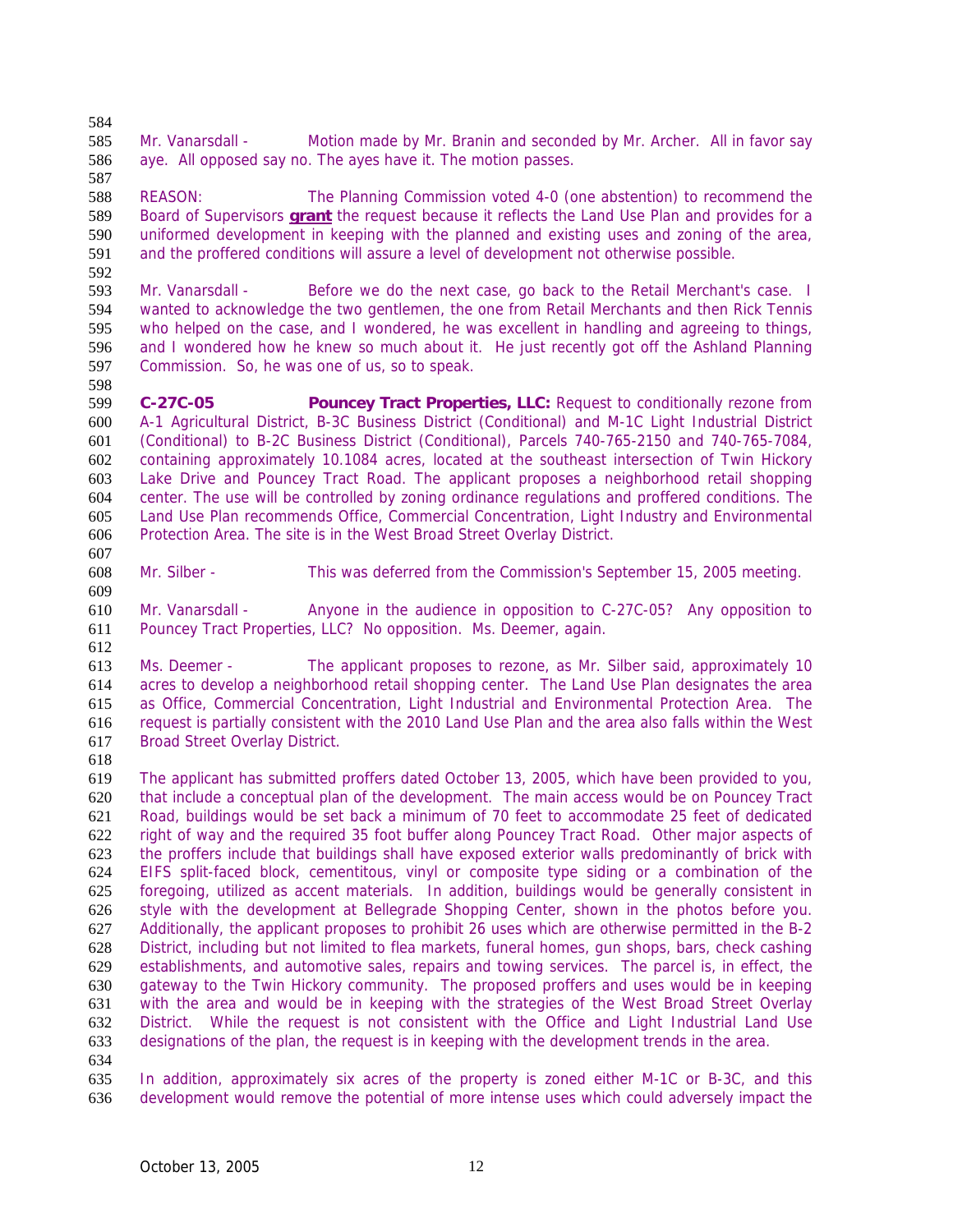area. The applicant held a community meeting on September 7, 2005, at Short Pump Middle School, and approximately six citizens attended. Generally, comments were supportive.

Staff does have unresolved issues regarding the uses. Staff believes restaurants with drive-thrus and service stations would not be appropriate on this site. If the applicant could address these issues, staff could be supportive of this request. 

This concludes my presentation and I would be happy to answer any questions you might have. Additionally, time limits would have to be waived on these proffers.

Mr. Vanarsdall - Any questions for Ms. Deemer by Commission members? No questions, Ms. Deemer. Mr. Branin, do you want to hear from Mr. Theobald?

- Mr. Branin Yes, sir.
- 

Mr. Vanarsdall - Good evening, Mr. Theobald. 

Mr. Theobald - Mr. Chairman, ladies and gentlemen, my name is Jim Theobald and I am here this evening on behalf of Pouncey Tract Properties and this case, as well as the one we have in a few with Prospect Homes represent an interesting opportunity to set a new vision for this portion of Pouncey Tract Road. That vision actually began back in March when Mr. Marshall was still a Planning Commissioner and we initially met with Mr. Kaechele, members of the County administration, and continued those meetings with Mr. Branin.

But what you see in this area is essentially Interstate 64, Pouncey Tract Road, the current Target Golf site, which is the subject of a case here shortly. This is what is known as the limo parcel and then we have in white the VDOT Maintenance Facility back behind up against Parson's Walk in Twin Hickory, and then an M-1 zoned parcel owned by Pouncey Tract Properties along with some B-3. This B-3 piece was the subject of a car wash request a number of months ago that caused so much controversy, and I am pleased that we don't have any opposition here this evening for this request, nor did we have any at the neighborhood meeting. This area is highly impacted. This industrial zoning occurred back in 1985 when Mr. Nuckols' Radiator Shop was relocated from Pump and Broad and intended to be placed on this industrially zoned property. It is currently occupied by some inventory parking for Victory Nissan; I believe a radiator lube and tune facility, as well as a doggie day care type facility.

In 1995 the little piece in this corner (referring to rendering) was zoned B-3 and that B-3 permits essentially the tire and battery facility as well as motor vehicle repair. The M-1 zoning on the back, while it excludes a lot of retail uses and indoor recreational uses, literally all other M-1 uses are permitted. This new request results in a neighborhood-oriented shopping center, one that found favor with the folks who attended the Twin Hickory meeting. It is designed to essentially be developed for a bank, a drug store and small retail shops. We have filed a number of proffered conditions to assure quality development, not the least of which is the facility is designed to look like the Bellegrade Shopping Center, and today we added a proffered condition relating to the phasing of development, which is a topic that Mr. Kaechele had raised with me, as well as Mr. Branin, relating to the Pouncey Tract Road improvements.

As you know, this is part of a VDOT project that is funded, one that is intended to begin in the Spring, and will result in the bridge being increased to four lanes in width. Pouncey Tract Road will be a five lane section all the way up to Twin Hickory Lake Drive, which is what you see here on this portion of the screen (referring to rendering) and in order for development to be consistent with the pace of those road improvements, we have agreed that we could do about a third of our development, which is about 30,000 square feet, until such time as those road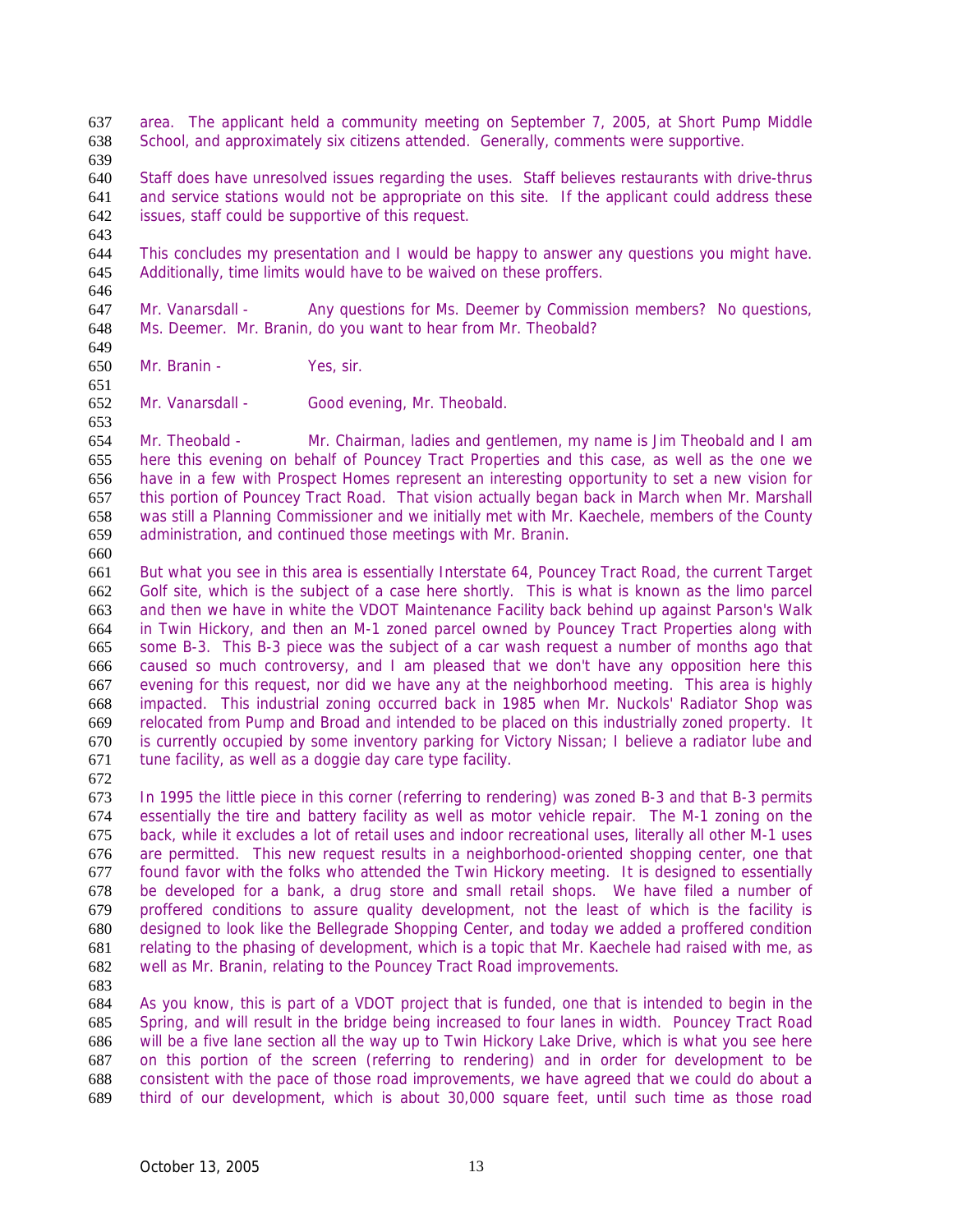improvements were completed, which I understand is to be Spring of 2008, or December 31, 2008, whichever is earlier, and we put that sunset provision in there just in the event that for some reason VDOT didn't come through. So, we have provided that measure of allowing the traffic to grow consistent with the road improvements. What this has resulted in, in terms of the townhouse request that you will hear momentarily on the Target Golf site and the neighborhood retail request in this area is continued pressure on VDOT to relocate its maintenance facility, something that Mr. Kaechele has been very active, along with Mr. Branin, if encouraging is the right word and it is not, has been a stringent advocate of VDOT finding another solution, and Bill Janus, the delegate for this area is also actively involved in trying to find a solution, and with the advent of these requests, a couple of developers are actively pursuing trying to meet the terms that VDOT has proposed to actually relocate them. So, I believe what we have started here is more than the first step, but maybe two out of three steps, to resolve this situation with the VDOT maintenance facility. With that, I would be more than happy to answer any questions.

Mr. Vanarsdall - Any questions for Mr. Theobald?

Mr. Branin - Oh, I've got lots. Mr. Theobald, the staff has brought to your attention as well as to mine the question of gas stations and fast food restaurants, and I have seen your elevations and your proposed buildings. Are you considering entertaining or have any thoughts of putting either a gas station or a fast food, and I know the reason why staff is concerned is because of the increase of traffic, and the pressure on both Twin Hickory Drive and Pouncey Tract. 

- Mr. Theobald We don't have any users locked into this site at all. We do not intend to have a fast food restaurant, although the fast food restaurant definition has gotten a little 715 slippery with people like Starbucks looking for...
- 717 Mr. Branin No, and I would be happy to even close that down to drive-through. It is in some of our visions that the other side of the bridge has plenty of fast food drive-thrus and this side shouldn't, so can you foresee?
- Mr. Theobald No. We are not looking to do a freestanding fast food establishment but for the possibility of the kinds of things like the Starbucks, specialty type drive-throughs, but not the McDonald's and not the Burger Kings.
- 725 Mr. Branin OK. All right. I'd like to make a comment that I think other than using a Chesterfield County Shopping Center as your model, I think what you all are doing is great and keeping the door open to the development and helping to generate the moving of the VDOT is great, and I know myself and Mr. Kaechele will continue to do that. Hopefully, Mr. Nuckols and Mr. Thompson will be actively pushing to get them out as well. I'd like you, before this gets to the Board, to come up with some sort of proffer or agreement that won't be a gas station, especially a gas station, or a large chain fast food.
- 
- Mr. Theobald There is no intent to have a full service gas station on there. I suppose there is the possibility of a convenience store with gas. I assume you are distinguishing between the automobile gas station and the possibility of a convenience store with gas.
- Mr. Branin - I would want to look at that, and I'd like you to consider not having a convenience store gas station as well. I know they do over in Southside in that shopping center, but again, the concern will be traffic that it would generate. The original visioning meeting was all about creating a village, which I think you guys are doing a fantastic job. Your choice for brick and your architecture is fantastic.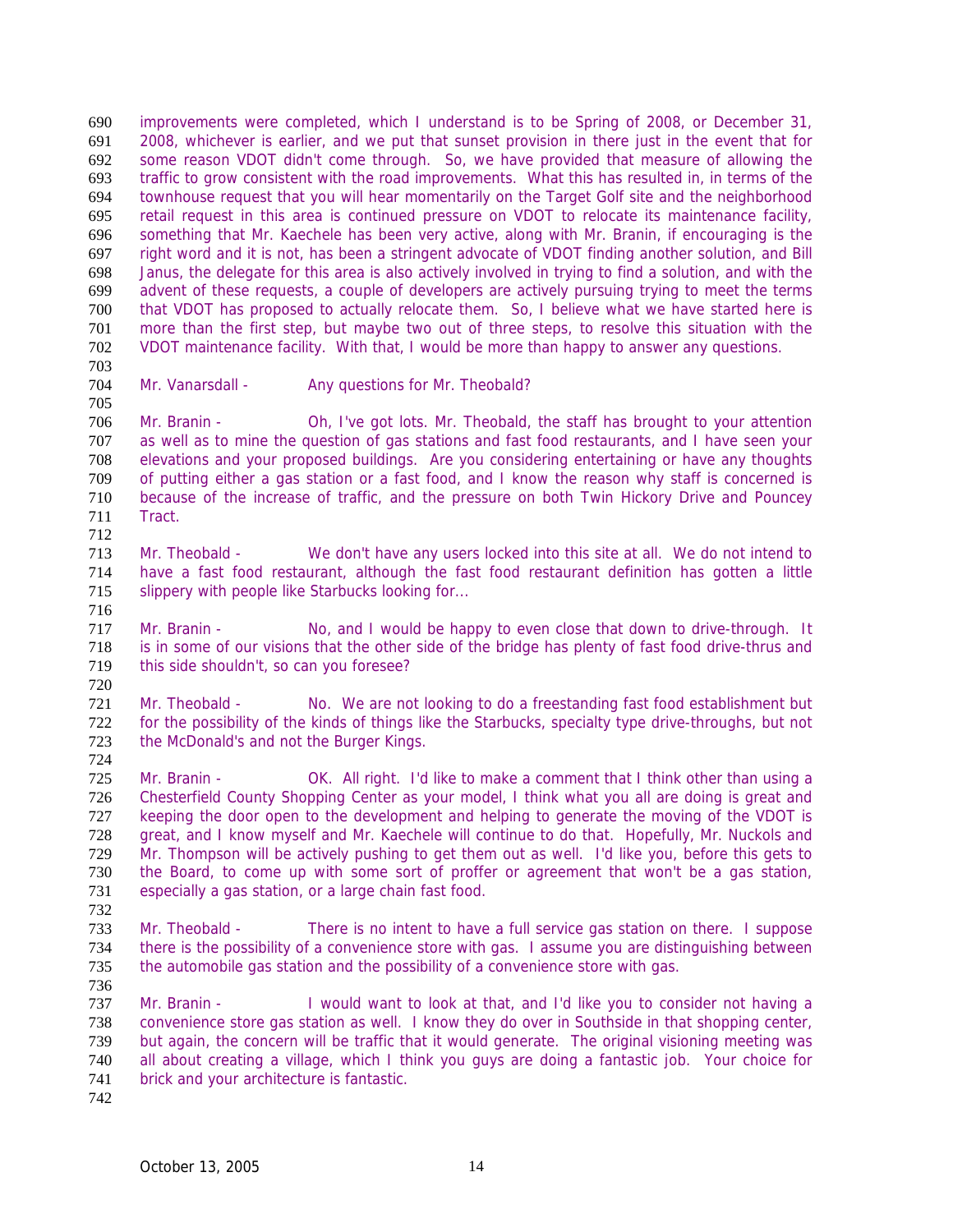Mr. Theobald - We will work on this, Mr. Branin.

745 Mr. Branin - Thank you, sir.

Mr. Kaechele - Mr. Theobald, on your site plan, maybe we could bring that back up.

749 Mr. Theobald - Sure.

Mr. Kaechele - The entranceway off from Pouncey Tract is generally designed for right-in and right out. Is that right?

Mr. Theobald - This is going to be limited to a right in only. We will not be permitted to have a right out given its proximity to this intersection. The full access point will be on the VDOT 756 road back here and then into the site this way (referring to rendering), and then we have a right 757 in, right out over here on Twin Hickory Lake Drive, but this is just too close to come back out at in, right out over here on Twin Hickory Lake Drive, but this is just too close to come back out at this intersection. We have already been in discussion with Mr. Foster about that.

Ms. Jones - I have a quick question as well. This being a neighborhood center, the 761 sidewalks, I can't quite tell, but are they still on the site plan? 

Mr. Theobald - Sidewalks are on the site plan. I am glad you brought that up, Ms. Jones, because we have proffered to provide those. Frankly, I think I am going to need to revise that condition, because we discovered that the VDOT road plan includes sidewalks on both sides of Pouncey Tract Road from the bridge all the way to Twin Hickory Lake Drive, and those really ought to be put in consistent with all the work and the curb setting and everything of that rather than us put them in and them tearing them out and putting them back in again. So, probably between now and the Board, I am amending some proffers. I think you will see that come out, but those are on the VDOT plan and I reconfirm that today.

Mr. Silber - Mr. Theobald, you had mentioned coordinating all of this development maybe in the future with the VDOT property and other properties in the area. On the subject property there are some existing uses and you made mention of some of those existing uses. Can you tell the Commission or inform us the ultimate use or continued use of those businesses on the property, or do you see those being abandoned and the site developed all at one time? 

778 Mr. Theobald - I believe what will happen is that with the phasing limitation, we will likely develop these three uses first and then some or all of the existing industrial uses would likely remain until we are able to develop that portion of the property. They have leases. As you know, the bulk of it is basically inventory parking of cars and there really are only two other active users. It is our obvious interest, in going through this process, to get rid of those folks, but since we have been asked to limit the progress of development, I don't believe it would be logical for us to scrape the site, send those rent paying users away, and then only be able to develop a third of the site while we wait.

787 Mr. Silber - At the same time, it may be difficult to encourage the redevelopment of the area when there are still some industrial users on the backside of that property.

Mr. Theobald - Well, it is obviously an evolutionary process. We've got two or three years of VDOT working on the roads and that's two or three more years before we can get to this back piece, and when we do, we will be able to deal with those users and looking ahead to the burn off of those leases. So, you know, we are not going to fix this area overnight, but I can promise you this will get done before VDOT gets done.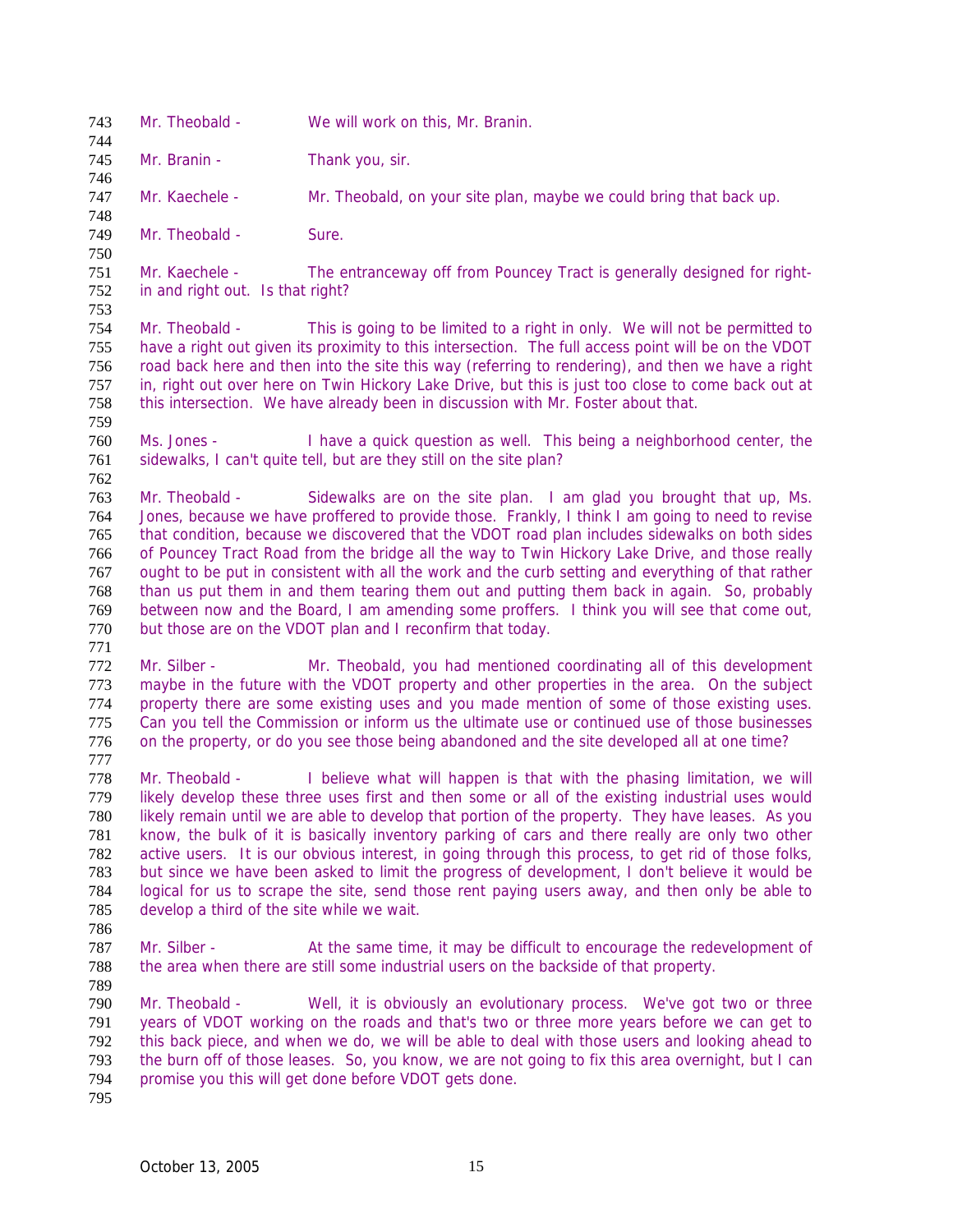Mr. Silber - I didn't know if you would be willing to consider proffering the removal of those businesses in the back at some point in time, maybe when you, what were some of the dates tied in here, January 2008, or some period where you can commit to having those businesses cease. It is something we might want to talk more about, because I don't know exactly how that would be phrased and I don't know what type of leases you have with those 801 pieces of property either. 803 Mr. Branin - Upon completion of the lease? Mr. Kaechele - You could coordinate it with VDOT moving as well. That is going to be important. Because that could happen earlier. 808 Mr. Theobald - It could, and those folks do have leases. It is not like I can tell them to go tomorrow. 811 Mr. Silber - No, I don't think so. 813 Mr. Vanarsdall - All right. Anymore questions? 815 Mr. Branin - Thank you, Mr. Theobald. 817 Mr. Vanarsdall - Thank you. Ready for a motion. 819 Mr. Silber - I think you do have to waive the time limits. 821 Mr. Branin - Mr. Chairman, I move that the time limits be waived for proffers for C-27C-05, Pouncey Tract Properties. 824 Mr. Archer - Second. 826 Mr. Vanarsdall - Motion made by Mr. Branin and seconded by Mr. Archer. All in favor say aye. All opposed say no. The ayes have it. The motion passes. 829 Mr. Branin - With that, I move that we recommend C-27C-05 to the Board of Supervisors for approval, keeping in mind the concerns that we have addressed this evening. 832 Mr. Archer - Second. 834 Mr. Vanarsdall - Motion made by Mr. Branin and seconded by Mr. Archer. All in favor say aye. All opposed say no. The motion passes. REASON: The Planning Commission voted 4-0 (one abstention) to recommend the Board of Supervisors **grant** the request because it is reasonable, the business use is compatible with surrounding development, and the proffered conditions will assure a level of development not otherwise possible. **C-55C-05 Wilton Development Corp.:** Request to conditionally rezone from A-1 Agricultural District to UMU Urban Mixed Use and R-6C General Residence District (Conditional), Parcels 730- 765-7288, 731-766-8757, 731-766-6068, and 730-766-8989 containing approximately 69.8 acres (UMU - 58.2 acres and R-6C - 11.6 acres), located between the north line of West Broad Street (U.S. Route 250) and the south line of Interstate 64 at the Goochland County line. The applicant proposes condominiums and commercial/office uses in the UMU district, and age restricted, owner-occupied residential units in the R-6C district. The R-6 District allows a maximum gross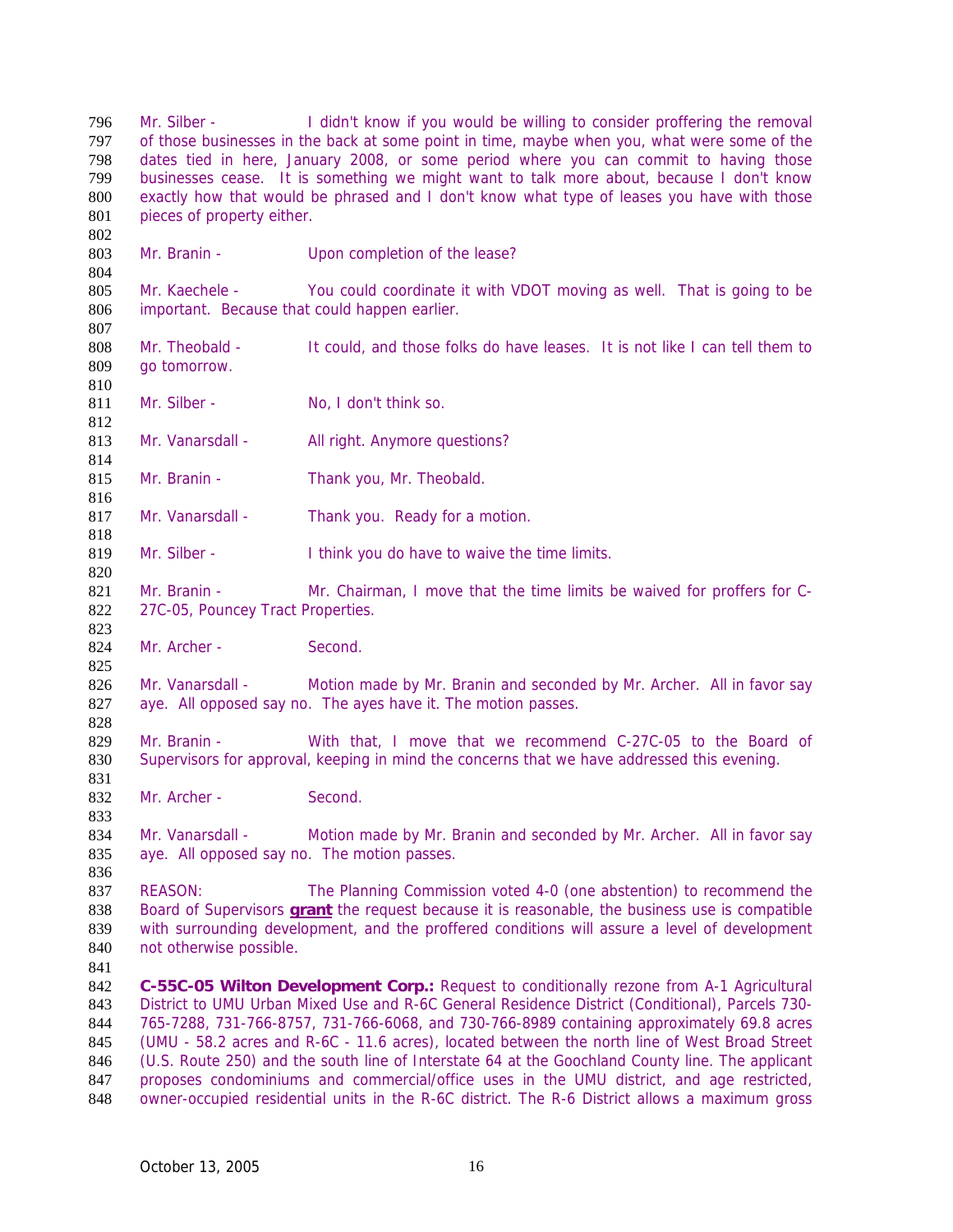density of 19.8 units per acre. The proposed UMU will contain up to 562 residential units and up to 200,000 square feet of commercial/office space. The uses will be controlled by zoning ordinance regulations and proffered conditions. The Land Use Plan recommends Mixed Use and Environmental Protection Area. The site is in the West Broad Street Overlay District.

**P-11-05 Wilton Development Corp.:** Request a Provisional Use Permit for the Master Plan for the proposed Waterford UMU, on Parcels 730-765-7288, 731-766-8757, 731-766-6068, and part of 730-766-8989 containing approximately 58.2 acres, located between the north line of W. Broad Street (U.S. Route 250) and the south line of Interstate 64 at the Goochland County line. The applicant proposes condominiums and commercial/office uses in the UMU district. The applicant is also proposing to exceed the maximum single-building floor area design criteria of 10,000 square feet, and is proposing to permit buildings up to 85' in height. The Land Use Plan recommends Mixed Use and Environmental Protection Area. The site is in the West Broad Street Overlay District.

864 Mr. Vanarsdall - All right. Any one in the audience in opposition to C-55C-05, the first case by Wilton, and since we have the companion case, I will ask if there is anyone in opposition to P-11-05? All right. Good evening, Mr. Tyson.

868 Mr. Tyson - Mr. Chairman, Mr. Kaechele, members of the Commission, Mr. Secretary, this request consists of two applications, a request to rezone the property to Urban Mixed Use designation and R-6C for an age-restricted development, and an application for master plan approval. Unlike other UMUs that you have considered, a Land Use Plan amendment is not required, because the 2010 Land Use Plan already recommends mixed use for these properties.

The proposed development is divided into four Land Bays and the applicant has provided the following land bay summary. The total size of the proposed UMU is 58.2 acres. Land Bay 1 consists of 50,000 square feet of commercial space and 60 dwelling units. Land Bay 2 would be 150,000 square feet of commercial space and an additional 60 dwelling units. Land Bays 3 and 4 would be 182 dwelling units and 260 dwelling units respectively, for a total of 562 dwellings. 

The applicant has proffered that a minimum of 20% of the building square footage on the site 881 would be developed for commercial space. The UMU district regulations require a minimum of 25% of the floor area be devoted to such uses, unless otherwise approved by the Board of Supervisors.

All of the dwelling units would be owned in condominium. No apartments would be permitted on-site unless they were contained within a building used primarily for commercial uses.

The applicant has submitted two alternate Master Plans and has proffered that the development will be in general conformance with either Master Plan or a combination of either of the two.

 Under this Master Plan, the property would be developed with two access points to West Broad Street and three points of connection to properties to the east. The main, boulevard entrance along West Broad Street would include 2-story "Main Street"-style buildings, public sculptures, and a 50-foot wide buffer along West Broad Street to screen proposed parking areas. Larger retail spaces would be constructed along the perimeter of this area. A village square, proffered at a minimum of 1 acre in size, would serve as the focal point along this entrance.

The interior space of the project would be "Main Street" in style and composed of buildings up to 5 stories in height to accommodate commercial spaces on the ground floors with condominium units above. The applicant has proffered that all first floor spaces on the North side of "Main Street" would be devoted to commercial uses. On-street parking, street trees, and textured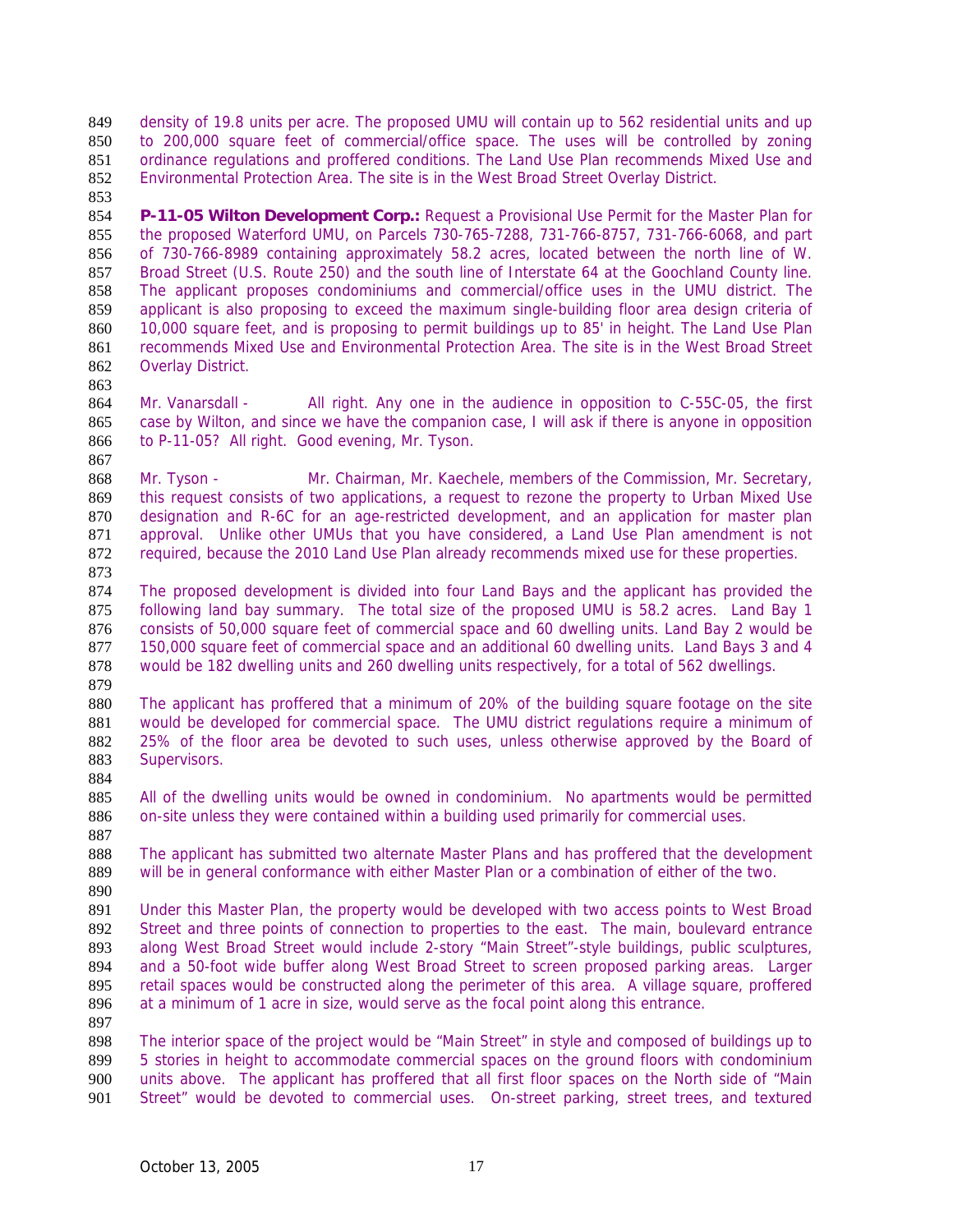- crosswalks further enhance the "downtown" feel of the space.
- 

The residential component of the project is primarily provided by 3-4 story townhouse-style units constructed in the core of the property, and 5-story condominium units constructed to the rear of the property. The townhouse style would be either two or three bedroom units. The finished floor area would be 1200 and 1500 square feet, respectively. In the rear buildings, one-bedroom condominiums would be 850 sq. ft. in size, two bedroom condominiums would contain 1200 square feet of floor area, and three bedroom units would be a minimum of 1700 square feet in 910 floor area. Open spaces are scattered throughout the development, and a 2,400 square foot community pool and recreation center has been proffered. community pool and recreation center has been proffered.

This Master Plan, 1-A, is a later iteration and is largely the same with respect to the core of the site, however, the West Broad Street buildings are massed together.

915<br>916

The applicant has proffered that the buildings constructed on site would be substantially similar 917 to these renderings. Staff supports the concept that is submitted.

The applicant has further proffered that the primary entrance along West Broad Street would be substantially similar to this rendering. (Referring to rendering) 

Signage within the development would be unified in design and would be similar in concept to these examples.

The applicant has also requested approval of 11.6 acres of R-6C, General Residence zoning, to permit the development of an age-restricted, 60-unit condominium project. These units will be a minimum of 1700 square feet in floor area and will be served by two-car garages. An STC rating of 54 will be maintained between all units. There will not be any on-site amenities; however, the residents will be able to drive to the pool and clubhouse proposed with the adjacent UMU.

Urban Mixed Use districts are intended to be urban in character, containing a mixture of uses, and a well-defined sense of place that is designed around pedestrian movement, "walkability", and interaction among residents and visitors. These goals can be accomplished by having well-identified and carefully placed public spaces, buildings that are close to the street and which encourage foot traffic, and buildings which are vertical in orientation. The applicant has provided some of these elements, particularly in the core of the property; however, issues remain outstanding.

The West Broad Street uses are generally not pedestrian oriented. Many of the buildings are isolated by large, generic parking lots that are too typical of suburban land use. This could be addressed by building vertically and incorporating parking areas in the buildings themselves or 942 through structured parking. The condominium units along I-64, too, are isolated from the project and are suburban in style and orientation. No design guidelines have been submitted by the applicant. Street cross sections, illustrations of scale and perspectives, architectural element lists or descriptors would all help identify the "sense of place" that UMUs are intended to have. Staff remains uncomfortable relying solely on four renderings (one of which has not been provided) 947 for identifying this important element of the project. The UMU district regulations require both a Traffic Impact Study and a Fiscal Impact Study in order to assess the overall effect of the project. Both of these studies were submitted by the applicant on September 21, 2005. Staff and VDOT are still reviewing the Traffic Impact Study. The Finance Department has completed its review and has determined that the project has a net fiscal impact that is positive. Finally, staff is concerned that there is a general lack of integration of the uses on the site.

The subject properties are highly visible and are literally at the western gateway to the County.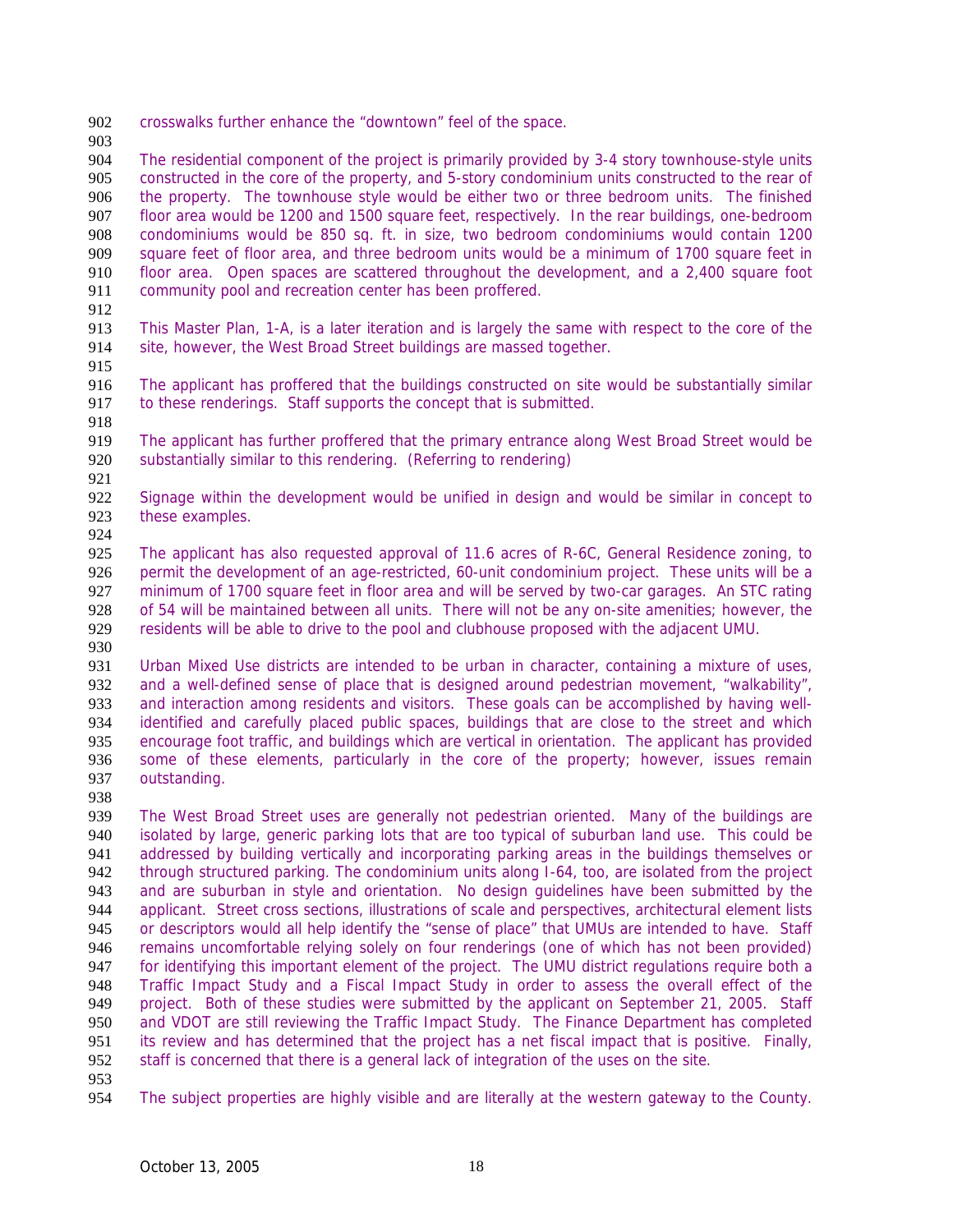They represent a unique chance to create a new "downtown" space from the ground up, and the applicant has presented an application that contains many positive elements; however, opportunities still exist to improve the application and create a project more in keeping with the County's vision for the corridor. The applicant is required to obtain a PUP for master plan approval. We have submitted suggested conditions to you. There are five of them. I would be happy to go over them in detail if you'd like. Two of them generally deal with the 35,000 sq. ft. of floor area for a single user and one recommends approval of the requests for buildings in excess of 85 feet north of Main Street.

 

I'll be happy to answer any questions you may have.

Mr. Vanarsdall - Any questions for Mr. Tyson by Commission members?

968 Ms. Jones - I have a few questions. This is a lot to consider. It may be in these<br>969 new proffers that we have just received, and I haven't been able to read them as you have been new proffers that we have just received, and I haven't been able to read them as you have been talking, but public use of open space, trails, bike paths, these kinds of things, have these been addressed?

Mr. Tyson - They have proffered that there will be pedestrian trails, bike paths, those sorts of elements throughout the site. They aren't shown on the open space plan that they had submitted, but they have been in discussion with staff about that. We have tried to encourage pedestrian access and "walkability" and they have taken steps to address that. 

Ms. Jones - The other concern I have is with the Urban Mixed-Use guidelines. This is a very exciting style of project and it certainly would be exciting for western Henrico. The big expanses of parking areas that are envisioned here as one enters the project. Has there been real discussion about going vertical with parking as opposed to those big lots?

Mr. Tyson - There have been discussions. Yes. The applicant may be able to address your concerns more than staff can.

Ms. Jones - I will ask. I will ask the rest of my questions to the applicant. I won't put you on the line.

989 Mr. Vanarsdall - Any other questions for Mr. Tyson?

Mr. Archer - Mr. Tyson, you did indicate that staff and VDOT are still considering Traffic Impact? Are we able to go forward without having that information, particularly VDOT?

Mr. Tyson - A traffic impact study is required as part of the submission and they have met that requirement. Once the application is received or the Traffic Impact Study is received, VDOT typically takes 45 days in which to do their analysis and respond, and we have not heard from VDOT nor from Traffic Engineering.

Mr. Silber - Mr. Archer, I think that ideally it would be best to have input from Traffic Engineers and VDOT on the Traffic Impact Study that has not been completed. I think anything that comes out of their findings would need to be addressed by the applicant before we'd be recommending anything to the Board of Supervisors on that matter. This is a six-lane facility. There may be turn lanes, signals required, improvements along the frontage of this road, and if so, we would expecting the applicant to address those. 

- 1006 Mr. Vanarsdall Aren't we required to get a Traffic Study on a UMU?
-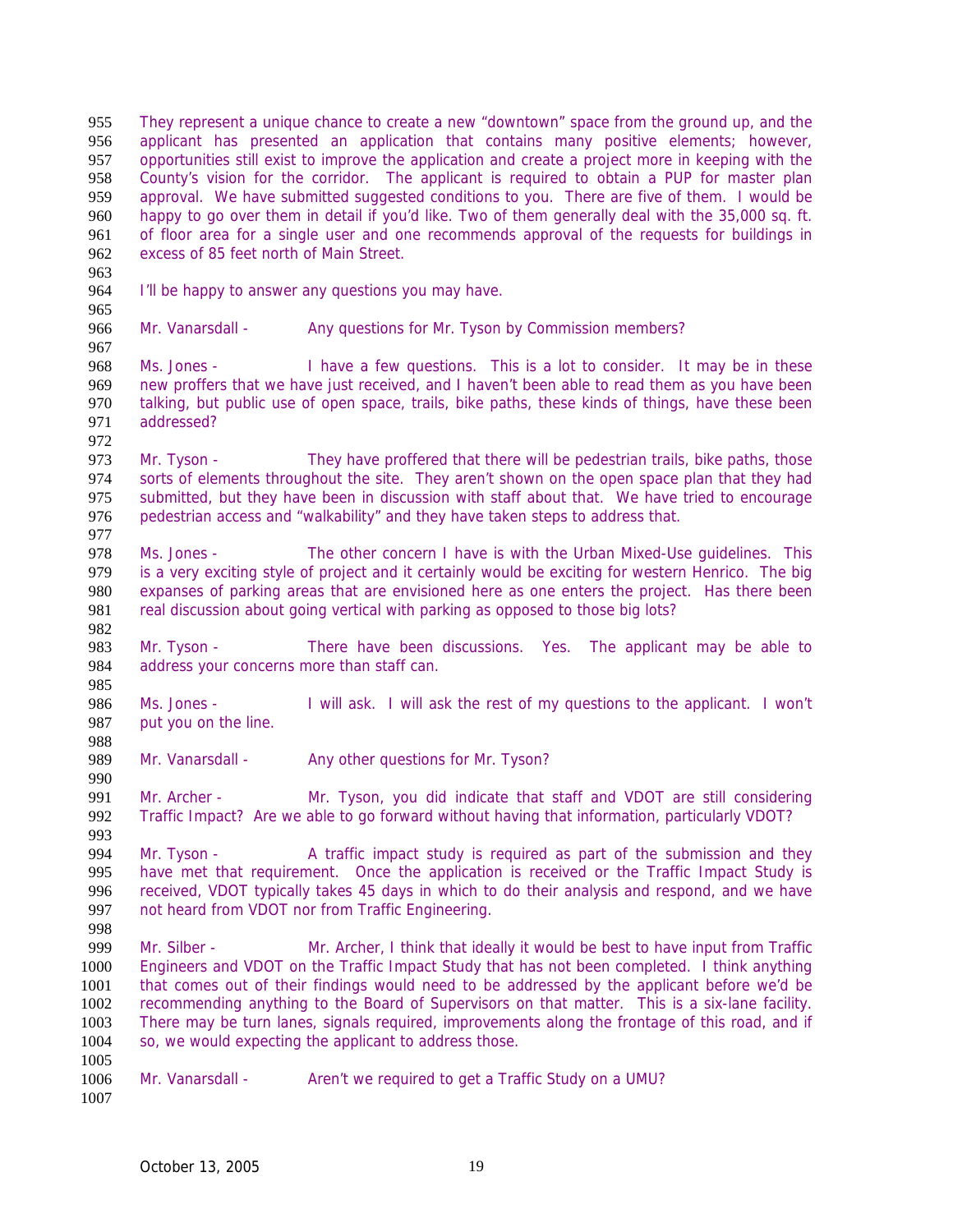Mr. Silber - Yes, they have done it, Mr. Vanarsdall. They have completed it and submitted it to the County, and the County has not completed its review. Mr. Kaechele - Mr. Chairman, there was some discussion with the Manager and with Public Works about this Traffic Impact Study and the fact that it is going to take time and that could be addressed before the Board acts on this case, along with a number of other issues, and rather than hold that up, we've agreed that we'd incorporate that before it comes before the Board of Supervisors. But, you also mentioned the fiscal impact study has been analyzed and 1016 that is completed. 1018 Mr. Silber - It is complete. Yes, sir. 1020 Mr. Kaechele - And that is favorable 1021<br>1022 Mr. Silber - And that is favorable. Yes, sir. Mr. Vanarsdall - Thank you, Mr. Tyson. All right. Mr. Branin. You want to hear from the applicant, don't you? Mr. Branin- Yes, sir. If I said no, Ms. Jones would want to. 1029 Mr. Vanarsdall - Good evening, again, Mr. Axselle. Mr. Axselle - Mr. Vanarsdall, ladies and gentlemen of the Commission, Bill Axselle. I am here on behalf of Wilton Development, which is the contract purchaser and will be the developer of this property. I am going to tell you right from the start, so I won't forget it, that on the PUP Case, which is the second case, which does require approval under conditions that you impose, we are agreeable to the suggested condition that deals with the size of the uses and the height, just so I won't forget that. We agree with those suggested conditions. You remember that old movie, "Cool Hand Luke" where the warden says to Paul Newman repeatedly that what we have here is a failure to communicate, I can't quite do the accent. Mr. Archer - I remember that well. 1044<br>1045 Mr. Axselle - And that is not what we have here. We have communicated well and long and hard and we are still communicating. I think there is in some respects a failure in the sense of slightly different perspectives from the staff and from the developer, and I think it is important we kind of understand those. The Land Use Plan that the Board approved talks about this area being mixed-use, and it says 1051 and I quote, "in an area where a combination of uses," and I am putting together phrases, "are planned and coordinated, large tract, unified, high quality development and necessary 1053 infrastructure improvements." And you will see, and I think you realize that this, in fact, is mixed<br>1054 use. It is retail. It is office. It's apartments. It's town-house style condominiums. It is garden use. It is retail. It is office. It's apartments. It's town-house style condominiums. It is garden style condominiums, and it has the public feature. So, I don't think the County staff would disagree with that. We originally filed the case with a "B" Zoning and an R-6 Zoning, and after the discussions with the staff. The case was then amended, thus causing some of the delay, to a UMU classification. And, I think we need to understand, and those of you who have been around a while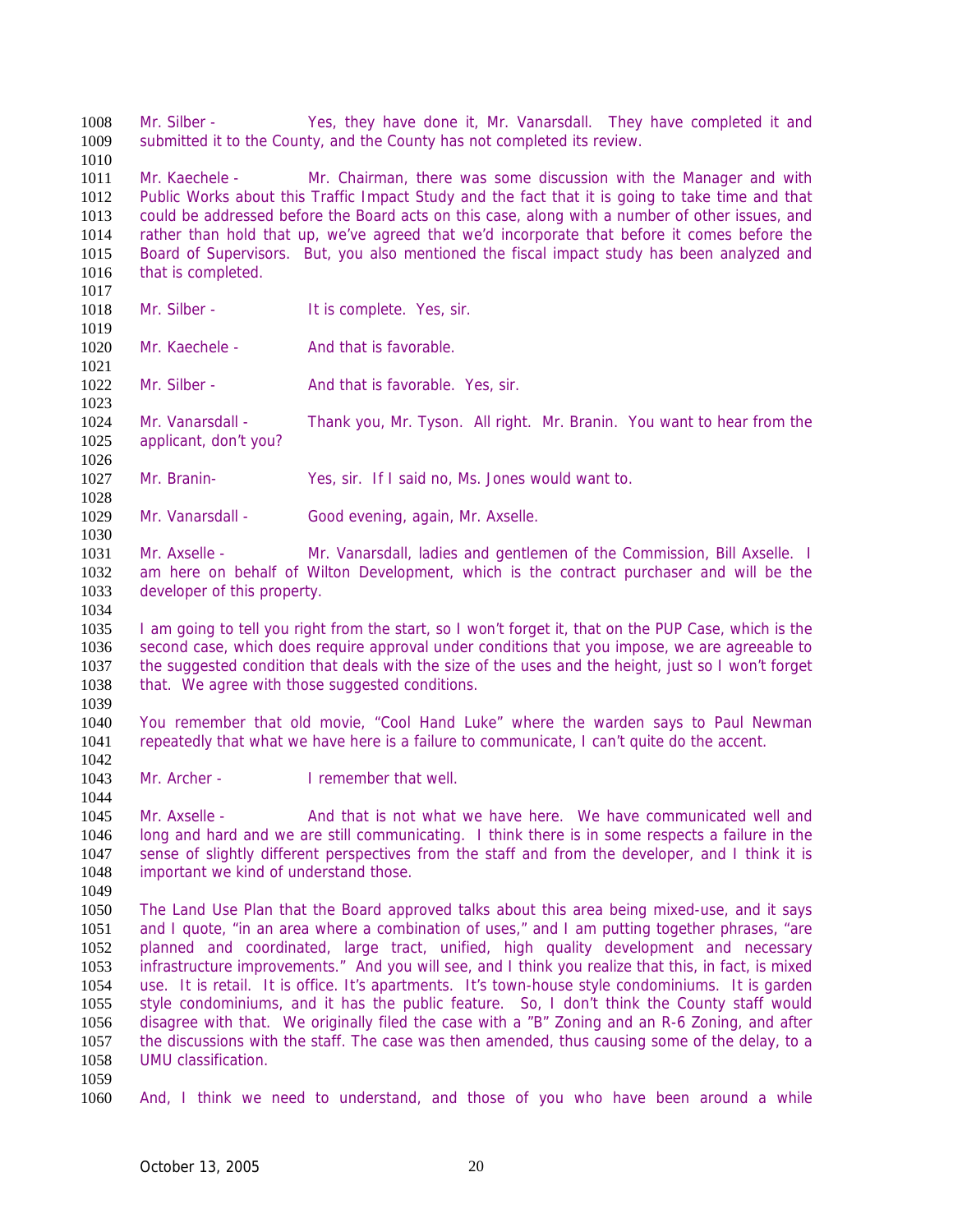understand, that the UMU is an urban mixed use. It was written for urban areas and the classic case, if you will, is the Rockett's Landing. In the County Ordinance the UMU District is intended to encourage redevelopment and reinvestment in commercial and industrial areas. This is not an urban area. It is not redevelopment. It is green field development at the westernmost edge of Henrico County, but the County has chosen, and I think rightfully so, to use the UMU in a number of cases. They recognize the Ordinance written for one purpose was used in Wilton Farms with flexibility and variety, was used in Highwoods with flexibility and variety. 

The Short Pump Expanded Vision, we have the good fortune to be the first case under the Expanded Short Pump Vision, would call for all of this area to be UMU, and I say good fortune in quotes. But, the point is that we do believe that the UMU, the classic UMU as found in the Ordinance, has to be varied to reflect the area and the particular conditions. Mr. Kaechele referred to this case as a hybrid UMU and it is, just as Walton Farms, if you will, was a hybrid 1074 UMU. Now, where we perhaps differ with the staff on a couple of perspectives is that I do not 1075 disagree with the Short Pump Expanded Vision. I think it is good, but right now there is not a disagree with the Short Pump Expanded Vision. I think it is good, but right now there is not a single UMU use in this area of Broad Street, and so to come in and pop in something that the market has not chosen heretofore to go to, I suggest presents some problem.

If you look at the existing uses along Broad Street, and I know staff has obviously changed that, but the market is reflective of a lot of variety there. You've got the Short Pump Town Center across the street. You've got the Promenade with smaller shops, and you've got out parcels. You've got some larger uses and smaller uses, and so I think you'll see in a moment when I hand out a document that we've agreed with the staff on about 90% of the issues, but the 10% that remain are ones that come, I think, out of those differences. There is another difference, and this is the westernmost property in Henrico County. Goochland County has approved on the property just to our west a Wawa, and so we think that is going to have a little bit of an impact on this property and also, perhaps most importantly, the staff feels very strongly that this is what we should have in this area. Someone who is a property owner or the developer has to consider what the market will and will not allow, and so what we have done in the case today is try to mesh the two together.

The case is a better case than we filed originally because of the staff's urging. It is a better case because the developer has shown some flexibility and has made some commitments that I think are very important. But I wanted to set forth what I think are probably the basis for a little difference in perspective. If I could, Mr. Tyson, if you could maybe pass these out.

This is a listing of some of the issues which we've agreed and some that we don't, and I will tell you that you will see that about 15 or 16 on which we've agreed, but the four at the bottom, and one of those, quite frankly, now we do have no agreement on. That is the size of the single uses. We have agreed to the mixed use, which is what the Land Use Plan calls for and with the uses that we talked about. We have agreed to use the UMU and the style of those buildings that you saw, what we refer to as the federal style. If you could maybe, Mr. Tyson, get that back up (referring to rendering), this type of use is required by the proffers to be on all portions of the UMU property, whether the use is retail, office, townhouses, townhouse-style condominiums, or garden-style condominiums, we must be in general conformance with this exhibit and I think that will help insure that there will be tremendous compatibility.

Along Broad Street, I think Mr. Tyson pointed out to you one thing that the County staff felt they didn't want to have somebody come down Broad Street, look in and see a whole massive parking lot, so we have put buildings and an entrance feature at the front, and that has been proffered and we are committed to that. It is not a strip, and the gentlemen in the back, if you could maybe put this up here, this is one of the two plans (referring to rendering). There are two and as Mr. Tyson said, they can be developed. You can see, we don't think this is stripped because it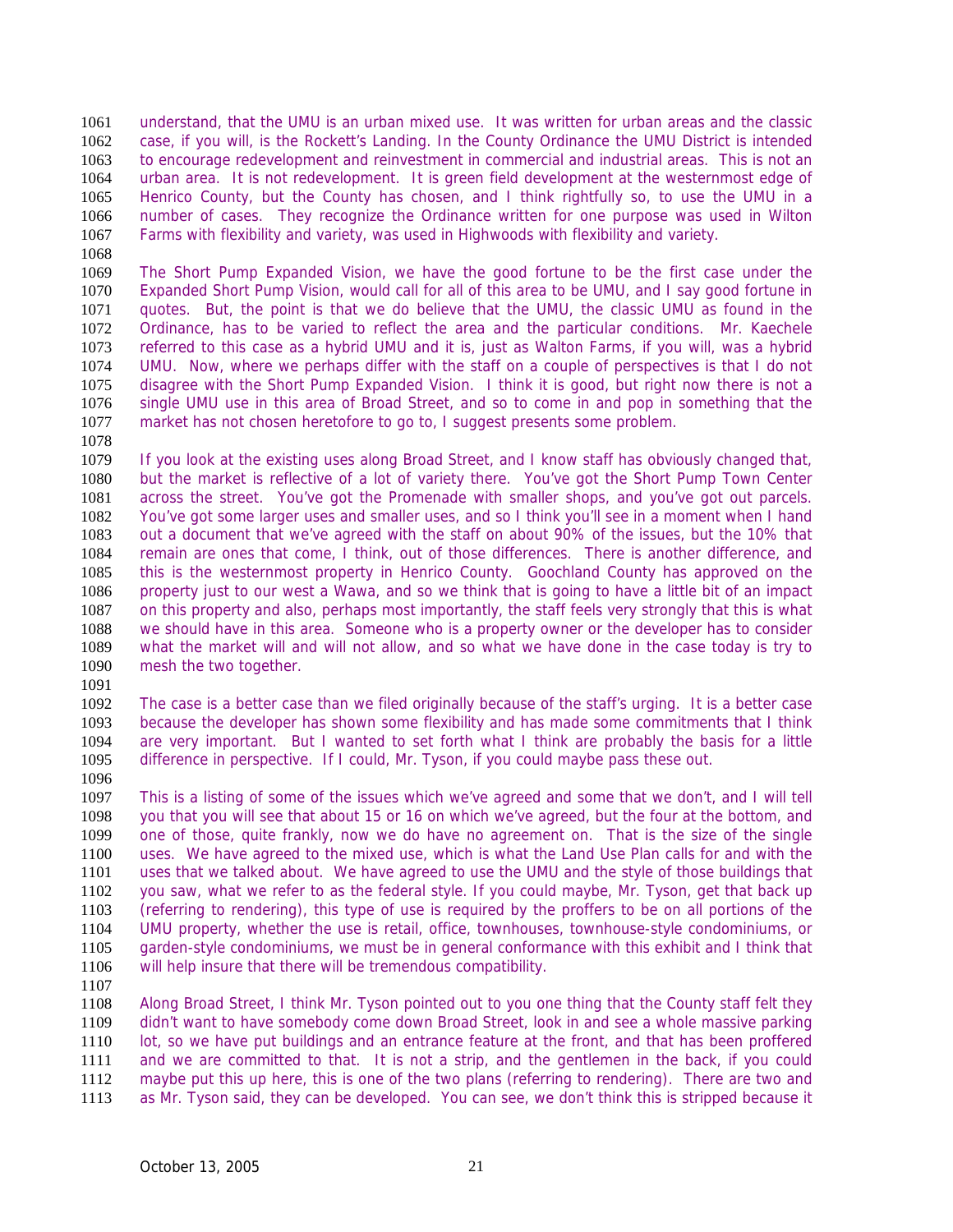has got buildings right at the primary entrance as the staff requested. It has got buildings on the side. It has got buildings in the back and then, as you can see, going from an east west to the Village Square is what we call "Main Street." We believe there is probably another Main Street in Richmond, so we are probably not going to use that name, but it is indicative of what we have all agreed is the right way to proceed, and it will have a Main Street type of feel.

The retail on the south side will be two-stories or two-stories in appearance. It will have direct access to the Main Street. In the north side, the mixed use will be three to five stories and the first floor to be non-residential. The townhouse style condominiums will be three to four stories and then the condominiums at the rear will be five stories. We have provided three access points to the east, ensuring that the property developed to our east will have a coordinated development. The Village Square is obviously a large public gathering area, and there are other pedestrian gatherings around. The pedestrian walkway, the clubhouse with pool, the streetscape 1127 features. The staff has indicated and correctly so that that exhibit has not been completed. It<br>1128 was not a requirement of the submission. The staff has asked for and Higgins and Gerstenmaier was not a requirement of the submission. The staff has asked for and Higgins and Gerstenmaier is preparing that. We have it in the proffers as Exhibit 6, and it will be provided, I think, by the 21st of October, well before the Board of Supervisors.

The signage is committed in the retail area and we provided vehicular and pedestrian access to the R-6. Now, one of the primary areas that we have not been able to agree on, they had asked that we include the R-6 age restricted in the upper left-hand corner in the UMU. This is Tuckahoe Creek going between the UMU and the R-6, age restricted. It is about 10 acres that separate the two, and we just don't think the coordination, that the similarity can be made between the two. If you are in an age-restricted area, you may not want the same feel and the same look. One of our meetings was with Mr. Kaechele on his birthday, and he was the subject of some joking about his being a test for the age restricted use. We don't think that fits the federal style and so, also, the remaining portion of the property to the west is in Goochland County, and owned by the Pruitt family, and probably will be subject to getting proper contracts in place to be developed in the same fashion.

The County would like very much us to use parking decks, to have three or four-story parking decks to support the condominium. There is not, in my knowledge, a single parking deck in Henrico County that supports residential uses. To just require that, we don't think is appropriate. We don't think the market would support it, and if the market is there, then we will do it. They have asked us to go even for taller in buildings and more square footage, and the County would like to maximize the return, if you will, on this property, and that is a very proper motive, and I assure you that Wilton Development has the same motive. The question is, what will the market bear?

We are having three to four story townhouses, which I think is very unusual in this area. We are having five-story condominiums that are garden style and that we don't know of any that are that tall, so we've gone about as far as we can that we feel the market will allow, and the last item, before I saw the PUP report, we were concerned about efforts to limit the size of the single retail user. We do, in fact, support what the staff has now suggested. We do think it is pedestrian oriented, but you are going to need a car to get there, for obvious reasons. The vertical height, I think I have addressed. We don't think the rear is, as Mr. Tyson said, I don't think the rear condominiums are isolated. They will be walking trails and people will, in fact, use this as their neighborhood. The traffic impact study has been completed and will be available before the Board, and we are aware, as Mr. Silber said, that the traffic report may require certain types of improvements to be made on Broad Street, the turning lanes, the signal, and so forth, and that is something that we will have to address. The fiscal impact study was done and reviewed and concluded that it will have been a positive fiscal impact.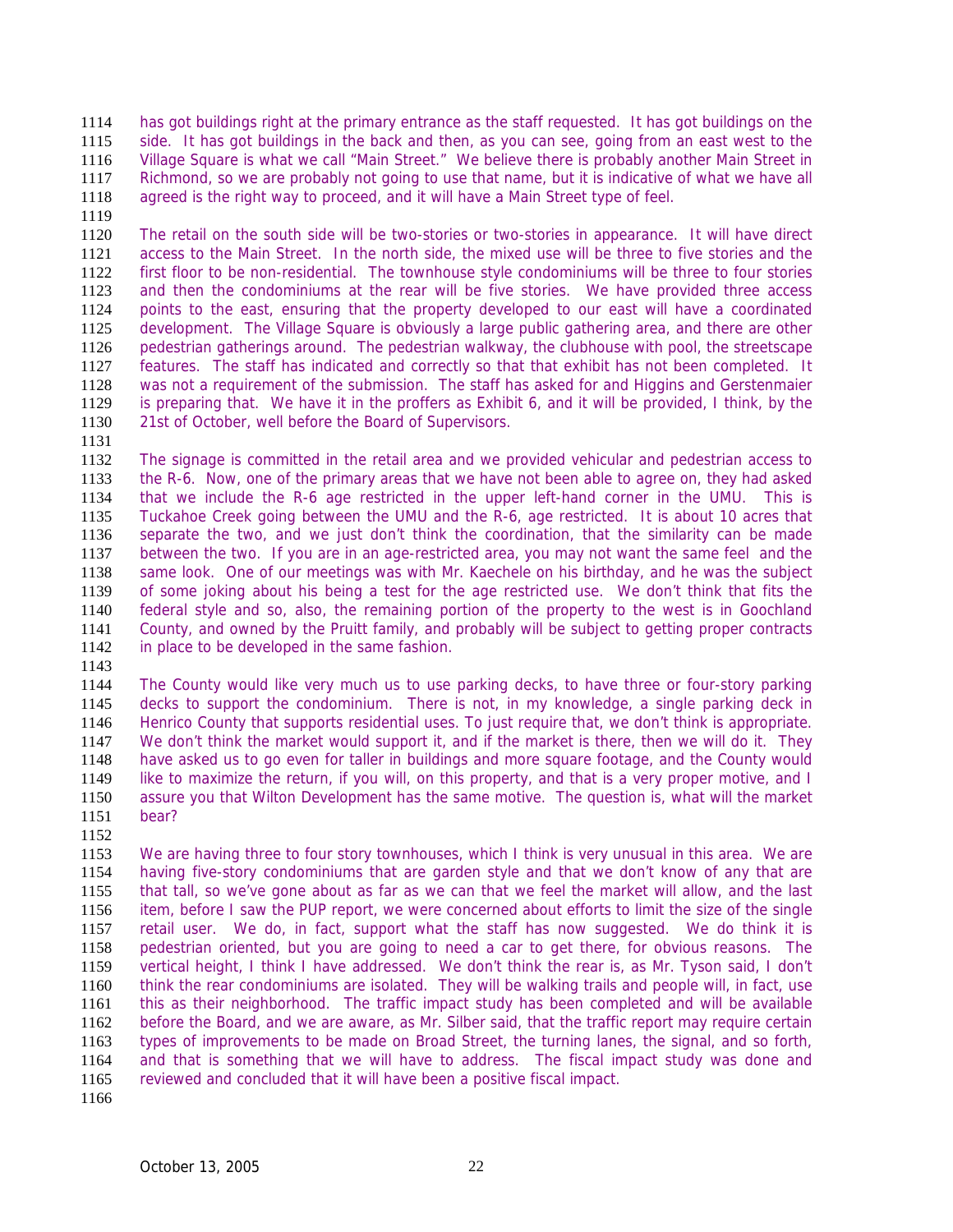We've got mixed use, we've got office retail, condominiums, apartments, all in the same building potentially. The market will decide the degree of integration. We just can't force that from a proffer standpoint. And, Mr. Tyson mentioned that creating a new downtown, and this may be, I think this area has become the retail and office/downtown of our Richmond area. I am just not sure that you can dictate by proffers that have a downtown look and a downtown feel. We have gone as far as we think the market will allow us. That is the reason for the difference in a couple of points.

Mr. Chairman, I have gone on a bit, but this is an important case because it is the first case. It is an important case because of where it is located, and I am trying to set the stage that we are willing to do and glad to do UMU. It has certain advantages for us, but we cannot do the classic UMU that the ordinance was designed for. Mr. Chairman, I'd be glad to entertain any questions. 

Mr. Vanarsdall - Any questions for Mr. Axselle by Commission members?

Mr. Kaechele - Mr. Axselle, you probably saw the editorial in today's paper concerning Short Pump as the retail center of the Richmond area, and though it does not refer to you and your development, I agree that there is a legitimate question about the market and timing for UMU and the general transition to urban mixed use. That transition hasn't occurred and so there are legitimate questions concerning that, but I think you've come a long ways in meeting the staff objective while still reserving some more conventional options, so you've done a lot of work on this and there is more to be done. 

1190 Mr. Axselle - Yes, sir.

Ms. Jones - I have a question about the height of the buildings. Is it addressed in here, up to 85 feet is what you are requesting?

Mr. Axselle - If you look at the line about two-thirds down, there is the Main Street. It is the east west connector over to the Village Center. Beyond that to the north, it can be up to 85 feet. On the south side, which would be towards Broad Street, they would not, and that is to allow the five-story condominiums and the mixed use. 

Ms. Jones - Has the issue with the Fire Department been worked out with the special equipment needed to service buildings of that height?

1203 Mr. Axselle - Yes. I think we've all given the County Fire Department heart failure with not this case but with the Rockett's Landing case, and they went up with a lot of County officials and saw what Arlington and Alexandria, how they addressed buildings this tall, and I think they can do that. But they will have to make arrangements, but yes. They have highlighted that as an issue and I think that will be easier to address here than perhaps in the Rockett's Landing, but even there it is being addressed.

Ms. Jones - They use special equipment. I do think the concept of a UMU is wonderful. The whole question of whether this is the place and this is the time is another one, but as a development, this has some features. My initial reaction was that this is not a classic UMU as defined, but perhaps this is more what this area needs. My question that I gave to Mr. Tyson, but should rightfully have given to you was about public use of the open space that is 1215 going to be incorporated in here. Will there be a dedicated effort to make sure that there are public spaces as well as the private spaces like the club and this kind of thing.

1218 Mr. Axselle - Actually, all of the areas with the exception of the clubhouse, which will be for residents and their guests, all of the spaces will be opened to the public. You can't see on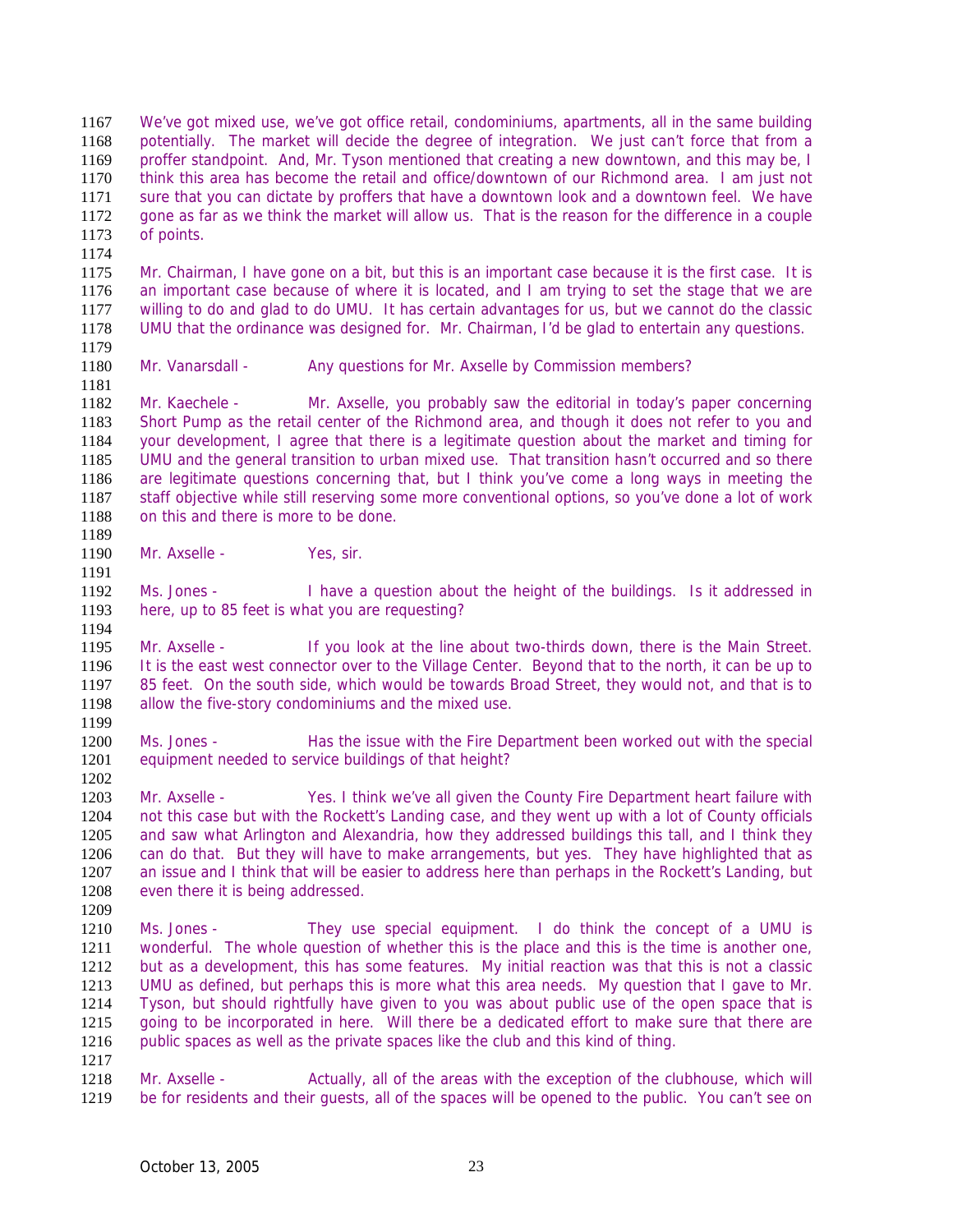the plan, but there are areas where there will be benches. The Village Square has certain features that it is required to have and there will be pedestrian trails. We, in fact, for a number of reasons, we think people who live in the townhouse-style condominiums and the garden-style condominiums will walk over to restaurants and people who come and shop can take advantage, too, of those areas, and so we think it is a feature that actually enhances it, so the proffers do require that. 

Mr. Vanarsdall - All right. Any more questions for Mr. Axselle? If not, we will entertain a motion. Mr. Branin. 

Mr. Branin - Mr. Chairman, I move to waive the time limits for proffers on Case C-55C-05. 

1233 Mr. Archer - Second. 

1235 Mr. Vanarsdall - Just a minute. Did you have a question, sir? You have to come down to the microphone. Good evening.

Mr. Rick Rizelle - My name is Rick Rizelle and our family owns the property, the 30 acres 1239 just east of that project, and the main road is where it where it has said Main Street on there. That was a concern that our family was talking about because it winds up, it ends on this side, on the east side, right there. It ends right there at our hayfield right there at the corner of our property, and then would join really our driveway. (Referring to rendering). It is right there. That is the main road, I assume, that is the Main Street that you all were talking about. We were concerned about where that was going and how that was going to be stopped right there. I had talked with Seth earlier about the Master Plan down there at Henrico and he said that was a proposed road that they'd like to have split 64 and 250 and bring it all the way over to the mall. Is that correct?

Mr. Silber - Yes. Basically what that road would do would be a road that would parallel Broad Street and would relieve Broad Street. It is similar to what is being planned from North Gayton Road east over to the Short Pump Town Center. It is going to be a similar type of a private drive that runs through these properties and alleviates some traffic on Broad Street, so that is what is proposed here, and as the property to the east develops, you are involved with 1254 the property, I guess, to the east?

1256 Mr. Rizelle - Right.

Mr. Silber - Then as that property develops we'd be looking for that same road to be extended through that property and tie into North Gayton Road.

1261 Mr. Rizelle - That, I assume, is a two-lane type road?

Mr. Silber - I believe this is divided. I believe it is four lanes, four-lane divided.

1265 Mr. Rizelle - And that will continue all the way across?

1267 Mr. Silber - Yes, sir.

Mr. Rizelle - And as far as this right here, that will be tied into it. It will not be stopped right there for any reason or anything. 

1272 Mr. Silber - No. It is proposed to be a private drive, a private road that is proposed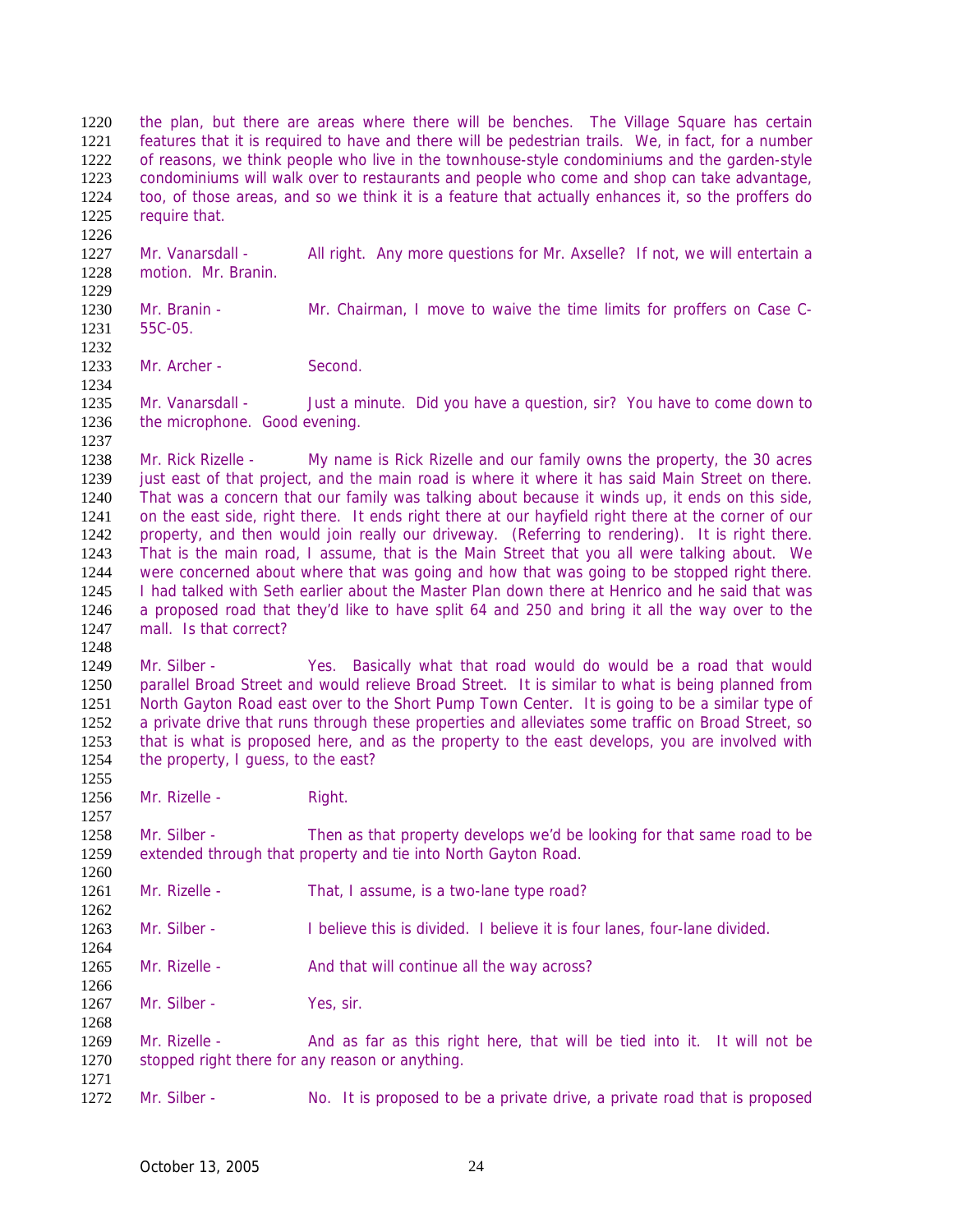to be stubbed into this property line and continued on as development occurs. 1275 Mr. Rizelle - That means I have to move my cattle, doesn't' it? 1277 Mr. Kaechele - It won't be extended until you develop yours. Mr. Branin - Why would you have to move your cattle? 1281 Mr. Rizelle - No, I am (unintelligible). Mr. Archer - Mr. Branin, are you prepared to make a motion? Mr. Branin - Yes, sir. 1286<br>1287 Mr. Archer - OK. 1289 Mr. Branin - Did you have any other questions? 1291 Mr. Archer - I had a couple of questions I wanted to ask. Looking at the sizeable impact of this and it is obviously good. Mr. Kaechele has had meetings to discuss this and I am just curious. Mr. Kaechele did indicate that there was some other traffic considerations that could be made by Board time. Are you all comfortable enough with this to make a decision on it 1295 tonight to give it to the Board and then take it from that level, or... 1297 Mr. Branin - Mr. Archer, the original plan that was submitted was vastly different than this, and I would commend the developer for being very flexible and we have asked them to change everything from architecture to road placement to building size, and in some cases have asked them to go larger, while they feel smaller is better, which is rare for a developer to go that direction. There are still a couple of concerns with the traffic and the landscaping. The developer has agreed to address these as the analysis of the traffic is presented, and Mr. Kaechele has voiced to myself, as well as the developer, that these things need to be addressed before it gets to the Board, and I feel pretty confident with as much time and work as we have put into this that the developer will come through. 1307 Mr. Archer - Well, that is essentially what I was trying to find out. Mr. Kaechele - Mr. Silber, I believe the traffic department received the State analysis, have they not? Mr. Silber - I am not aware they have received the State analysis. The traffic impact study has been completed. It is under review. I am not aware they have received VDOT's comments. Mr. Kaechele, they may have. I am just not aware of it. Mr. Kaechele - That was my impression and the Manager indicated that staff would have to work all weekend to complete their report, and he said that we'll have time between Commission meetings to look at that report and make sure it fits and works. Mr. Archer - Well, I really was just trying to ascertain that, realizing that this is a two-step process, that we have done as much as we can do at this level before we make a decision on it, and if Mr. Kaechele is comfortable with the Board being able to handle it from this point, then… Mr. Kaechele - There are a lot of details and information that has to be approved or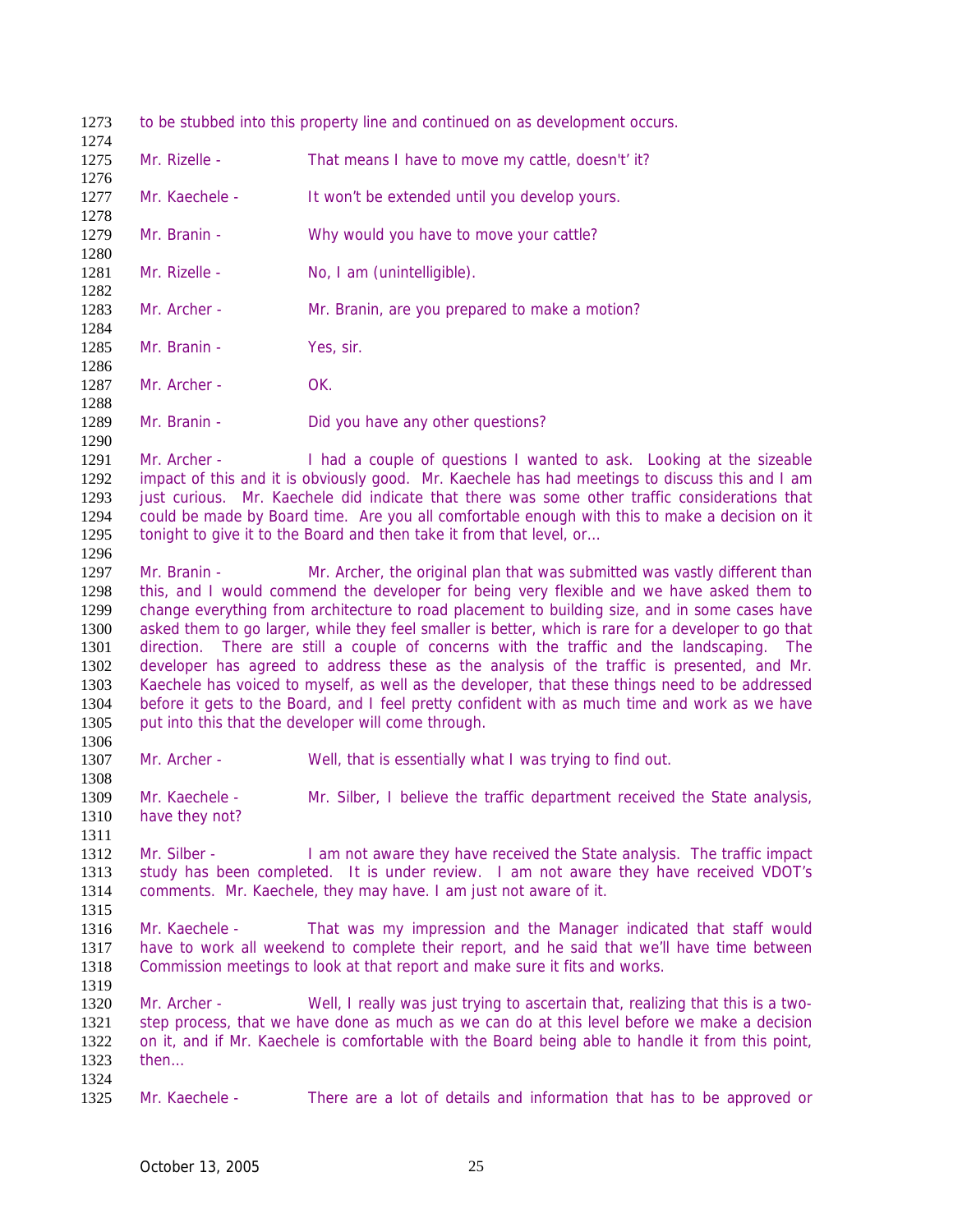recommended by staff, and we are assuming that will take place before the Board will hear it. 1328 Mr. Branin - And if it hasn't been done, then it will be stopped at that point until it has been addressed. 1331 Mr. Archer - OK. Thank you, sirs. Mr. Vanarsdall - All right. Any more questions? I believe you already have a second on your motion. Mr. Silber - Mr. Chairman, I think there was a motion made to waive the time limits and accept the proffered conditions. I believe Mr. Archer seconded that motion. 1339 Mr. Archer - I thought we carried that motion. That gentleman's question must have 1340 come up. come up. Mr. Branin - It was seconded, but it wasn't voted on. 1344 Mr. Vanarsdall - All right, why don't we start over then? 1346 Mr. Branin - I would love to. 1348 Mr. Vanarsdall - I don't mean your part. Motion was made by Mr. Branin and seconded by Mr. Archer. All in favor say aye. All opposed say no. The motion passes. Now, the motion. Mr. Branin - With that, Mr. Chairman, I move the Planning Commission forward application C-55C-05 to the Board of Supervisors with the recommendation for approval, contingent on the traffic study recommendations and landscaping recommendations being addressed. 1358 Mr. Archer - Second. Mr. Vanarsdall - Motion made by Mr. Branin and seconded by Mr. Archer. All in favor say aye. All opposed say no. The motion passes. REASON: The Planning Commission voted 4-0 (one abstention) to recommend the Board of Supervisors **grant** the request because the proposed uses are consistent with the mixture of residential, commercial and business uses envisioned with the Mixed Use designation, would provide for unified large tract development, and the proffered conditions will assure a level of development not otherwise possible. Mr. Silber - And we then need that motion for the consideration of P-11-05. 1371 Mr. Branin - Mr. Chairman, I move that the Planning Commission forward application P-11-05 to the Board of Supervisors with the recommendation for approval subject to the resolution of the conditions recommended by staff. Mr. Archer - Second. 1377 Mr. Vanarsdall - Motion made by Mr. Branin and seconded by Mr. Archer. All in favor say aye. All opposed say no. The motion passes.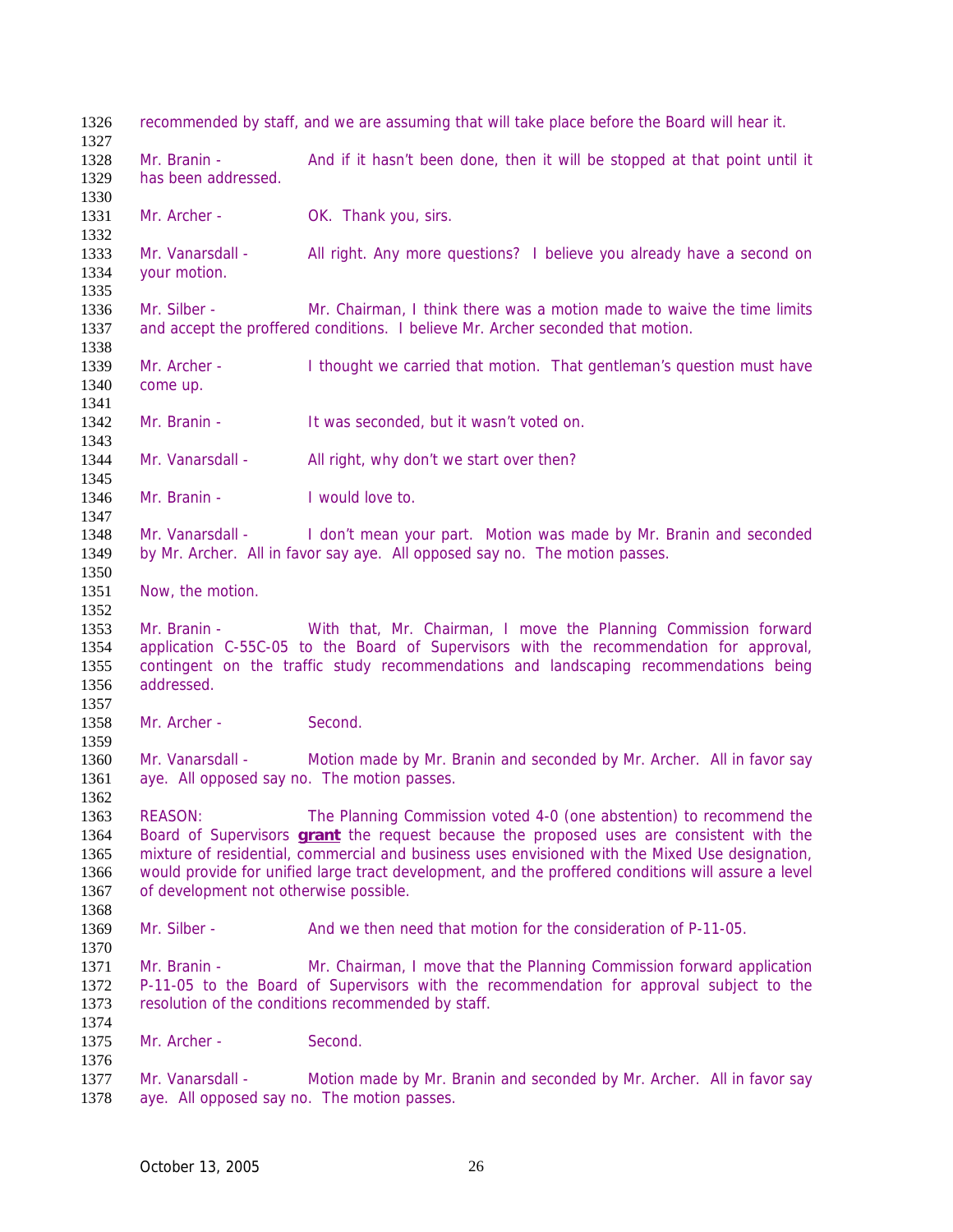REASON: The Planning Commission voted 4-0 (one abstention) to recommend the Board of Supervisors **grant** the request because it is reasonable and when properly developed and regulated by the recommended conditions, it would not be detrimental to the public health, safety, welfare and values in the area. 

**C-66C-05 Prospect Homes of Richmond, Inc.:** Request to conditionally rezone from M-1C Light Industrial District (Conditional) to RTHC Residential Townhouse District (Conditional), Parcel 740-764-5065, containing approximately 11.933 acres, located on the east line of Pouncey Tract Road (State Route 271) approximately 300 feet north of its intersection with Interstate 64. The applicant proposes to develop no more than seven (7) residential townhouse units per acre. The maximum density in the RTH District is nine (9) units per acre. The use will be controlled by zoning ordinance regulations and proffered conditions. The Land 1392 Use Plan recommends Light Industry. The property is within the West Broad Street Overlay<br>1393 District. District.

Mr. Silber - This is in the Three Chopt District.

Mr. Vanarsdall - Is anyone in the audience in opposition to C-66C-05, Prospect Homes? No opposition.

Good evening, Mr. Coleman, again.

Mr. Coleman - Mr. Chairman, Members of the Commission. The applicant submitted revised proffers, which do not require waiving the time limit. 

The applicant is requesting to rezone the former Target Golf site on Pouncey Tract Road from M-1C to RTHC to develop town homes. This 11.93 acre parcel was rezoned industrially in 1995 to 1407 permit development of the now closed Target Golf facility.

The property is designated Light Industry on the 2010 Land Use Plan and is within the Far West 1410 Broad Street Corridor Special Strategy Area.

The site is also within the West Broad Street Overlay District (WBSO). This overlay district includes additional zoning regulations and design standards, such as: 

- (1) A min. 35-foot streetscape buffer would be required along Pouncey Tract Road;
- (2) This buffer must be irrigated and would contain supplemental landscaping over-and-above 1417 the amount otherwise required; and
- (3) On properties zoned for multi-family residential use, HVAC equipment, loading docks, and 1419 trash containers would be screened from view.

The applicant submitted a proffered lot layout showing 49 lots and provided additional proffers 1422 that include several positive features, including: 

- One hundred percent (100%) of the front and side exterior walls would be brick or 1425 stone exclusive of selected architectural elements;
- 1426 A minimum unit size of 2,000 square feet of finished floor area;
- A 25-foot buffer would be provided adjacent to Twin Hickory planted to the Transitional Buffer 25 standard;
- 1429 All units would have a minimum one-car garage; and
- The applicant also submitted proffers regulating foundations, chimneys, driveways, protective covenants, street lighting, underground utilities, hours of construction, sound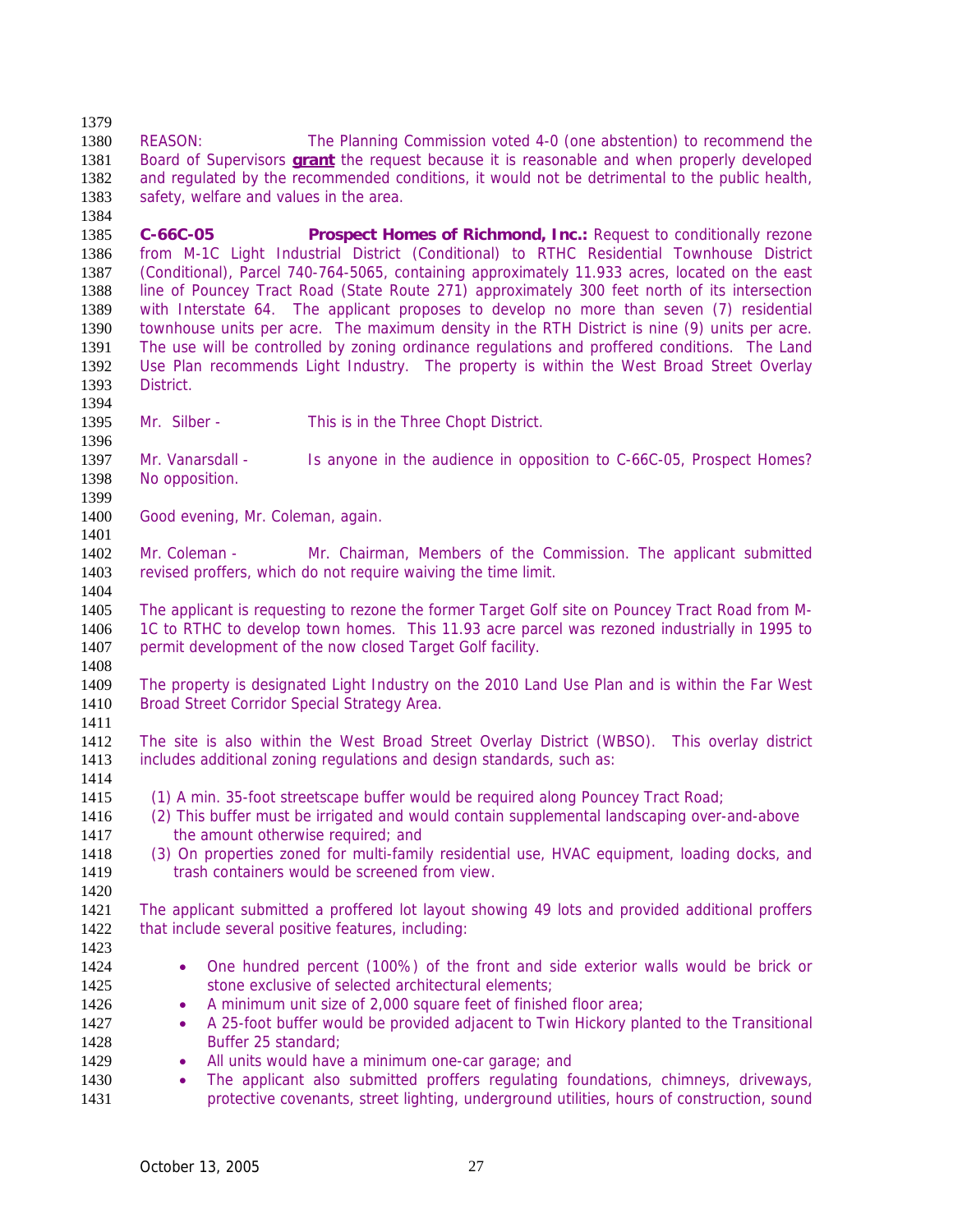suppression measures, BMP's, and other items.

Considering development patterns in this area, and the merits of redeveloping this site for a non-industrial use, townhouses may be acceptable at this location. If the applicant could satisfactorily address the following issues, staff could be more supportive of this request:

First, this area serves as a gateway to the Northwest area of the County. As this area continues to develop, coordinated development is one critical component to facilitate high quality development. Toward this end, staff recommends the site design of the subject property allow for possible interconnection with the future redevelopment of the abutting VDOT site. 

Secondly, due to the volume of traffic on Pouncey Tract Road and future traffic from new development, Public Works requested a Traffic Impact Study for this request and the pending 1445 application for C-27C-05, which was heard earlier this evening. At this time, the Traffic Engineer<br>1446 and VDOT have not completed their review and recommend this case be deferred until Public and VDOT have not completed their review and recommend this case be deferred until Public Works can review and approve the Traffic Impact Study.

And finally, the School Administration determined this development would cause additional overcrowding at Twin Hickory Elementary School. 

Properly designed and regulated, townhouses could be appropriate at this location. However, due to the concerns about site design, the pending review of the traffic study, and school capacity, staff recommends deferral of this request until these issues can be satisfactorily addressed. 

That concludes my presentation. I would be happy to answer questions.

Mr. Vanarsdall - Any questions for Mr. Coleman? All right. Do you want to hear from the applicant, Mr. Branin? 

- 1462 Mr. Branin Yes. May I hear from the applicant?
- 1464 Mr. Vanarsdall Good evening, again, Mr. Theobald.

Mr. Theobald - Good evening, Mr. Chairman, ladies and gentlemen.

1468 Mr. Branin - Mr. Theobald, can I ask you a couple of questions which you can address, so you don't have to do the whole overview. You can address these and possibly not even go through everything. There are two concerns that I'd like you to talk about, interconnection with the proposed area in the future. If you look at unit 6, I believe, zero up right in that area. (Referring to rendering) Is it possible to provide a possible stub into there?

1474 Mr. Theobald - There is a possible stub right here. Yes, sir.

Mr. Branin - OK. Thank you. And the second one, as we discussed in the first case that you presented this evening, the phasing or these becoming occupied prior to the Pouncey Tract reconstruction.

Mr. Theobald - As you may recall, Mr. Branin, our discussion about that issue was related to the retail part, but this one even at full build out only produces like 400 trips in a 24 hour period. So, this is not phased and they will build town homes in phases based on market demand, but this generates such a drop in the bucket when it comes to Pouncey Tract Road that the traffic report suggested that no phasing really needed to be considered on this part at all. It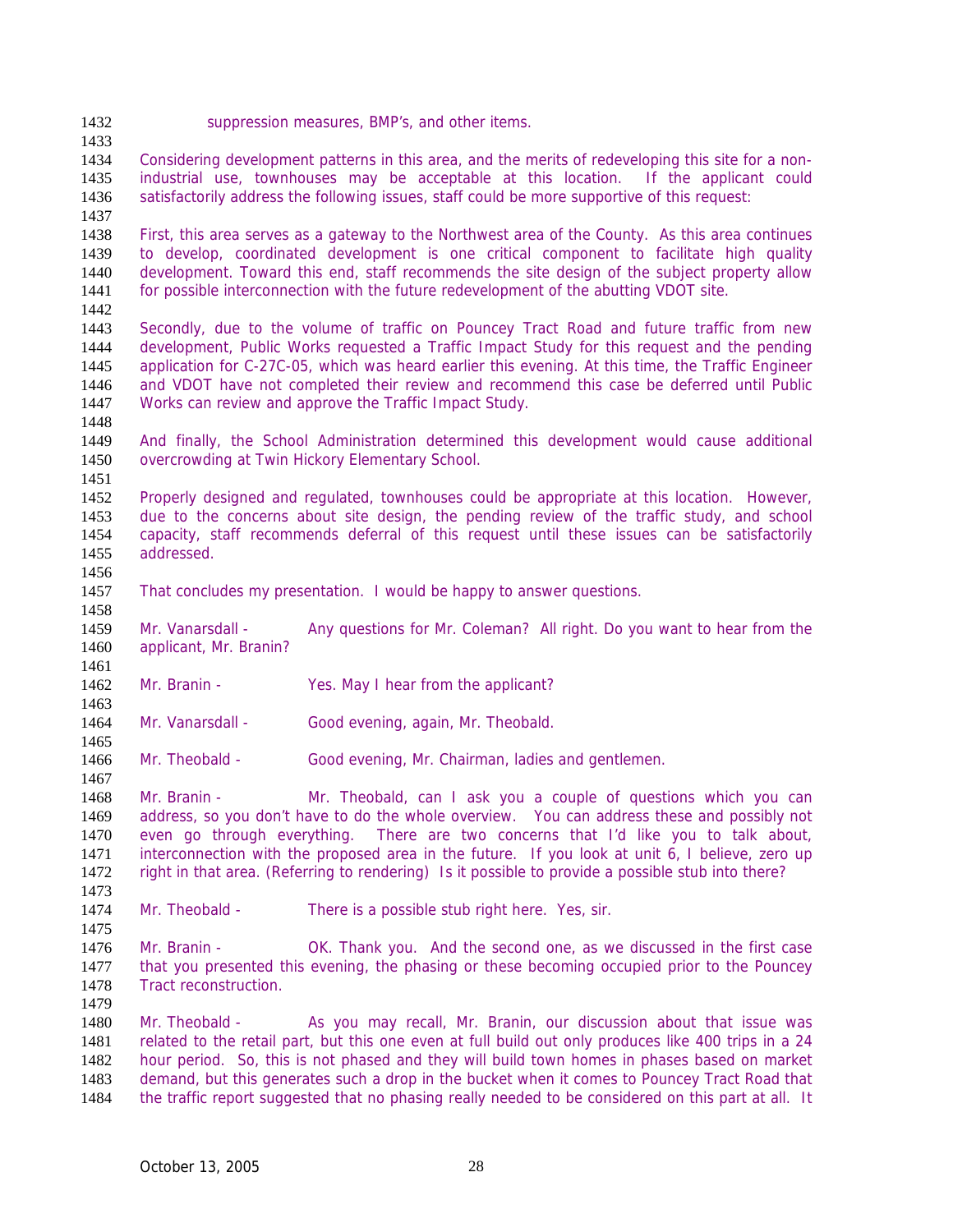was really all the traffic is on the retail part. The retail part was some 5,400 average daily trips and the VDOT parcel was like 1,000 trips. This is at full build out, but 400 trips over a 24-hour period, so it was not necessary to phase this one. 

Mr. Kaechele - Well, the traffic report says there are 23,000 trips a day going on Pouncey Tract today. Are they concerned about the construction phase of Pouncey Tract Road?

Mr. Theobald - Sure. By the time they develop their plans, their POD, and start to build, Pouncey Tract is going to be torn up in that period, or they may have some units going up during that time, and there may even be some occupied. It really is going to be some kind of a mess in there, as you know.

1497 Mr. Branin - The concern we are voicing is that.

1498<br>1499 Mr. Theobald - That would be a mess for the owner, but I mean it is not going to put a traffic burden on the road if you've got 23,000 trips a day versus 400, assuming all the units were actually there.

Mr. Branin - With the developers plan of development and occupancy, and the estimate that VDOT does what they say they are going to do, the completion of Pouncey Tract, can you shed some light on that timing for us? 

Mr. Theobald - The Pouncey Tract Road improvements are anticipated to be completed by Spring of 2008. Even if we go to the Board in November, it takes 45 to 60 days to put together POD plans. It takes another four months to get those approved. By the time you begin constructing and occupancy, you are going to be clearly at that point. I mean, it is a two-year road project extensively, and we are going to be not too shy of doing that, even at full tilt.

Mr. Kaechele - Well, we are hoping that the bridge project will come at the beginning of that project and if that is under construction at the time your units are on the market, the buyer will be scared away.

- Mr. Theobald That is not going to be very desirable in all candor.
- Mr. Kaechele The buyers will have to know that. OK.

Mr. Branin - That is all the questions I have, Mr. Chairman.

Mr. Vanarsdall - Any more questions? All right, thank you, Mr. Theobald. Ready for a motion.

Mr. Branin - Mr. Chairman, I move the Planning Commission forward application C-66C-05, Prospect Homes, to the Board of Supervisors with a recommendation for approval with the amended proffers.

Ms. Jones - Second.

Mr. Vanarsdall - Motion made by Mr. Branin and seconded by Ms. Jones. All in favor say aye. All opposed say no. The motion passes.

REASON: The Planning Commission voted 4-0 (one abstention) to recommend the Board of Supervisors **grant** the request because it is appropriate residential zoning at this location and the proffered conditions would provide for a higher quality of development than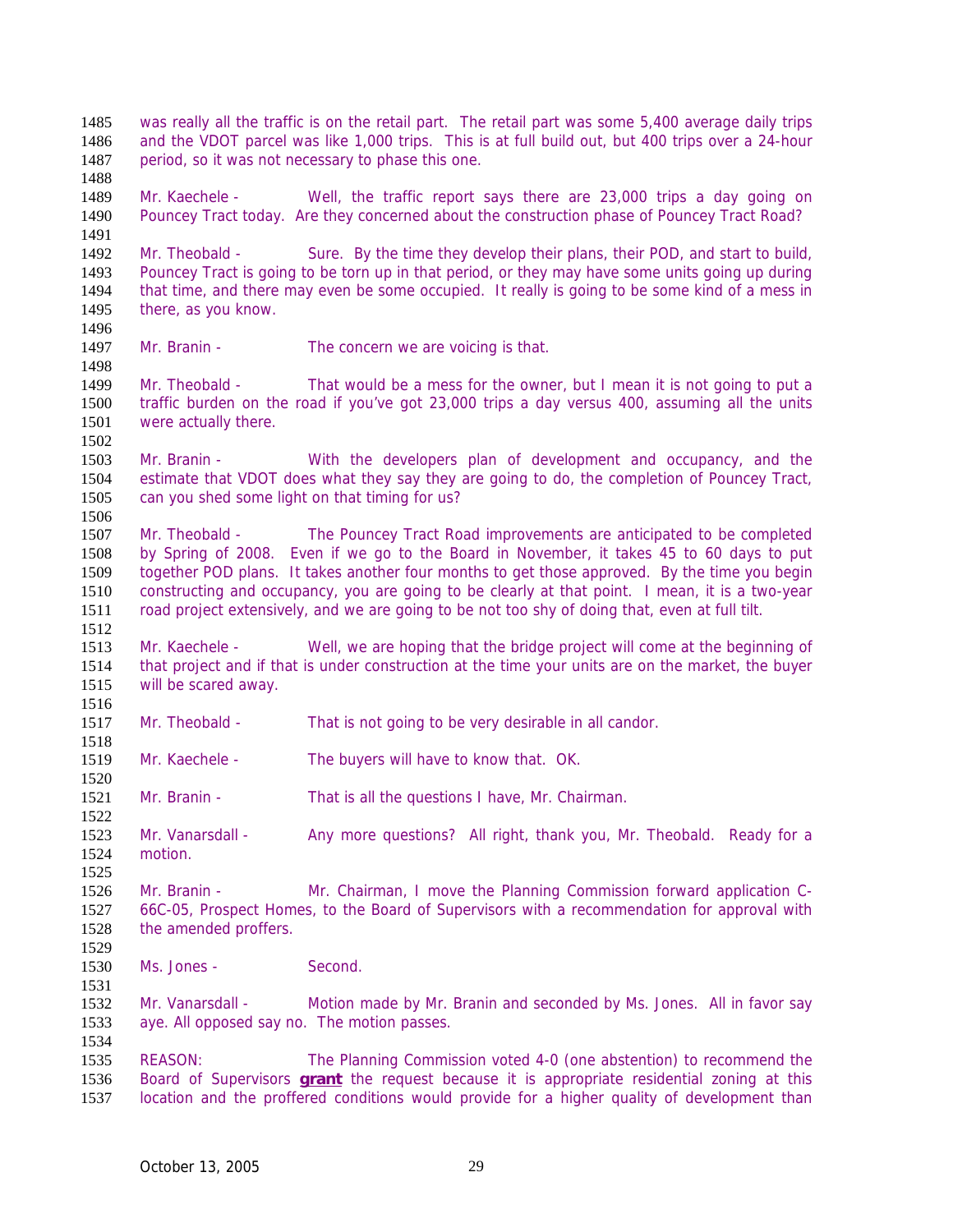would otherwise be possible.

**C-60C-05 Bradford J. Brady and Pamela J. Brady:** Request to conditionally rezone from R-5 General Residence District to R-0C One Family Residence District (Conditional), Parcel 732-755-3210, containing 1.65 acres, located at the northwest intersection of Causeway and Lauderdale Drives. The applicant proposes to construct a detached garage for an existing single-family residence. The R-0 District allows a minimum lot size of 1 acre with a maximum gross density of 1.0 units per acre. The Land Use Plan recommends Multi-Family Residential and Environmental Protection Area.

 Mr. Silber - This request is in the Tuckahoe District.

- 
- Mr. Vanarsdall Is there left in opposition to this case? No opposition?
- 1551<br>1552 Ms. Neaves - Thank you, Mr. Chairman, members of the Commission, Mr. Kaechele, Mr. Secretary.
- 
- The applicant is requesting the rezoning to permit the construction of detached accessory structures for an existing single-family dwelling.
- The 2010 Land Use Plan recommends Environmental Protection Area and Multi Family Residential for the subject property. While the request is inconsistent with this designation, it is reasonable in light of the site's unique features, including location and existing use, which make it improbable that the parcel would ever be developed for multi-family use.
- 
- The subject property is essentially an island, bounded by Lauderdale and Causeway Drives to the east and south, and Wilde Lake to the north and west. The property is currently occupied by a single-family dwelling and detached accessory building. The applicant is requesting this rezoning in order to increase the amount of square footage permitted for detached accessory structures in keeping with the existing family use. In the R-5 District, 525 square feet of floor area for detached accessory structures is permitted, while the R-0 District permits up to 3,000 square feet.
- 

The applicant has been issued a building permit to build a detached garage, shown here, (referring to rendering) which is currently under construction. The applicant wishes to construct an additional detached garage, shown here on the concept sketch (referring to rendering). This drawing is not proffered, and the final location and size of the garage have not yet been determined.

- The applicant has proffered a 25-foot setback along Causeway Drive, and has also proffered to take all reasonable precautions to protect trees and vegetation within this setback. Staff is supportive of the applicant's proffers. Also, staff notes that, based on the location, surroundings, size and existing development of the subject property, a multi-family use would most likely never be developed and an R-0 district is a more reasonable designation. Moreover, the current R-5 zoning district uniquely restricts the use and development of this property, as compared with any other typical 1.65-acre parcel developed with a single-family dwelling. For these reasons, staff supports this request, and recommends that the Commission forward this request to the Board of Supervisors with a recommendation of approval.
- 

This concludes my presentation, I would be happy to try to answer any questions that you may have. The applicant is also present to answer questions.

- 
- 1590 Mr. Vanarsdall Any questions for Ms. Neaves?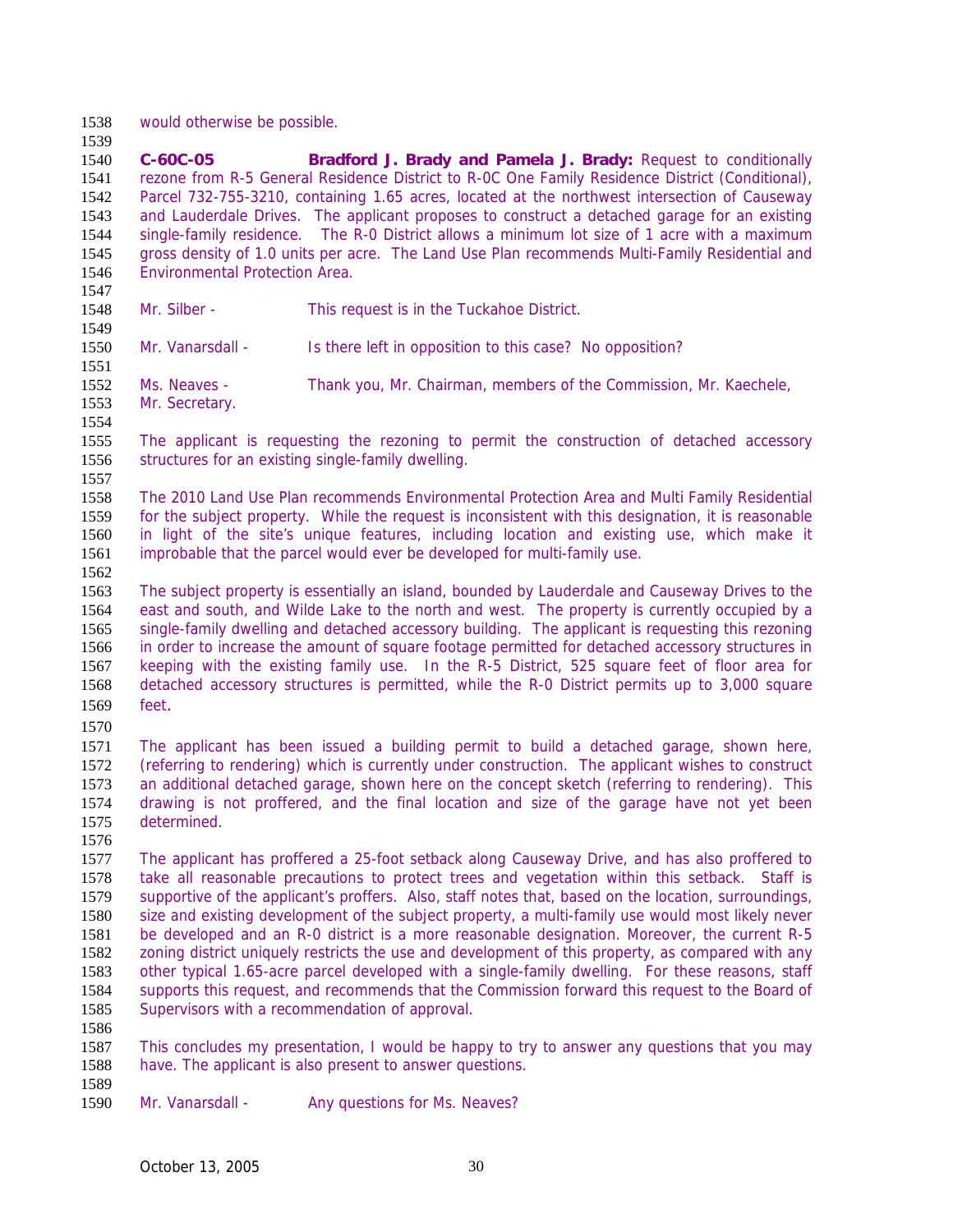Mr. Silber - Mr. Vanarsdall asked if there were any questions. 1594 Mr. Vanarsdall - Are there any questions for Ms. Neaves? Ms. Jones - Not of Ms. Neaves, but I would like to hear from Mr. Brady. Mr. Silber - Ms. Neaves, I have one question, please. There is proffer one that speaks to a 25-foot setback adjacent to Causeway Drive. I have two questions. One is, as you can see on this aerial, Causeway Drive is the one that runs off to the left. There is a ramp, right-turn lane, that provides access to Causeway. Where are we in interpreting this 25 feet to be when we say Causeway? Ms. Neaves - I believe that it is at the end of the radius. Mr. Silber - OK. So, about where you have that marker. Is that the applicant's understanding, too, or we can ask him when he gets up here. OK. Secondly, isn't there an existing structure that may already be encroaching into that 25 feet? Ms. Neaves - Yes, there is. It is an existing structure and the proffer could be tweaked a little bit before the Board meeting to ensure that that structure is allowed to stay. 1613 Mr. Silber - OK, and the applicant is agreeable to that? OK. I wanted to know if it has been discussed with him. Thank you. Mr. Kaechele - What is that structure? 1618 Mr. Silber - Can you put the other slide up? This structure right here (referring to rendering), Mr. Kaechele, is already within that 25-foot setback. 1621 Mr. Kaechele - What is that? Mr. Silber - That is a tool shed. So, the 25-foot setback would not apply to that existing tool shed. OK. Thank you. 1626 Mr. Vanarsdall - Good evening. Mr. Brady - Good evening, Mr. Chairman, and members of the Commission. Ms. Jones - Good evening, Mr. Brady. How are you? Mr. Brady - I had no prepared remarks, so if you want to go direct to questions, we can do that. I believe many of the points I would have raised have already been raised. Mr. Vanarsdall - Ms. Jones knows what she wants to ask you. Ms. Jones - It is nice to meet you Mr. Brady. You have a unique property here and the reason I asked to speak to you is just because I wanted to confirm some things. This case has come to us through the BZA and has kind of been a circuitous route and I thought it was helpful to talk about just a few points. I am happy that Mr. Silber raised the issue of the tool shed. Just for clarity's sake and because this will be part of the rezoning, I would like for you, before this goes to the Board, just to work with Ms. Neaves for some wording that would address that being all right but no more encroachment into that 25-feet, because that, apparently, was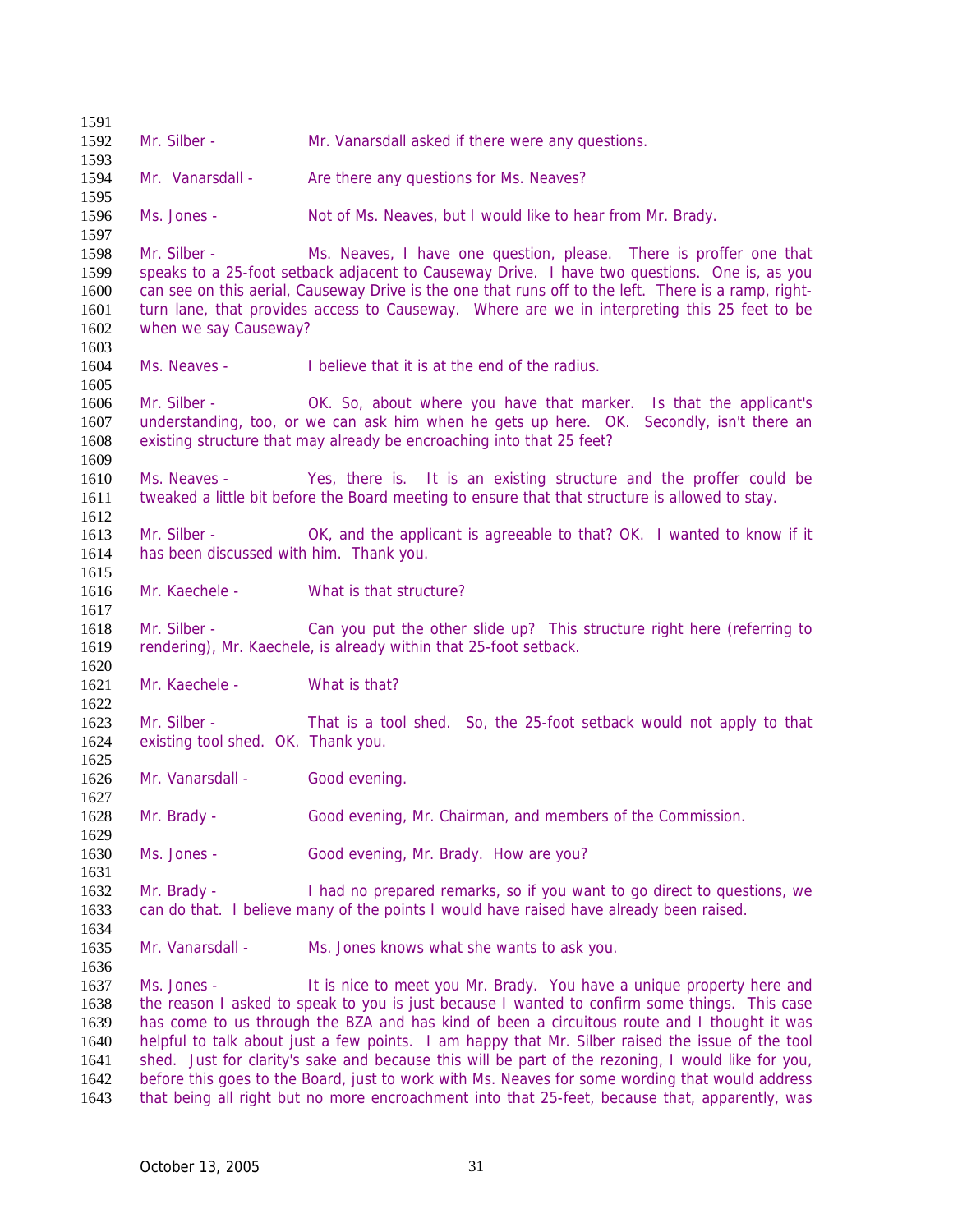- 1644 the biggest issue for the BZA.
- Mr. Brady Certainly.

1648 Ms. Jones - And I did want to ask you, your garage that is already under construction, since it is not there yet, exactly, just the building materials, how much visibility will there be for that from Causeway, do you think?

 Mr. Brady - Surely. I took a picture this afternoon for you.

- 
- Ms. Jones This is almost like we coordinated this.

 Mr. Brady - I took this picture from Causeway Drive, from the opposite side of 1657 Causeway Drive, looking across Causeway at the building. The construction of the building is out 1658 of insulated concrete forms, and if you are familiar with insulated concrete forms, in their current of insulated concrete forms, and if you are familiar with insulated concrete forms, in their current stage, they are Styrofoam, so they are bright white. So this is about as ugly as the building will get and about as obnoxious as it will get, and as you can see, this is looking across Causeway Drive. You will first notice that the terrain rises significantly up above Causeway, approximately six to seven feet there to the grade. The grade then drops down to the building so that that building is actually recessed about, well currently down to the footers it is almost seven feet to the footers, as it is right now. So, a significant portion of that building is set into the grade. That is the finished elevation height, as you see it right now, so that concrete is scheduled to be poured on Monday and then the roof structure will go right on top of that. The roof structure will match the existing roof structure on the house, and that is a concrete Hendricks-style roof, so it will be a multicolored dark gray, which will fit right into the blendings of that surrounding there, and the building exterior will also match the house, which is kind of taupe colored Dryvit, as well as stone.

- 
- Ms. Jones And there is another garage planned at some point in the future, which I am assuming will be in similar style and also visible from Causeway. Do you think?
- Mr. Brady That is correct. I have finally brought two pictures and we could have 1676 coordinated this and it wouldn't have been much better. The original request was to put in an 1677 approximately 2.000-sq. ft. qaraqe. I am looking towards my retirement in the not too distant approximately 2,000-sq. ft. garage. I am looking towards my retirement in the not too distant future and I have started collecting cars, which my wife is thrilled about, because it keeps me out of the house and kitchen. The original request was to put a location for those (unintelligible) there. Because of the 25-foot setback that was requested and part of the conditions on the zoning variance, there was not enough size to put that garage in, without encroaching on several large specimen trees on the property, which we did not want to do. The result of that was to break the garage into two smaller garages. We lost a little bit of economies of scale as a result of that and we are having to duplicate efforts, such as HVAC-type of equipment and things like that. But if you go back, this is what the existing garage attached to the property looks like right now and the proposed garage will look basically almost identical to that, because it will be right across from it. The feel is that, you can't see the rest of the house here, but we tried to create kind of an English Manor type look to it and the idea here was to create kind of a motor court that you all can see in English countryside type homes. So, that is the two garages opposite each other to get that kind of motor court look. If we can go back to the original overhead site view (referring to rendering), where it says proposed garage, the garage to the right, the building to the top is the one that is under construction right now, of which you saw that first picture. The building to the right next to the tool shed across from the existing home is the proposed garage, which we haven't even drawn the plans up for yet, and what we will be looking at. That is just a smaller two-bay garage there.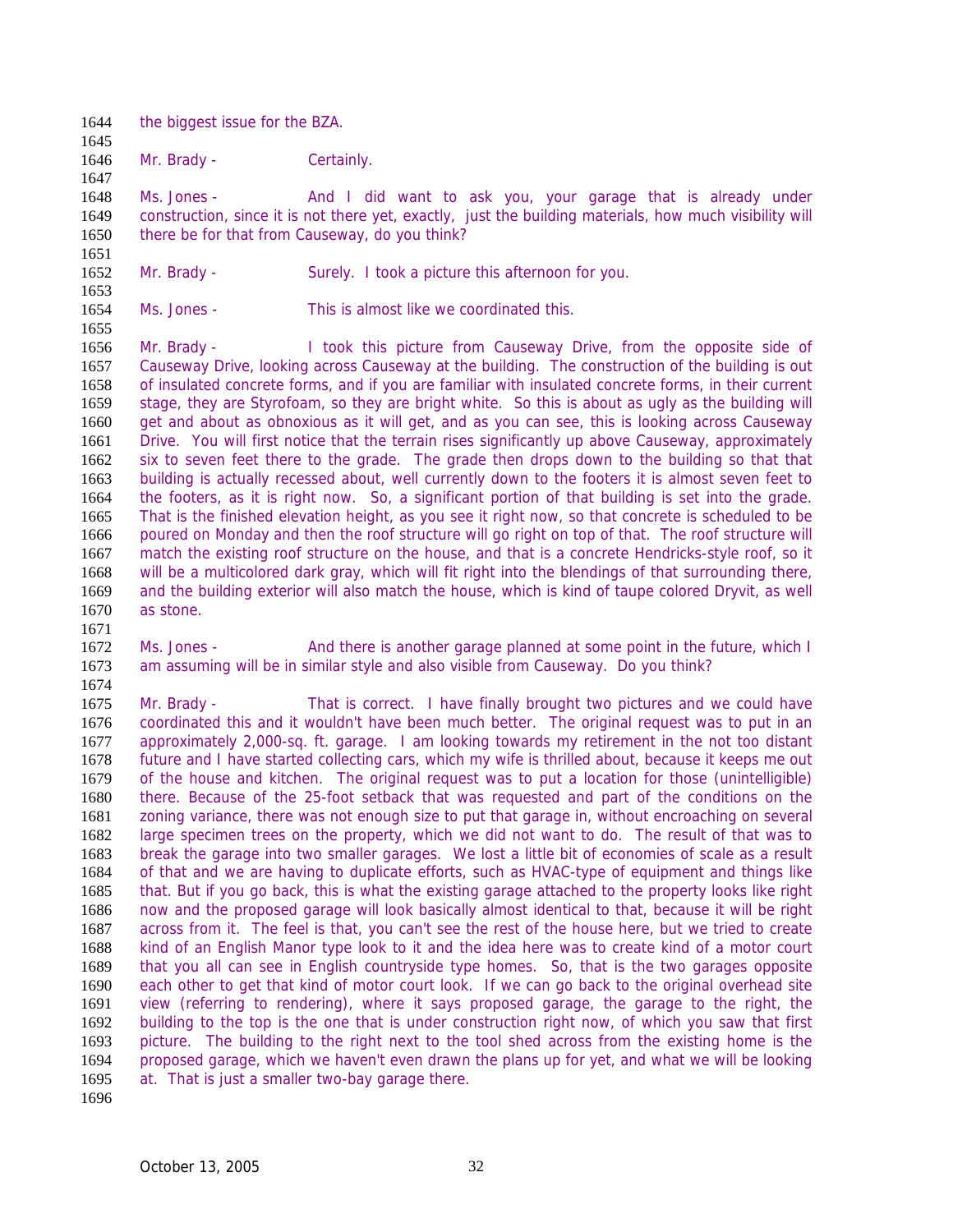Ms. Jones - All right. Well, I will tell you that is an ambitious building program for accessory structures. I wish you well with your retirement hobby. Thank you. I don't have any further questions. Mr. Brady - If I may add, I believe the zoning before allowed for five townhouses, five at 525 square feet, which is 2,625 square feet. I have worked with Mr. Blankinship and he has run the numbers based on the lengths of the roadways there, and he has reported to me that even though the zoning would allow up to 3,000, this particular site would only allow up to 2,625 square feet. So, it is actually keeping in with the existing zoning for the multifamily. We would have, in effect, the same exact amount of accessory building footage. Ms. Jones - All right. Well, I appreciate the explanation. Thank you. 1710 Mr. Brady - You are very welcome. 1712 Mr. Vanarsdall - Any more questions? If not, we will entertain a motion. Ms. Jones - All right. I recommend that we forward Case C-60C-05, Bradford J. Brady, to the Board of Supervisors, with a recommendation for approval. 1717 Mr. Branin - Second. 1719 Mr. Vanarsdall - Motion made by Ms. Jones and seconded by Mr. Branin. All in favor say aye. All opposed say no. The ayes have it. The motion passes. REASON: The Planning Commission voted 4-0 (one abstention) to recommend the Board of Supervisors **grant** the request because the site is improved with a single-family dwelling and the request is appropriate zoning at this location, it would not be expected to adversely affect the pattern of development and land use in the area, and it is not expected to have a precedent setting effect on the zoning in the area. Mr. Vanarsdall - And that is the end of the broadcast tonight, as they say in England on the radio. 1732 Mr. Silber - That is the end of the rezoning cases. We have a set of minutes for your consideration. These would be the September 15, 2005 minutes. Mr. Archer - Mr. Chairman, I know that there was one correction that I saw, page 22, line 1139. It should be the Maplewood Farms Civic Association instead of Maybrook. 1738 Mr. Vanarsdall - Maplewood? 1740 Mr. Archer - Maplewood. 1742 Mr. Silber - One word, Maplewood. 1744 Mr. Vanarsdall - Anybody else have any? Ms. Jones - Yes, sir. Page 32, line 1704, not breaking faith is what that was supposed to be, not space. 1749 Mr. Archer - I am sorry. What was that line number again?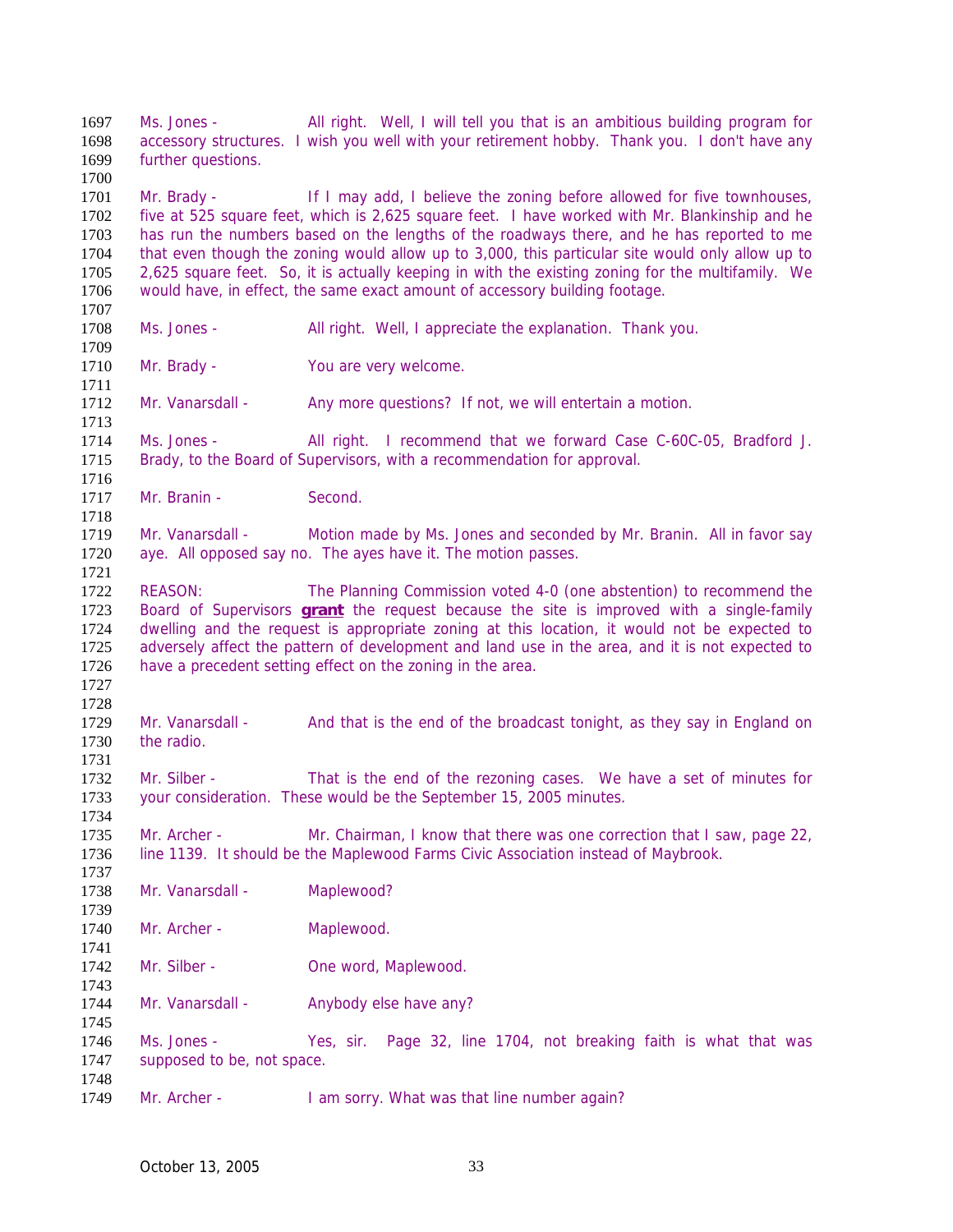| 1750         |                                                                                                 |                                                                                                 |  |
|--------------|-------------------------------------------------------------------------------------------------|-------------------------------------------------------------------------------------------------|--|
| 1751         | Ms. Jones -                                                                                     | Line 1704 on page 32, not breaking faith. Space is supposed to be faith.                        |  |
| 1752         |                                                                                                 |                                                                                                 |  |
| 1753<br>1754 | Mr. Vanarsdall -                                                                                | OK.                                                                                             |  |
| 1755         | Ms. Jones -                                                                                     | Page 33, line 1766, Mr. Axselle's comment about "I have enjoyed                                 |  |
| 1756         |                                                                                                 | working with Ms. Jones so we have married the issue." That actually should be narrowed.         |  |
| 1757<br>1758 | Mr. Archer -                                                                                    | I kind of like married in there.                                                                |  |
| 1759         |                                                                                                 |                                                                                                 |  |
| 1760         | Ms. Jones -                                                                                     | Just for the record. I have another one. I am sorry. Page 41, line 2180,                        |  |
| 1761         | the application, it is s just numbers that are transposed. It should be 106 in height, not 160. |                                                                                                 |  |
| 1762         |                                                                                                 | That was the cell tower that was 100 feet, plus the six-foot lightening rod.                    |  |
| 1763         |                                                                                                 |                                                                                                 |  |
| 1764         | I am so sorry, but I have one more.                                                             |                                                                                                 |  |
| 1765         |                                                                                                 |                                                                                                 |  |
| 1766         | Mr. Vanarsdall -                                                                                | Get them all.                                                                                   |  |
| 1767<br>1768 | Ms. Jones -                                                                                     | Well, I do read these. Page 42, line 2217, the word loose and look                              |  |
| 1769         |                                                                                                 | actually are lose. We lose capacity and we lose signal strength.                                |  |
| 1770         |                                                                                                 |                                                                                                 |  |
| 1771         | Mr. Silber -                                                                                    | Two times?                                                                                      |  |
| 1772         |                                                                                                 |                                                                                                 |  |
| 1773         | Ms. Jones -                                                                                     | Yes. And then on line 2220, the last word is our, instead of out. And                           |  |
| 1774         |                                                                                                 | the last correction I have is at the bottom of that page at 2256. It is a lightening rod. Not a |  |
| 1775         | road.                                                                                           |                                                                                                 |  |
| 1776         |                                                                                                 |                                                                                                 |  |
| 1777         | Mr. Silber -                                                                                    | Thank you very much. We appreciate you reading them.                                            |  |
| 1778         |                                                                                                 |                                                                                                 |  |
| 1779         | Mr. Vanarsdall -                                                                                | All right. We need a motion.                                                                    |  |
| 1780<br>1781 | Mr. Archer -                                                                                    | I move that the minutes be approved as corrected.                                               |  |
| 1782         |                                                                                                 |                                                                                                 |  |
| 1783         | Ms. Jones -                                                                                     | Second.                                                                                         |  |
| 1784         |                                                                                                 |                                                                                                 |  |
| 1785         | Mr. Vanarsdall -                                                                                | Motion made by Mr. Archer and seconded by Ms. Jones. All in favor say                           |  |
| 1786         |                                                                                                 | aye. All opposed say no. The ayes have it. The minutes are approved.                            |  |
| 1787         |                                                                                                 |                                                                                                 |  |
| 1788         | Mr. Secretary, do you have anything?                                                            |                                                                                                 |  |
| 1789         |                                                                                                 |                                                                                                 |  |
| 1790         | Mr. Silber -                                                                                    | No, sir. I have nothing tonight.                                                                |  |
| 1791         | Mr. Vanarsdall -                                                                                |                                                                                                 |  |
| 1792<br>1793 |                                                                                                 | Does anyone else have anything before we go?                                                    |  |
| 1794         | Mr. Archer -                                                                                    | I would like to thank the Secretary for enlightening us on the Federal                          |  |
| 1795         | Migratory Bird Treaty Act.                                                                      |                                                                                                 |  |
| 1796         |                                                                                                 |                                                                                                 |  |
| 1797         | Mr. Silber -                                                                                    | It is my pleasure.                                                                              |  |
| 1798         |                                                                                                 |                                                                                                 |  |
| 1799         | Mr. Archer -                                                                                    | I thought I knew most of that.                                                                  |  |
| 1800         |                                                                                                 |                                                                                                 |  |
| 1801         | Mr. Silber -                                                                                    | Did you learn something from that, Mr. Archer?                                                  |  |
| 1802         |                                                                                                 |                                                                                                 |  |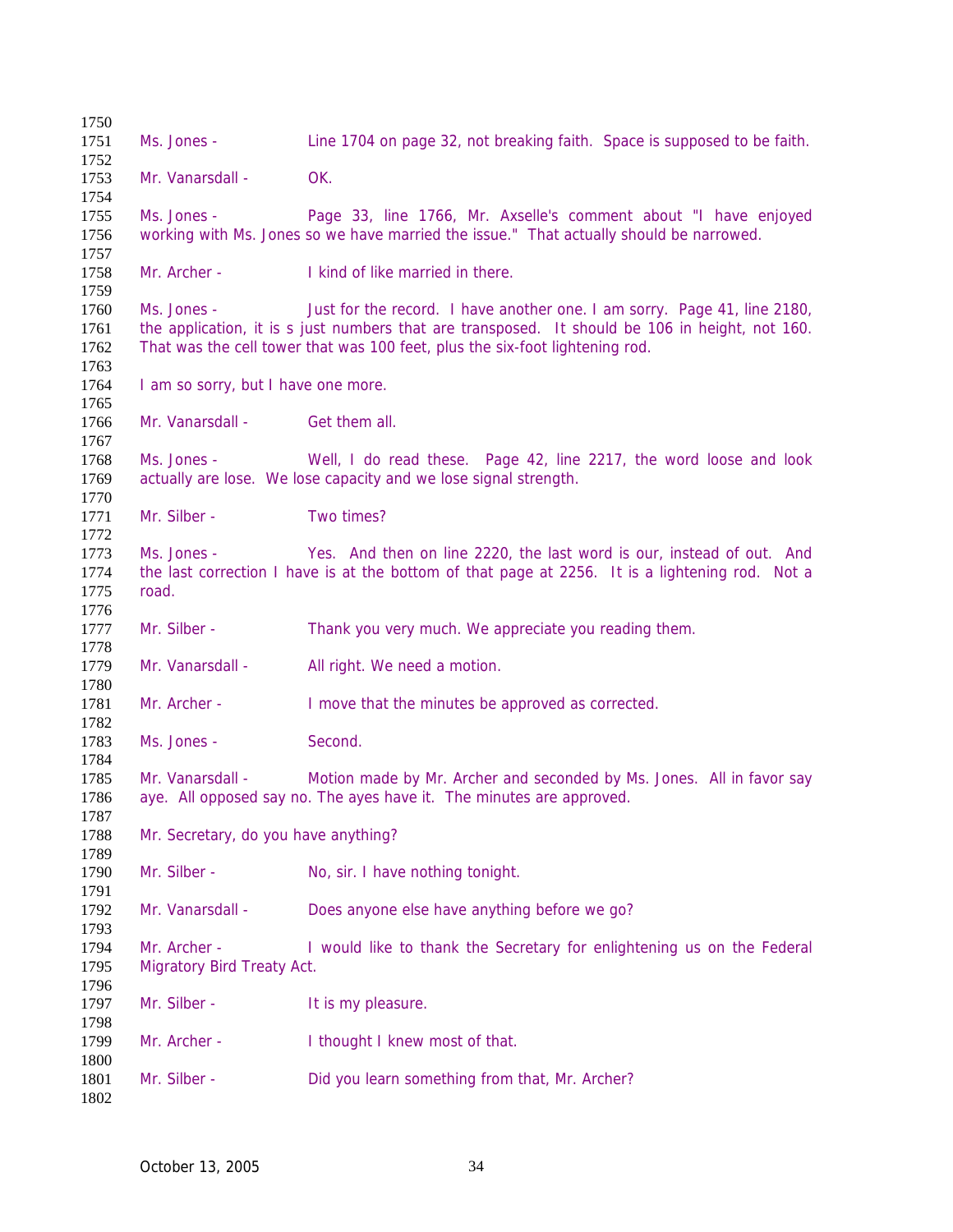Mr. Vanarsdall - I don't think Ms. Hamilton will be back anytime soon.

Mr. Silber - Ms. Hamilton called our office on Tuesday afternoon and indicated that she was going to be attending the Board meeting. She didn't attend on Tuesday, but I suspect 1807 she will be coming to public hearings and voicing her concerns.

Mr. Branin - Mr. Chairman, I think it would be prudent if Ms. Hamilton does attend more Planning Commission meetings, to ask Ms. Hamilton to take five minutes, go ahead and say what she wants to, if she will restrain from having a problem with every case that is presented. You know what I am saying? Give her five minutes to get it out of her system and 1813 then we move forward with all of the rest of the cases.

- Mr. Vanarsdall The last time she pretty well did that, but it seemed like you couldn't 1816 follow the pattern of what she - she would raise her hand, but you couldn't follow the pattern of 1817 which one she would come up here for. which one she would come up here for.
- Mr. Kaechele Mr. Secretary, did you consider sending her a copy of the Attorney's opinion?
- 1822 Mr. Silber I have been talking to Joe about that. Joe didn't want to do that.
- 1824 Mr. Kaechele He didn't?
- Mr. Silber Joe said that was his opinion, that he shared that with the Board of Supervisors, and that client-attorney privilege and he did not want to share that, but he did indicate that I could share it with her. I don't know if he wants me to share his version of it or 1829 just talk to her about it.
- Ms. Jones I would suggest that engaging the conversation would be a problematic thing just from the start, but we have the answer if ever the question is asked.
- Mr. Silber Yes. I personally would like to be able to give it to her, but Mr. Rapisarda had a concern with that.
- 1837 Mr. Archer Well, I just appreciate the fact that at least I know we are not in violation of it, because it is difficult to engage her in conversation, because she seemed to have a lot more knowledge about it than we did with emphasis on the word seemed.
- Mr. Branin I would also like to commend Natalie on her first case. God knows she did a good job, and I am still not doing a good job.
- Ms. Jones I would like to apologize to Natalie for making her stand up and go through this. I'd like to move that we adjourn.
- 1847 Mr. Archer I second the motion for adjournment, Ms. Jones.
- 1849 Mr. Vanarsdall Motion made and seconded. We are adjourned.
- The meeting adjourned at 9:13 p.m.
- 

- 
- \_\_\_\_\_\_\_\_\_\_\_\_\_\_\_\_\_\_\_\_\_\_\_\_\_\_\_\_\_